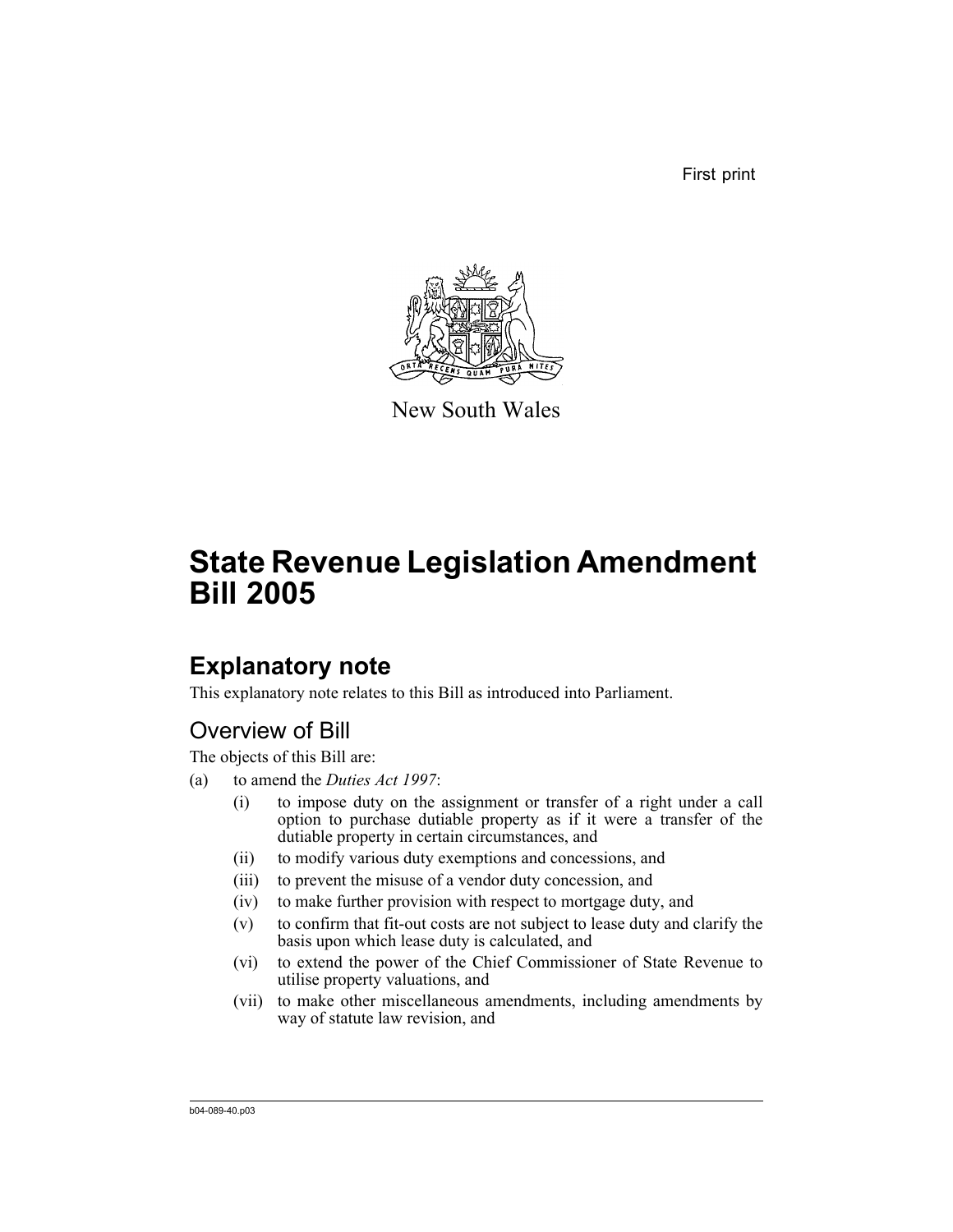Explanatory note

- (b) to amend the *Fines Act 1996*:
	- (i) to prohibit the disclosure of personal information obtained in connection with the administration or execution of the Act and provide for the circumstances in which such information may be disclosed, and
	- (ii) to give the State Debt Recovery Office power to access information about employers or past employers of fine defaulters, and
	- (iii) to provide for an alternative manner of making statutory declarations under the Act, and
	- (iv) to update a cross-reference, and
- (c) to amend the *Health Insurance Levies Act 1982* to transfer a provision from the regulations to the Act and to make an amendment by way of statute law revision, and
- (d) to amend the *Pay-roll Tax Act 1971*:
	- (i) to change the scheme for taxation of benefits paid to employees in the form of shares and share options, and
	- (ii) to introduce an exemption for wages paid to financial planners, and
	- (iii) to extend provisions that ensure that amounts paid indirectly to employees or directors and others are treated as wages for the purposes of the Act, and
	- (iv) to extend provisions that ensure that amounts distributed under a trust in lieu of wages are treated as wages for the purposes of the Act and to make further provision with respect to the valuation of trust distributions, and
	- (v) to modify the exemptions for motor vehicle allowances and accommodation allowances, and transfer those exemptions from the regulations to the Act, and
	- (vi) to make other miscellaneous amendments, including amendments by way of statute law revision, and
- (e) to amend the *Public Finance and Audit Act 1983*, the *State Owned Corporations Act 1989* and the *Taxation Administration Act 1996* to make further provision for the charging and collection of tax-equivalents from State owned corporations and government trading enterprises, and
- (f) to amend the *Taxation Administration Act 1996*:
	- (i) to extend provisions relating to the grouping of corporations, so that a corporation's interest in another corporation may be traced through a series of linked corporations (the *Pay-roll Tax Act 1971* is modified consequentially), and
	- (ii) to extend the reasons for which taxation information may be disclosed, and
	- (iii) to make other amendments by way of statute law revision, and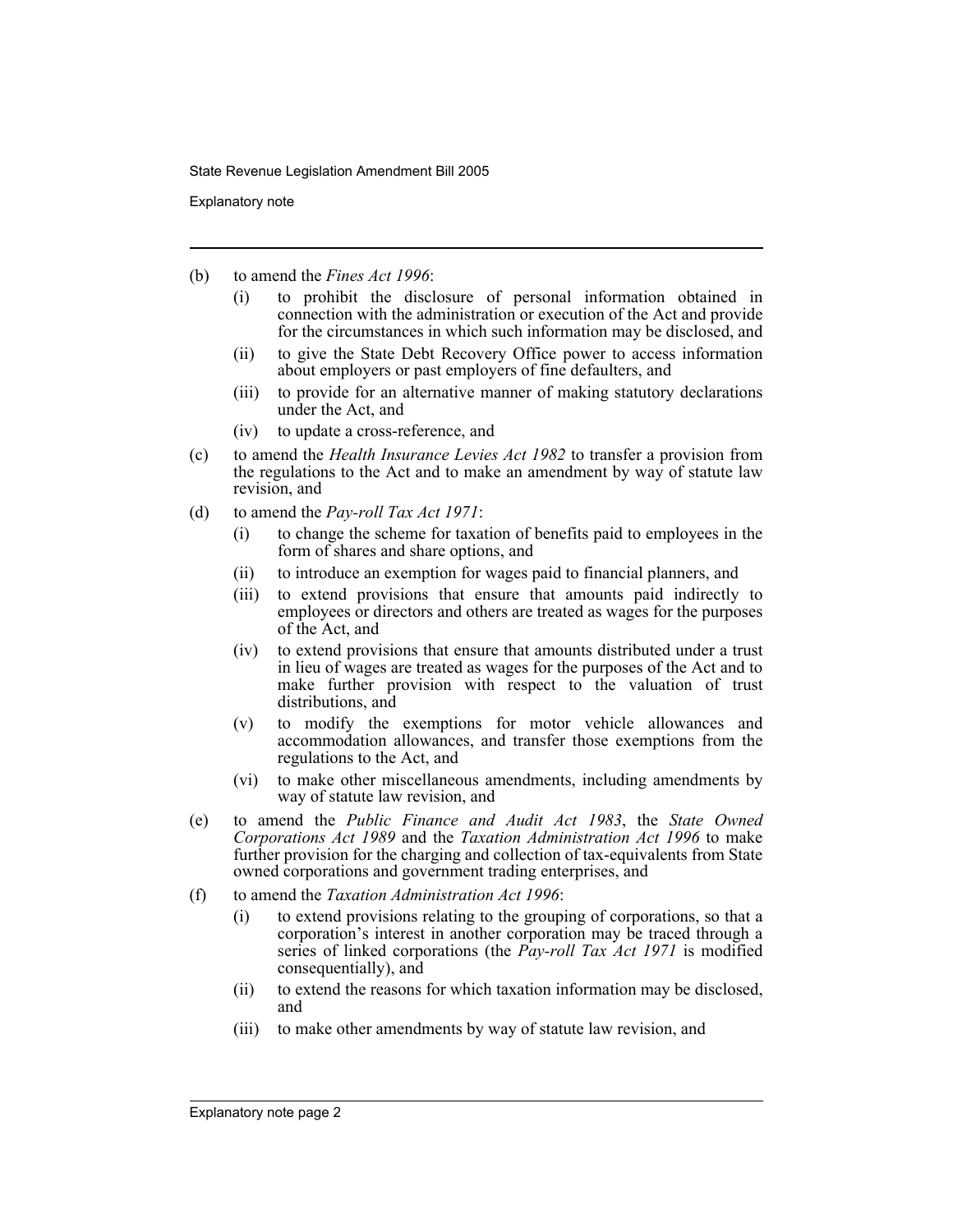Explanatory note

(g) to repeal the *Health Insurance Levies Regulation 2003* and the *Pay-roll Tax Regulation 1998*.

# Outline of provisions

**Clause 1** sets out the name (also called the short title) of the proposed Act.

**Clause 2** provides for the commencement of the proposed Act.

**Clause 3** is a formal provision that gives effect to the amendments to the Acts specified in Schedules 1–7.

**Clause 4** repeals the *Health Insurance Levies Regulation 2003* as a consequence of the amendments made in Schedule 3 and the *Pay-roll Tax Regulation 1998* as a consequence of the amendments made in Schedule 4. The amendments in those Schedules transfer the relevant provisions of those Regulations to the relevant Acts. As a consequence, the Regulations are no longer required.

# **Schedule 1 Amendment of Duties Act 1997 No 123**

#### **Duty on assignment or transfer of rights under call option**

**Schedule 1 [14]** imposes transfer duty on the assignment or transfer of a right under a call option to purchase dutiable property from another person. Transfer duty will be payable only if the person from whom the dutiable property may be purchased also has a right, under a put option, to require the holder of the call option, or an associated person, to purchase the dutiable property.

Duty is payable as if the assignment or transfer were a transfer of the dutiable property concerned. The person liable to pay the duty is the option holder or transferor of the call option.

The provisions provide for a reduction in duty if the option holder or transferor paid duty on the purchase of the call option. There is also provision for exemptions from duty in certain circumstances.

Special provisions are made for the stamping of instruments that effect or evidence a call option assignment.

**Schedule 1 [1]** is a consequential amendment.

### **Changes to duty concessions and exemptions**

**Schedule 1 [2]** limits the duty concession for transfers that are pursuant to, but not in conformity with, an agreement for sale or transfer of property in respect of which duty has been paid.

**Schedule 1 [3]** prevents double duty being charged on a transfer of an interest in a partnership where the assets of the partnership include land, and duty is paid separately on the transfer of the land.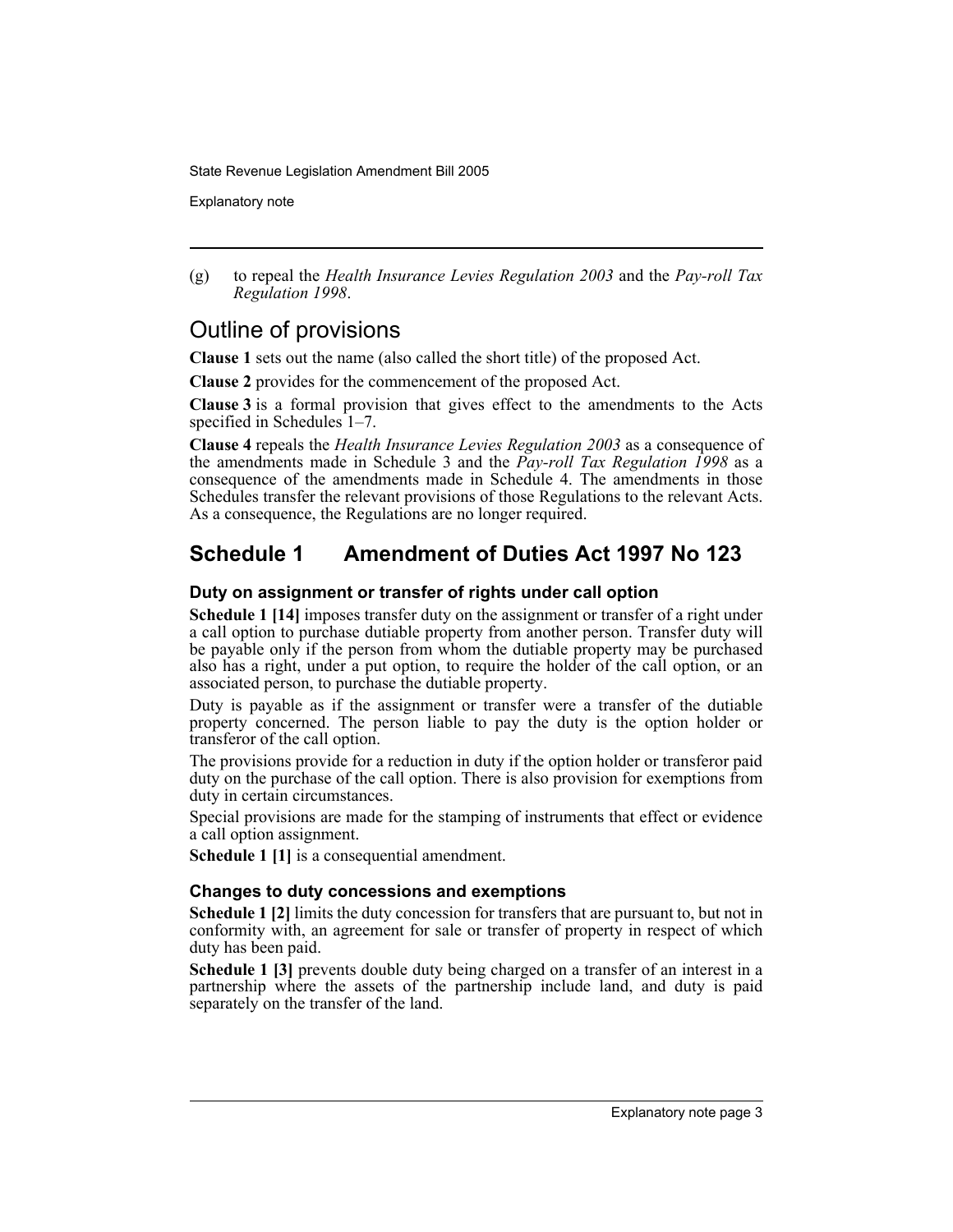Explanatory note

**Schedule 1 [4]** limits the application of the duty concession for partitions of property to partitions of land in New South Wales. **Schedule 1 [5]** is a consequential amendment that simplifies the method for determining the dutiable value of a partition.

**Schedule 1 [6] and [7]** extend existing duty concessions to certain situations where land vests in a person by statute.

**Schedule 1 [8]** provides for an exemption from transfer duty for:

- (a) the vesting of common property by statute, and
- (b) transfers made to correct conveyancing errors.

**Schedule 1 [9]** extends the exemption relating to family law matters to include transfers to a trustee for a child or children to a marriage or relationship.

**Schedule 1 [10]–[12]** clarify the eligibility criteria for the first home plus scheme. The amendments make it clear that the previous ownership of residential property by a person as trustee in certain circumstances does not disqualify the person from being eligible under the scheme. In addition, property purchased by a person as trustee may qualify for the scheme in certain circumstances.

**Schedule 1 [26]** codifies the Treasurer's guidelines relating to the duty exemption for intergenerational transfers of rural and other property. **Schedule 1 [20]** is a consequential amendment.

### **Concession for vendor duty**

At present, a vendor duty concession applies to a transfer of land-related property if the dutiable value of the land-related property at the time of transfer does not exceed the dutiable value of the land-related property at the time of its acquisition by the vendor by more than 15%. An exemption applies if the increase in dutiable value does not exceed 12%, and a discount applies if the increase in dutiable value exceeds 12% but not 15%.

The amendments make special provision for the application of the concession in cases where the land-related property is acquired by means of a transaction that is not chargeable with ad valorem duty because the land was acquired from another corporation who is a member of the same group as the entity that acquires the land.

If the vendor acquired the land-related property concerned by means of a dutiable transaction that was not chargeable with duty under section 281, the amendments deem the vendor to have acquired the land-related property when the last dutiable transaction relating to that land-related property, being a dutiable transaction that was chargeable with ad valorem duty as a transfer of the land-related property, occurred. See **Schedule 1 [15]–[19]**.

The amendments will have effect as if they had commenced on the date on which the Bill for the proposed Act was introduced in the Legislative Assembly. See **Schedule 1 [29]**.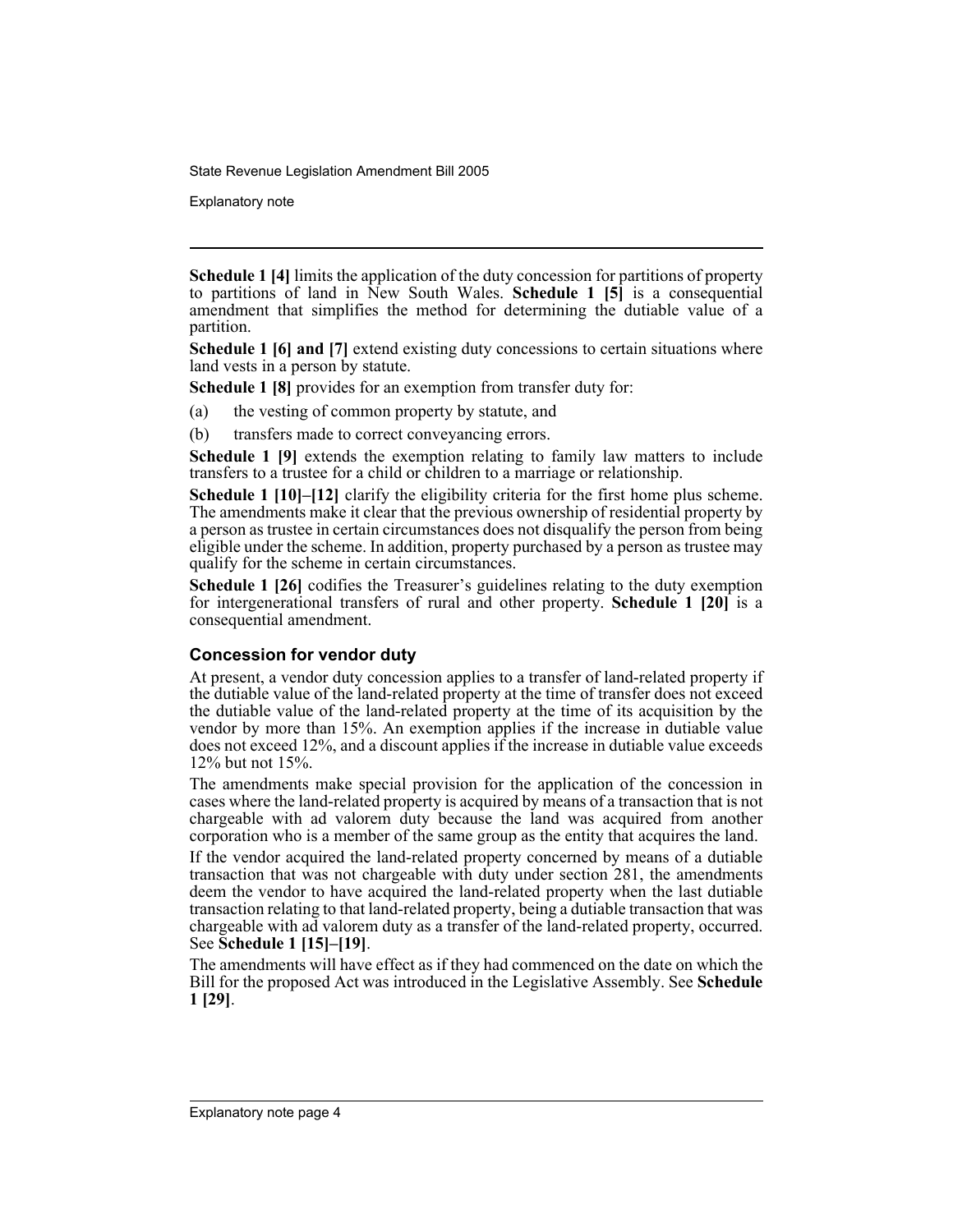Explanatory note

#### **Mortgage duty**

**Schedule 1 [22]** displaces the *Corporations Act 2001* of the Commonwealth for the purpose of ensuring that there is no inconsistency between that Act and a provision of the *Duties Act 1997* that declares, for the purpose of charging mortgage duty, that shares in a company are taken to be located in the place where the company is registered.

**Schedule 1 [23]** confirms that mortgage duty is not chargeable on a charge over land that is created if any part of the deposit or balance of the purchase price for the land is paid to the vendor (or as the vendor directs) before completion of the sale or transfer of the land.

#### **Lease duty**

**Schedule 1 [21]** clarifies the method of determining the cost component of a lease for the purpose of charging lease duty.

**Schedule 1 [30]** ensures that certain fit-out costs are not subject to lease duty.

#### **Valuation of property**

**Schedule 1 [27]** extends the powers of the Chief Commissioner of State Revenue to obtain, or require a person to obtain, a valuation of property for the purpose of determining whether a person is liable for duty or determining a person's liability for duty. Specifically, the provisions authorise the Chief Commissioner to utilise a valuation that has been prepared for any purpose (whether or not for the purpose of determining liability for duty) and authorise the Chief Commissioner to recover the cost of obtaining a valuation where duty is charged by reference to the value of property.

#### **Miscellaneous**

**Schedule 1 [13]** updates a cross-reference to the *Land Tax Management Act 1956*. **Schedule 1 [29]** makes it clear that the change has effect as if it had commenced on 31 December 2004.

**Schedule 1 [24]** clarifies the meaning of "premium" for the purpose of insurance duty provisions and **Schedule 1 [25]** corrects a reference to Commonwealth insurance legislation.

**Schedule 1 [31]** removes a redundant definition.

**Schedule 1 [28]** provides for the making of savings and transitional regulations.

# **Schedule 2 Amendment of Fines Act 1996 No 99**

**Schedule 2 [1]** allows a statutory declaration under the Act to be made under Commonwealth legislation (as an alternative to making it under the *Oaths Act 1900*).

**Schedule 2 [2]** allows the State Debt Recovery Office to obtain information about a fine defaulter from a current or past employer of the fine defaulter for the purposes of the enforcement of a garnishee order.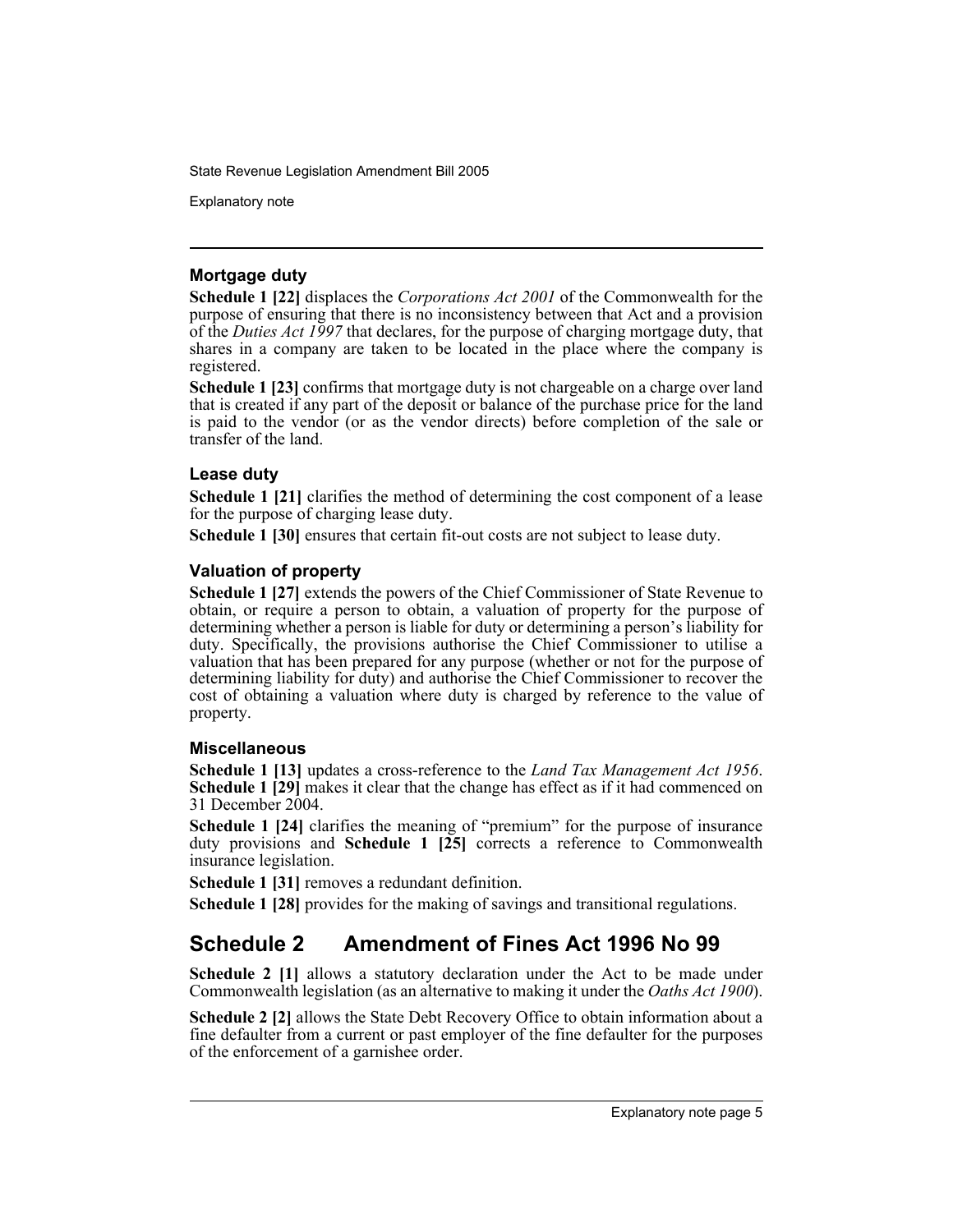Explanatory note

**Schedule 2 [3]** makes it an offence for persons engaged in the administration of the Act to disclose personal information obtained in connection with the administration or execution of the Act and provides for the circumstances in which that information can be disclosed.

**Schedule 2 [4]** updates a cross-reference to the *Criminal Procedure Act 1986*.

**Schedule 2 [5]** provides for the making of savings and transitional regulations.

# **Schedule 3 Amendment of Health Insurance Levies Act 1982 No 159**

**Schedule 3** amends the *Health Insurance Levies Act 1982*:

- (a) to delete a definition that is no longer used in the Act (**Schedule 3 [1]**), and
- (b) to add to the list of authorised agents under the Act an entity that is currently prescribed by the regulations under the Act (**Schedule 3 [2] and [3]**).

# **Schedule 4 Amendment of Pay-roll Tax Act 1971 No 22**

### **Share scheme benefits**

**Schedule 4 [14]** amends the *Pay-roll Tax Act 1971* to modify the scheme relating to the taxation of benefits given to employees (including directors and others who are treated as employees under the Act) in the form of contributions to employee share schemes. The scheme, as modified, provides that the grant of a share or option to an employee by an employer in respect of services performed or rendered by the employee constitutes wages for the purposes of the Act. (At present, contributions to employee share schemes, including monetary contributions, are treated as wages for the purposes of the Act, regardless of whether or not the shares are granted). Under the new scheme, the wages will become liable to taxation when the share or option is granted. However, in the case of an option, the employer may elect to defer payment of pay-roll tax on the option until it is exercisable. Special provisions are included for cases in which an option is granted but is later rescinded because of a failure by the employee to comply with the conditions attaching to the grant of the option. The amendments also provide for the valuation of grants of shares or options in accordance with Commonwealth income tax assessment legislation.

**Schedule 4 [17]** requires shares, or options to acquire shares, in a New South Wales company, to be treated as wages paid or payable in New South Wales. Other shares or options will be treated as paid or payable outside New South Wales (but may still attract liability for pay-roll tax if paid or payable for services provided in New South Wales). It also allows remuneration for an appointment as a director of a company to be treated as remuneration for services performed.

**Schedule 4 [3]** makes a consequential amendment.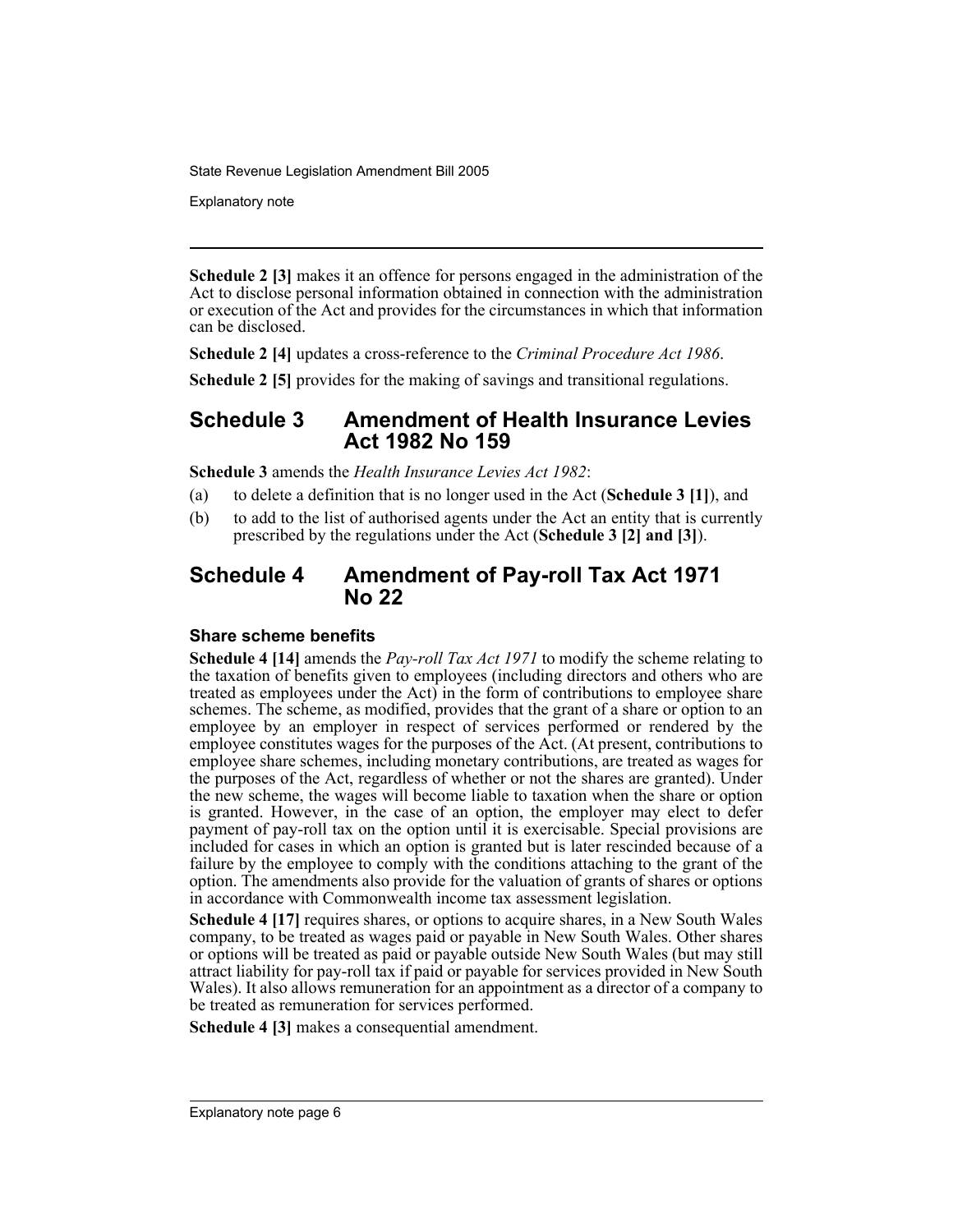Explanatory note

**Schedule 4 [25]** omits the current provisions relating to valuation of contributions to share benefit schemes, as a consequence of the amendments.

**Schedule 4 [27]**, proposed clause 19, provides for the changes to have effect as if they had commenced on 1 July 2003. However, employers may elect to apply the former provisions of the Act in respect of any grants of shares or options in the financial years commencing on 1 July 2003 and 1 July 2004.

#### **Financial planners**

**Schedule 4 [15]** grants an exemption from pay-roll tax in respect of amounts paid or payable by a financial services licensee in respect of services provided by a financial planner. The exemption is subject to several conditions, including that the amounts paid or payable by the licensee comprise personal services income under Commonwealth income tax legislation. The conditions are set out in **Schedule 4 [25]**, proposed Schedule 1B.

**Schedule 4 [27]**, proposed clause 20, provides for the changes to have effect as if they had commenced on 1 July 2003.

#### **Indirect payments to employees, directors and others**

At present, provisions in the *Pay-roll Tax Act 1971* make it clear that benefits paid by a person other than an employer, or to a person other than an employee, that would be regarded as wages if they had been paid directly by the employer or directly to the employee are considered to be wages for the purposes of the Act. **Schedule 4 [2] and [16]** replace and extend this provision to remuneration paid in respect of the services of a director or member of the governing body of a company. For example, remuneration payable by a parent company of the company of which a person is a director will be liable to taxation as if it had been paid by the company of which the person is a director.

### **Trust distributions**

Provisions that treat trust distributions that are in lieu of wages as wages for the purposes of the *Pay-roll Tax Act 1971* are extended by **Schedule 4 [7]–[10] and [13]** so that:

- (a) if a distribution is made by a trust in lieu of work done for a related trust, that distribution is treated as wages under the Act, and
- (b) if a trust distribution is made in lieu of work done for the trust by a director or member of the governing body of the trustee (regardless of whether the director or member is the recipient of the distribution), that distribution is treated as wages under the Act.

**Schedule 4 [12] and [25]** (proposed new Schedule 1A) transfer from the *Pay-roll Tax Regulation 1998* to the Act provisions relating to the method to be used in determining the component of a trust distribution that is to be treated as wages.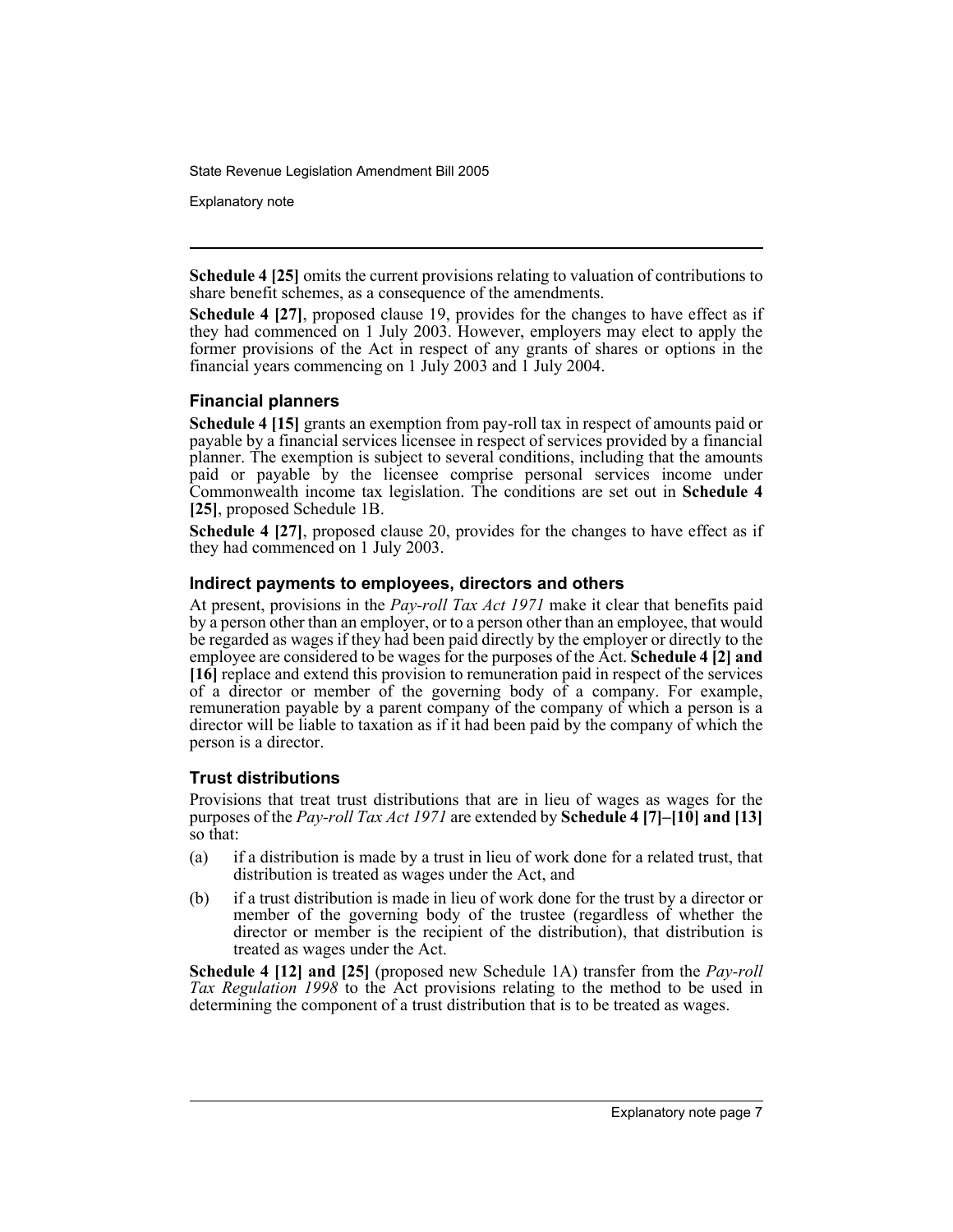Explanatory note

#### **Exemption for motor vehicle and accommodation allowances**

At present, exemptions for motor vehicle and accommodation allowances are contained in the *Pay-roll Tax Regulation 1998*. The amendments transfer the provisions of that Regulation to the Act, with some modifications. In particular, the provisions increase the amount of the exempt rate for such allowances and allow the rate to be determined in accordance with specified rates that reflect cost increases. See **Schedule 4 [6] and [20]**.

**Schedule 4 [24]** makes provision for the keeping of records in respect of the payment of a motor vehicle allowance and for the method by which the exempt component of the allowance is to be calculated. The requirements, which are set out in **Schedule 4 [25]**, proposed Schedule 1C, are similar to the existing requirements under the *Pay-roll Tax Regulation 1998* but clarify the records that are to be kept by an employer who elects to use the averaging method to calculate the exempt component.

**Schedule 4 [27]**, proposed clause 18, makes it clear that any matter that had effect under the *Pay-roll Tax Regulation 1998* continues to have effect under the Act.

#### **Miscellaneous**

**Schedule 4 [4] and [5]** provide for termination payments paid or payable to contract workers to be treated as wages (in the same way as termination payments paid or payable to ordinary employees).

**Schedule 4 [1] and [11]** provide for a new definition of *award* (which replaces an existing reference to an industrial instrument).

**Schedule 4 [18] and [19]** make it clear that a reference to the Home Care Service is a reference to the Home Care Service of New South Wales established under the *Home Care Service Act 1988*.

**Schedule 4 [21]–[23]** are related to the amendments made to the *Taxation Administration Act 1996* by **Schedule 7 [9] and [11]**. See the explanatory material relating to Schedule 7.

**Schedule 4 [26]** provides for the making of savings or transitional regulations.

## **Schedule 5 Amendment of Public Finance and Audit Act 1983 No 152**

#### **Payment of tax-equivalents**

At present, there are 2 schemes operating for the payment of tax-equivalents by State owned businesses:

- (a) the National tax-equivalent regime, which operates under the arrangements agreed to between the Commonwealth, the States and the Territories and is referred to in the Intergovernmental Agreement on the Reform of Commonwealth–State Financial Relations, and
- (b) the State tax-equivalent regime, which operates under arrangements approved by the Treasurer.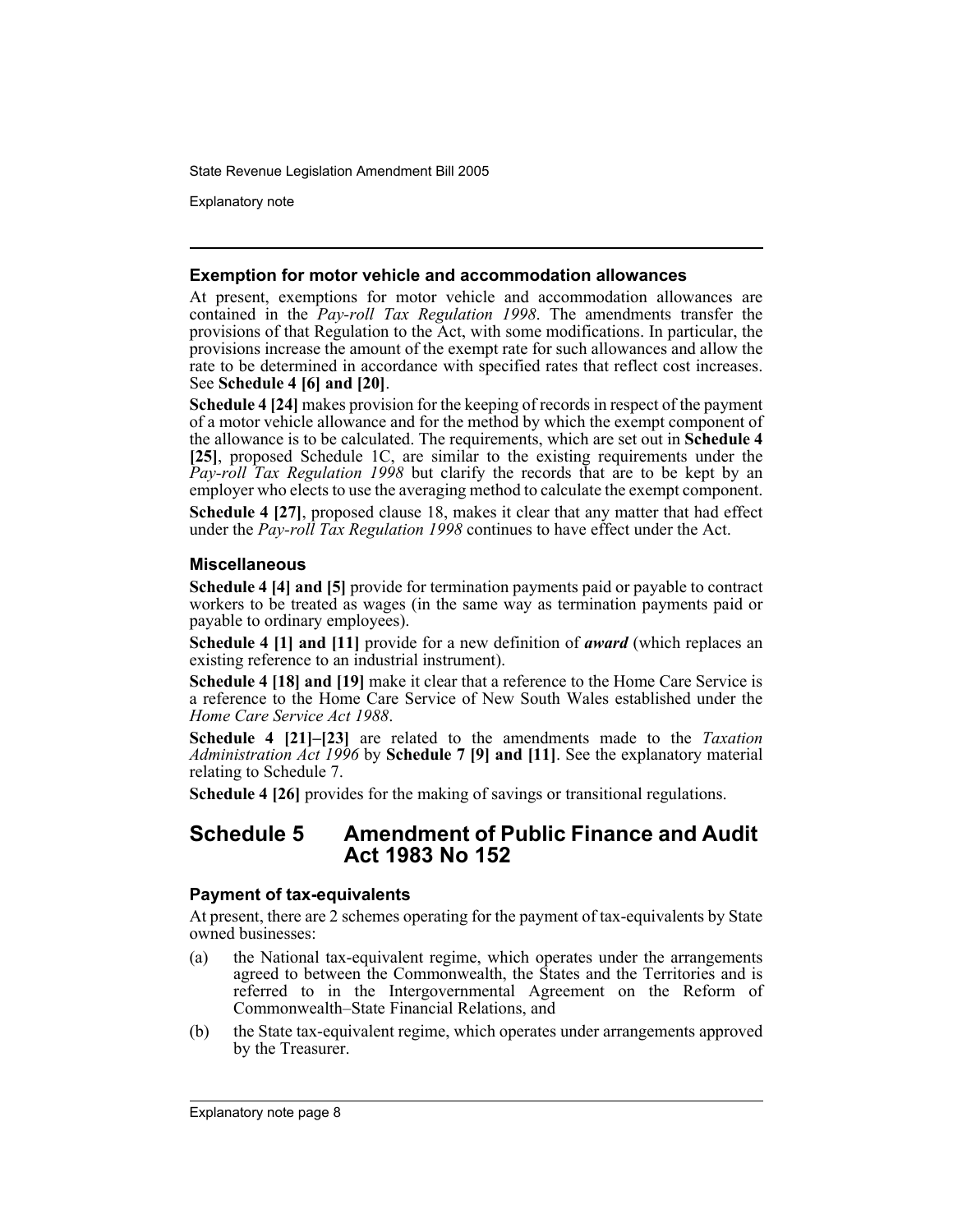Explanatory note

Both regimes require State owned businesses that are subject to the regime to pay to the Treasurer amounts that they would be required to pay if they were liable to pay taxes under the laws of the Commonwealth. Under the National regime, amounts payable are assessed by Commonwealth officers. Under the State regime, amounts payable are assessed by the Chief Commissioner of State Revenue.

At present, State owned corporations may be required to pay amounts to the Treasurer under the National tax-equivalent regime, and this is expressly recognised by the *State Owned Corporations Act 1989*.

The amendments to the *Public Finance and Audit Act 1983* provide a legislative framework for the application of the National and State schemes to other statutory bodies. Specifically, **Schedule 5 [1]** allows the Treasurer to direct any statutory body specified in Schedule 2 to the Act to make payments under either the National tax-equivalent regime or the State tax-equivalent regime. If a statutory body is directed to make payments under the National tax-equivalent regime, the arrangements for assessment and payment are similar to those applying to State owned corporations under the *State Owned Corporations Act 1989*. If a statutory body is directed to make payments under the State tax-equivalent regime, the Chief Commissioner of State Revenue is made responsible for assessment of the amounts payable.

Amounts payable under either regime are to be credited to the Consolidated Fund. **Schedule 5 [3]** validates things already done in connection with the imposition of tax-equivalents.

**Schedule 5 [2]** provides for the making of savings and transitional regulations.

# **Schedule 6 Amendment of State Owned Corporations Act 1989 No 134**

### **Payment of tax-equivalents**

**Schedule 6 [1]–[4]** amend the *State Owned Corporations Act 1989* to clarify that if a refund of any amount paid as a tax-equivalent is required (for example, because of an overpayment), the Treasurer may direct payment of the refund out of the Consolidated Fund. The amendments also allow the power to direct refunds to be exercised by the Chief Commissioner of State Revenue or an authorised delegate.

**Schedule 6 [6]** validates things already done which could have been done if the amendments had been in force.

**Schedule 6 [5]** provides for the making of savings and transitional regulations.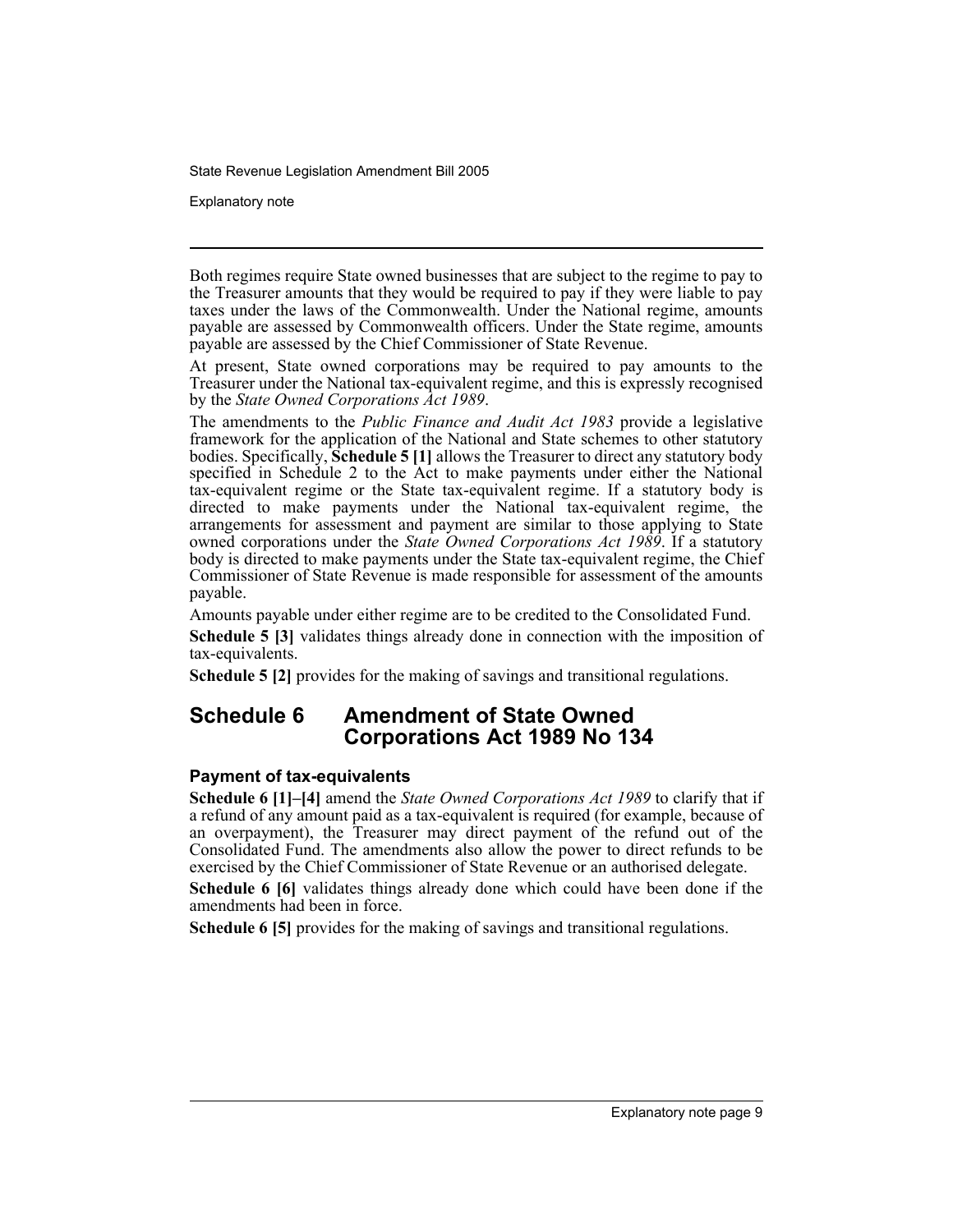Explanatory note

# **Schedule 7 Amendment of Taxation Administration Act 1996 No 97**

#### **Tracing of interests in corporations**

The *Taxation Administration Act 1996* contains provisions relating to the grouping of entities for taxation purposes. At present, these grouping provisions are used for the purpose of determining the pay-roll tax liability of related entities. The provisions are intended to ensure that related entities can only claim the tax free threshold once under the pay-roll tax legislation. **Schedule 7 [9] and [11]** amend the *Taxation Administration Act 1996* to allow a corporation's interest in another corporation to be traced through a series of linked corporations. If a corporation has a controlling interest in another corporation, whether or not that interest is a direct interest, the corporations will be considered to be part of the same group. **Schedule 7 [8]** is a consequential amendment.

**Schedule 4 [21]–[23]** contain related and consequential amendments to the *Pay-roll Tax Act 1971*. The provisions will allow the Chief Commissioner of State Revenue to exclude a corporation from a group (if it would otherwise be grouped with another corporation because of an indirect interest held in that corporation) but only if the Chief Commissioner is satisfied that the business carried on by the corporation to be excluded has been continuously carried on, and will continue to be carried on, substantially independently of the other members of the group.

#### **State tax-equivalent regime**

**Schedule 7 [2]** provides a framework for the administration and enforcement of the State tax-equivalent regime. The *Taxation Administration Act 1996* will apply in respect of the provisions of the *Public Finance and Audit Act 1983* relating to that regime as if it were a taxation law. This will allow, for instance, provisions of the *Taxation Administration Act 1996* relating to assessments, refunds and penalty interest to apply in respect of liability for taxation under the State tax-equivalent regime. **Schedule 7 [1]** is a consequential amendment.

#### **Miscellaneous**

**Schedule 7 [3]–[5]** allow disclosure of taxation information to be made in connection with a law of another State or a Territory that corresponds to the *First Home Owner Grant Act 2000* and to the Independent Commission Against Corruption.

**Schedule 7 [6]** clarifies that, for the purposes of provisions relating to objections in the *Taxation Administration Act 1996*, *decision* has the same meaning as it does in section 6 of the *Administrative Decisions Tribunal Act 1997*. **Schedule 7 [7]** is a consequential amendment.

**Schedule 7 [10]** provides for the making of savings and transitional regulations.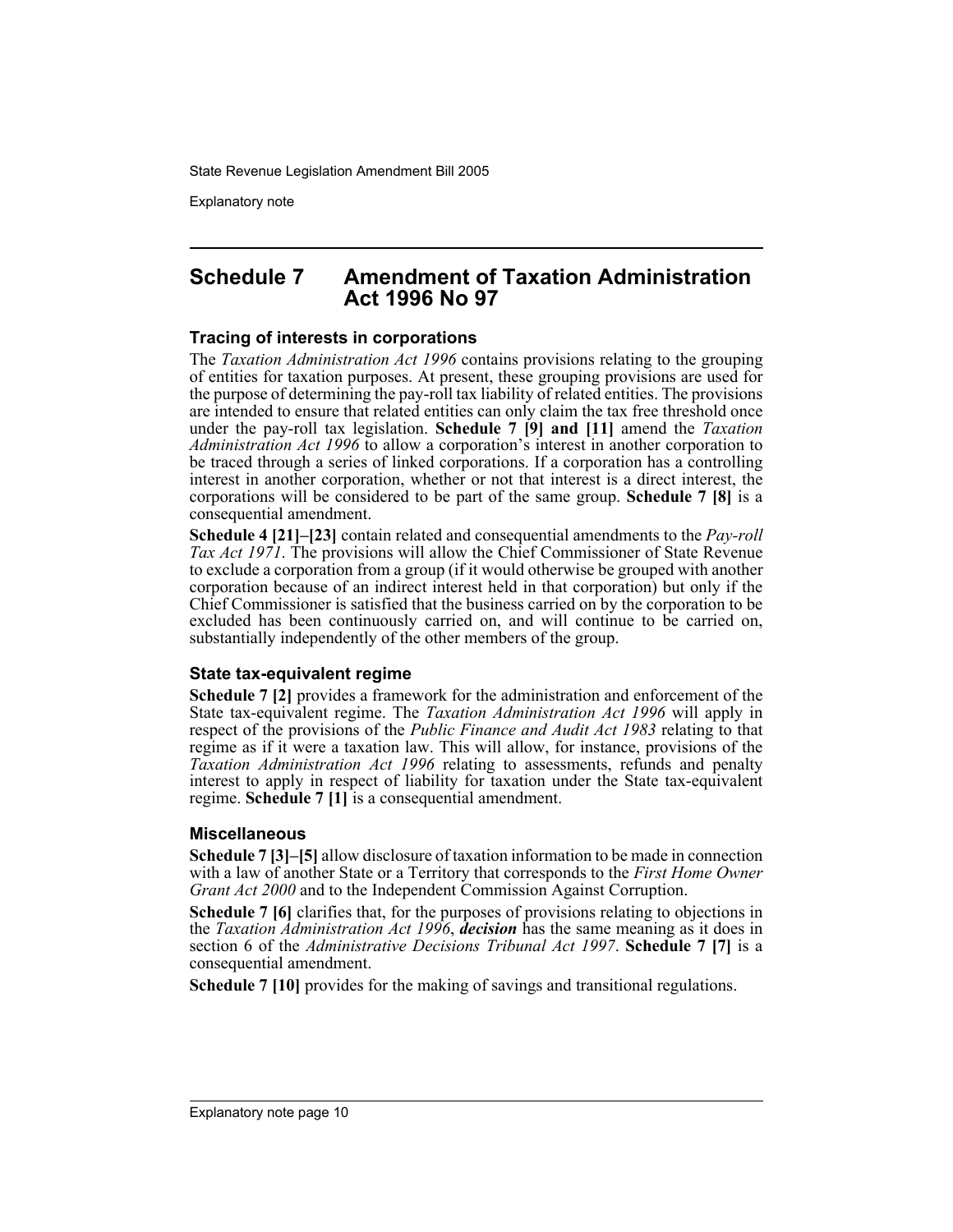First print



New South Wales

# **State Revenue Legislation Amendment Bill 2005**

# **Contents**

|            |                                                       | Page |
|------------|-------------------------------------------------------|------|
| 1          | Name of Act                                           |      |
| 2          | Commencement                                          | 2    |
| 3          | <b>Amendment of Acts</b>                              | 2    |
| 4          | Repeals                                               | 2    |
| Schedule 1 | Amendment of Duties Act 1997 No 123                   | 3    |
| Schedule 2 | Amendment of Fines Act 1996 No 99                     | 18   |
| Schedule 3 | Amendment of Health Insurance Levies Act 1982 No 159  | 20   |
| Schedule 4 | Amendment of Pay-roll Tax Act 1971 No 22              | 21   |
| Schedule 5 | Amendment of Public Finance and Audit Act 1983 No 152 | 42   |
| Schedule 6 | Amendment of State Owned Corporations Act 1989 No 134 | 47   |
| Schedule 7 | Amendment of Taxation Administration Act 1996 No 97   | 49   |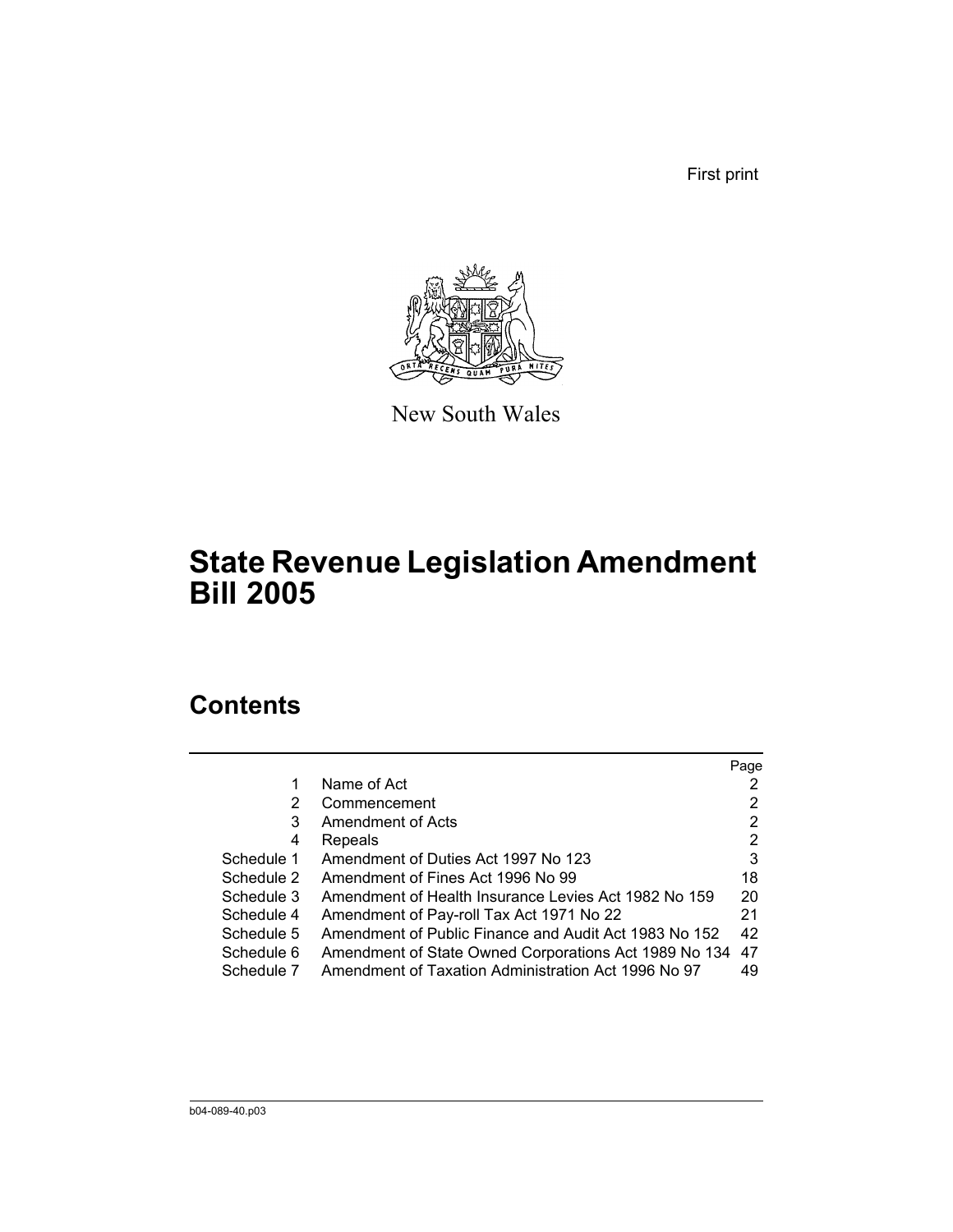**Contents** 

Page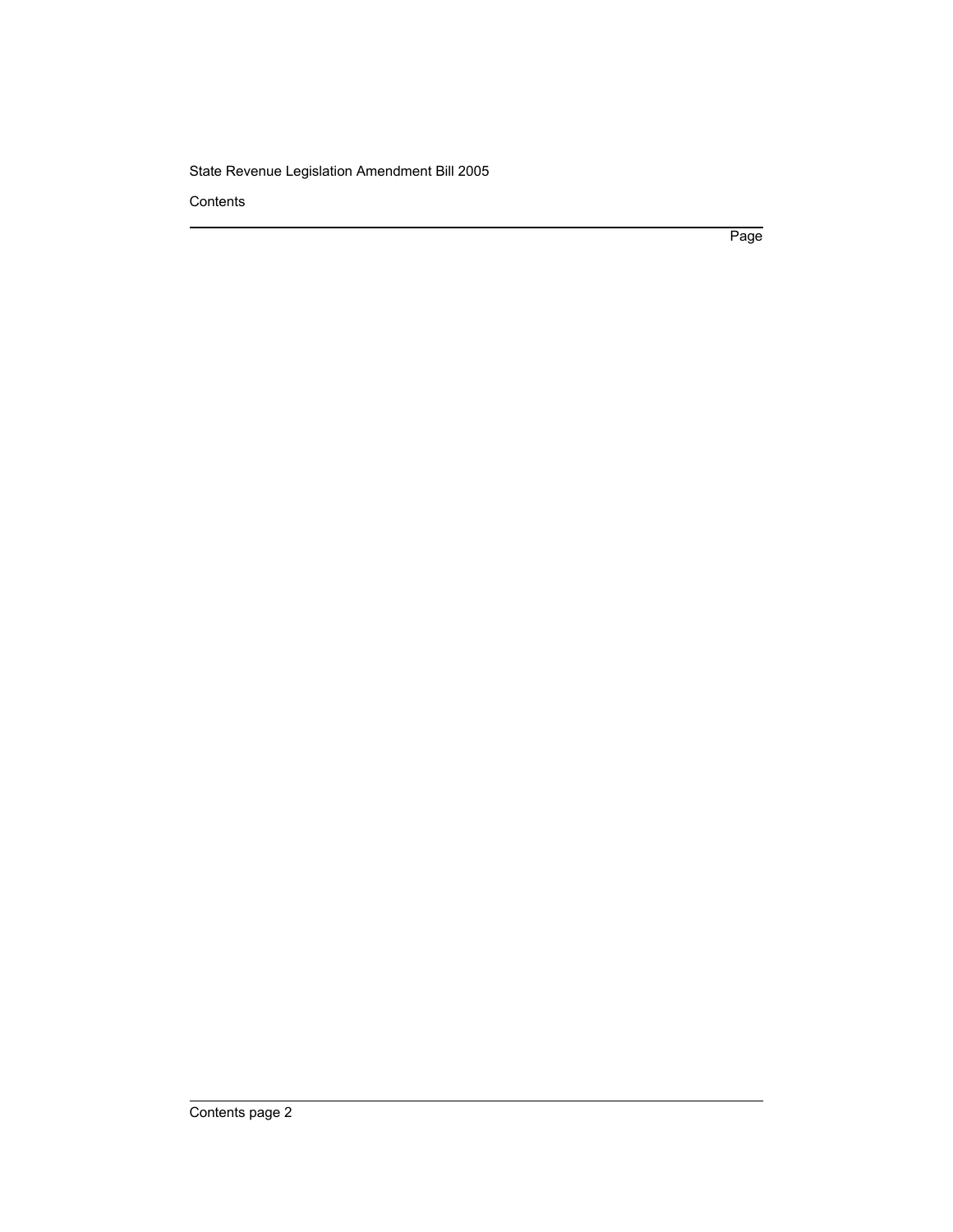

New South Wales

No , 2005

## **A Bill for**

An Act to make miscellaneous amendments to certain State revenue legislation; and for other purposes.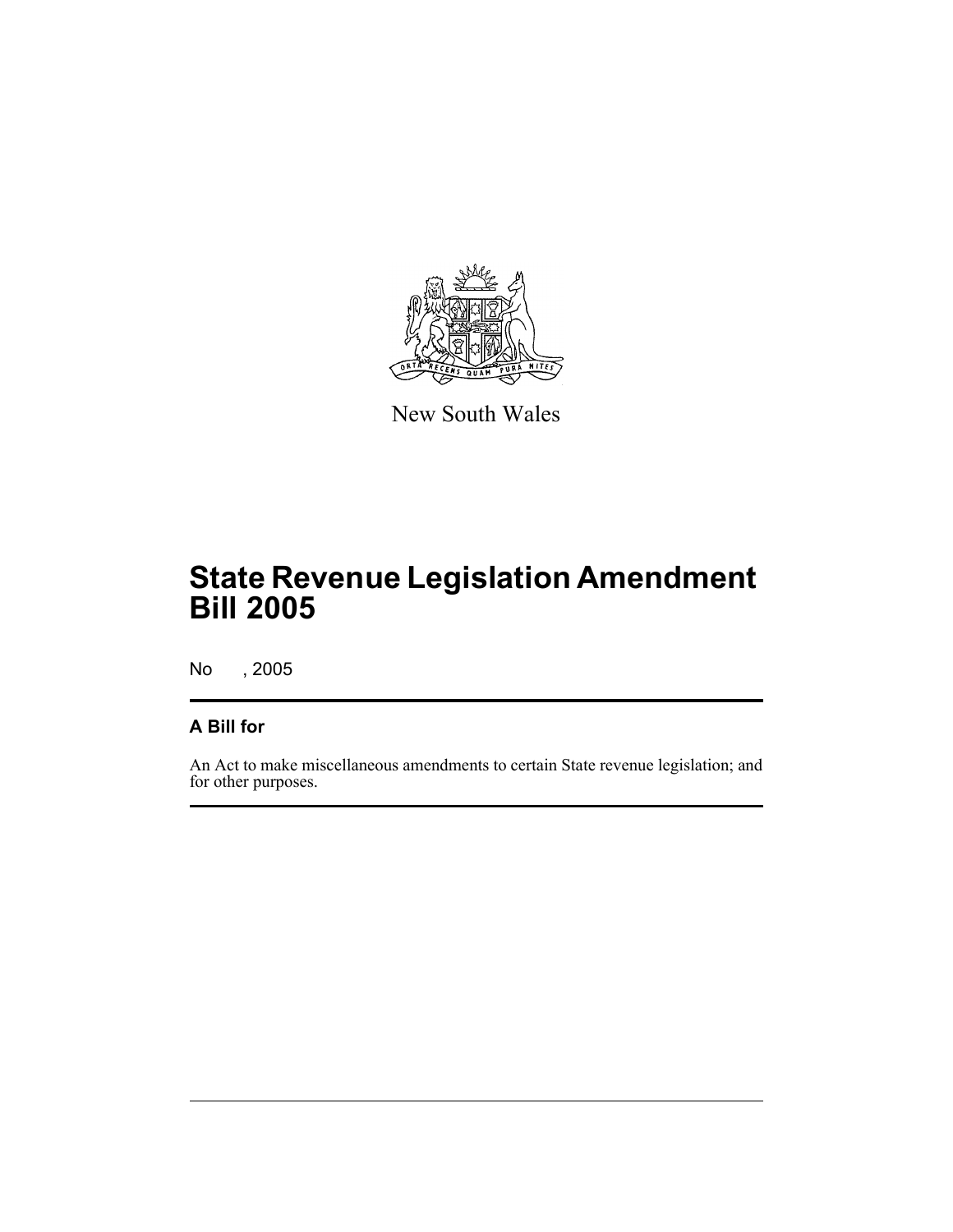|                |                    | The Legislature of New South Wales enacts:                                                                                                                                                              | 1                   |  |  |  |  |
|----------------|--------------------|---------------------------------------------------------------------------------------------------------------------------------------------------------------------------------------------------------|---------------------|--|--|--|--|
| 1              | <b>Name of Act</b> |                                                                                                                                                                                                         |                     |  |  |  |  |
|                |                    | This Act is the <i>State Revenue Legislation Amendment Act 2005</i> .                                                                                                                                   | 3                   |  |  |  |  |
| $\overline{2}$ |                    | <b>Commencement</b>                                                                                                                                                                                     | 4                   |  |  |  |  |
|                | (1)                | This Act commences on the date of assent, except as provided by<br>subsections $(2)$ and $(3)$ .                                                                                                        | 5<br>6              |  |  |  |  |
|                | (2)                | The following provisions commence, or are taken to have commenced,<br>on the dates indicated:                                                                                                           | $\overline{7}$<br>8 |  |  |  |  |
|                |                    | section 4 $(2)$ and Schedule 4—1 July 2005,<br>(a)                                                                                                                                                      | 9                   |  |  |  |  |
|                |                    | Schedule 2 [2] and $[3]$ —1 July 2005.<br>(b)                                                                                                                                                           | 10                  |  |  |  |  |
|                | (3)                | If the State Revenue Legislation Amendment (Budget Measures) Act<br>2005 is assented to after the date of assent to this Act, Schedule 1<br>$[15]$ – $[19]$ commence on the date of assent to that Act. | 11<br>12<br>13      |  |  |  |  |
| 3              |                    | <b>Amendment of Acts</b>                                                                                                                                                                                | 14                  |  |  |  |  |
|                |                    | The Acts specified in the Schedules to this Act are amended as set out<br>in those Schedules.                                                                                                           | 15<br>16            |  |  |  |  |
| 4              | <b>Repeals</b>     |                                                                                                                                                                                                         | 17                  |  |  |  |  |
|                | (1)                | The <i>Health Insurance Levies Regulation 2003</i> is repealed.                                                                                                                                         | 18                  |  |  |  |  |
|                | (2)                | The <i>Pay-roll Tax Regulation 1998</i> is repealed.                                                                                                                                                    | 19                  |  |  |  |  |
|                |                    |                                                                                                                                                                                                         |                     |  |  |  |  |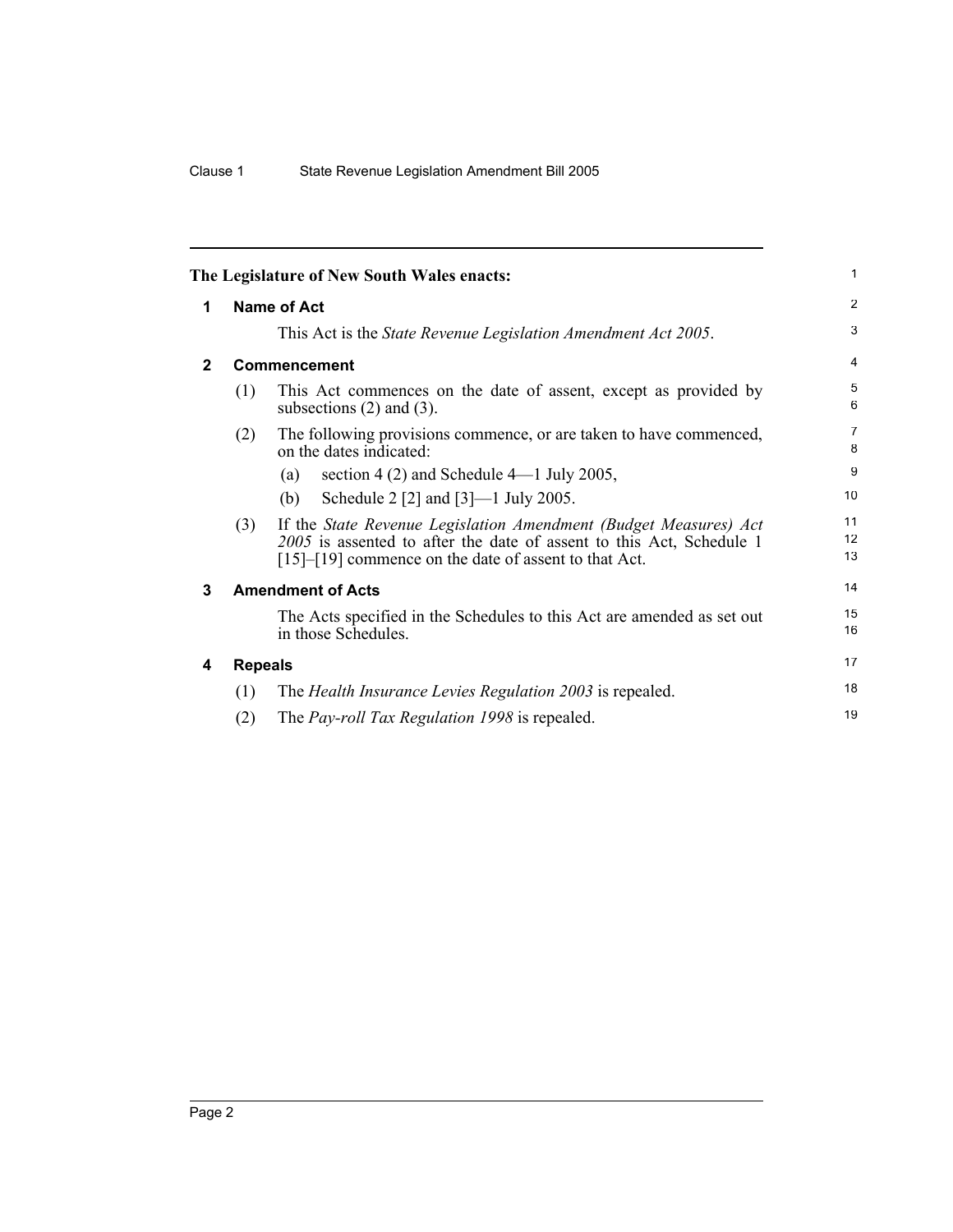Amendment of Duties Act 1997 No 123 Schedule 1

# **Schedule 1 Amendment of Duties Act 1997 No 123**

(Section 3)

1

2

| property                        |     | Section 8 Imposition of duty on certain transactions concerning dutiable                             | $\mathfrak{Z}$<br>$\overline{4}$                                                                                                                                                                                                                                                                                                                                                                                                                                                                                                                                                                                                                                                                                                                                                                                                                                                                                                                                                                                                                                                                                                                                                                                      |  |  |
|---------------------------------|-----|------------------------------------------------------------------------------------------------------|-----------------------------------------------------------------------------------------------------------------------------------------------------------------------------------------------------------------------------------------------------------------------------------------------------------------------------------------------------------------------------------------------------------------------------------------------------------------------------------------------------------------------------------------------------------------------------------------------------------------------------------------------------------------------------------------------------------------------------------------------------------------------------------------------------------------------------------------------------------------------------------------------------------------------------------------------------------------------------------------------------------------------------------------------------------------------------------------------------------------------------------------------------------------------------------------------------------------------|--|--|
|                                 |     |                                                                                                      | 5                                                                                                                                                                                                                                                                                                                                                                                                                                                                                                                                                                                                                                                                                                                                                                                                                                                                                                                                                                                                                                                                                                                                                                                                                     |  |  |
|                                 |     |                                                                                                      | 6                                                                                                                                                                                                                                                                                                                                                                                                                                                                                                                                                                                                                                                                                                                                                                                                                                                                                                                                                                                                                                                                                                                                                                                                                     |  |  |
|                                 |     |                                                                                                      | $\tau$<br>8                                                                                                                                                                                                                                                                                                                                                                                                                                                                                                                                                                                                                                                                                                                                                                                                                                                                                                                                                                                                                                                                                                                                                                                                           |  |  |
|                                 |     |                                                                                                      | 9                                                                                                                                                                                                                                                                                                                                                                                                                                                                                                                                                                                                                                                                                                                                                                                                                                                                                                                                                                                                                                                                                                                                                                                                                     |  |  |
|                                 |     |                                                                                                      | 10                                                                                                                                                                                                                                                                                                                                                                                                                                                                                                                                                                                                                                                                                                                                                                                                                                                                                                                                                                                                                                                                                                                                                                                                                    |  |  |
|                                 | (d) | at the time the agreement was entered into, and at the<br>completion or settlement of the agreement: | 11<br>12                                                                                                                                                                                                                                                                                                                                                                                                                                                                                                                                                                                                                                                                                                                                                                                                                                                                                                                                                                                                                                                                                                                                                                                                              |  |  |
|                                 |     | the purchaser under the agreement and the<br>(i)                                                     | 13                                                                                                                                                                                                                                                                                                                                                                                                                                                                                                                                                                                                                                                                                                                                                                                                                                                                                                                                                                                                                                                                                                                                                                                                                    |  |  |
|                                 |     | transferee under the transfer are related persons,                                                   | 14                                                                                                                                                                                                                                                                                                                                                                                                                                                                                                                                                                                                                                                                                                                                                                                                                                                                                                                                                                                                                                                                                                                                                                                                                    |  |  |
|                                 |     |                                                                                                      | 15                                                                                                                                                                                                                                                                                                                                                                                                                                                                                                                                                                                                                                                                                                                                                                                                                                                                                                                                                                                                                                                                                                                                                                                                                    |  |  |
|                                 |     | (ii)                                                                                                 | 16                                                                                                                                                                                                                                                                                                                                                                                                                                                                                                                                                                                                                                                                                                                                                                                                                                                                                                                                                                                                                                                                                                                                                                                                                    |  |  |
|                                 |     |                                                                                                      | 17                                                                                                                                                                                                                                                                                                                                                                                                                                                                                                                                                                                                                                                                                                                                                                                                                                                                                                                                                                                                                                                                                                                                                                                                                    |  |  |
|                                 |     |                                                                                                      | 18                                                                                                                                                                                                                                                                                                                                                                                                                                                                                                                                                                                                                                                                                                                                                                                                                                                                                                                                                                                                                                                                                                                                                                                                                    |  |  |
| Insert after section 29 $(2)$ : |     |                                                                                                      |                                                                                                                                                                                                                                                                                                                                                                                                                                                                                                                                                                                                                                                                                                                                                                                                                                                                                                                                                                                                                                                                                                                                                                                                                       |  |  |
| (3)                             |     |                                                                                                      | 20                                                                                                                                                                                                                                                                                                                                                                                                                                                                                                                                                                                                                                                                                                                                                                                                                                                                                                                                                                                                                                                                                                                                                                                                                    |  |  |
|                                 |     |                                                                                                      | 21                                                                                                                                                                                                                                                                                                                                                                                                                                                                                                                                                                                                                                                                                                                                                                                                                                                                                                                                                                                                                                                                                                                                                                                                                    |  |  |
|                                 |     |                                                                                                      | 22<br>23                                                                                                                                                                                                                                                                                                                                                                                                                                                                                                                                                                                                                                                                                                                                                                                                                                                                                                                                                                                                                                                                                                                                                                                                              |  |  |
|                                 |     |                                                                                                      | 24                                                                                                                                                                                                                                                                                                                                                                                                                                                                                                                                                                                                                                                                                                                                                                                                                                                                                                                                                                                                                                                                                                                                                                                                                    |  |  |
|                                 |     |                                                                                                      | 25                                                                                                                                                                                                                                                                                                                                                                                                                                                                                                                                                                                                                                                                                                                                                                                                                                                                                                                                                                                                                                                                                                                                                                                                                    |  |  |
|                                 |     |                                                                                                      | 26                                                                                                                                                                                                                                                                                                                                                                                                                                                                                                                                                                                                                                                                                                                                                                                                                                                                                                                                                                                                                                                                                                                                                                                                                    |  |  |
|                                 |     |                                                                                                      | 27                                                                                                                                                                                                                                                                                                                                                                                                                                                                                                                                                                                                                                                                                                                                                                                                                                                                                                                                                                                                                                                                                                                                                                                                                    |  |  |
| (4)                             |     |                                                                                                      | 28<br>29                                                                                                                                                                                                                                                                                                                                                                                                                                                                                                                                                                                                                                                                                                                                                                                                                                                                                                                                                                                                                                                                                                                                                                                                              |  |  |
|                                 | (a) | land in New South Wales,                                                                             | 30                                                                                                                                                                                                                                                                                                                                                                                                                                                                                                                                                                                                                                                                                                                                                                                                                                                                                                                                                                                                                                                                                                                                                                                                                    |  |  |
|                                 | (b) | transferable floor space,                                                                            | 31                                                                                                                                                                                                                                                                                                                                                                                                                                                                                                                                                                                                                                                                                                                                                                                                                                                                                                                                                                                                                                                                                                                                                                                                                    |  |  |
|                                 | (c) | a land use entitlement,                                                                              | 32                                                                                                                                                                                                                                                                                                                                                                                                                                                                                                                                                                                                                                                                                                                                                                                                                                                                                                                                                                                                                                                                                                                                                                                                                    |  |  |
|                                 | (d) | an interest in an item of dutiable property referred to in                                           | 33<br>34                                                                                                                                                                                                                                                                                                                                                                                                                                                                                                                                                                                                                                                                                                                                                                                                                                                                                                                                                                                                                                                                                                                                                                                                              |  |  |
|                                 |     |                                                                                                      | Insert at the end of section $8(1)$ :<br>Note. See also Part 2 of Chapter 3, which treats a transfer or assignment<br>of an option to purchase dutiable property as a transfer of the dutiable<br>property in certain circumstances.<br>Section 18 No double duty<br>Omit section 18 (3) (d). Insert instead:<br>except as provided by subparagraph (ii), or<br>if the purchaser purchased as a trustee, the transferee<br>and the beneficiary are related persons.<br><b>Section 29 Partnership interests</b><br>If the property of a partnership includes a land-related asset and<br>an interest in the land-related asset is transferred as a result of the<br>transfer of a partnership interest, the unencumbered value of all<br>dutiable property of the partnership ("X" in subsection $(1)$ ) is to<br>be reduced by the unencumbered value of the interest in the<br>land-related asset that is transferred, but only if ad valorem duty<br>has been paid or is payable on the transfer of the interest in the<br>land-related asset.<br>For the purposes of subsection $(3)$ , each of the following items of<br>dutiable property is a <i>land-related asset</i> :<br>paragraph $(a)$ , $(b)$ or $(c)$ . |  |  |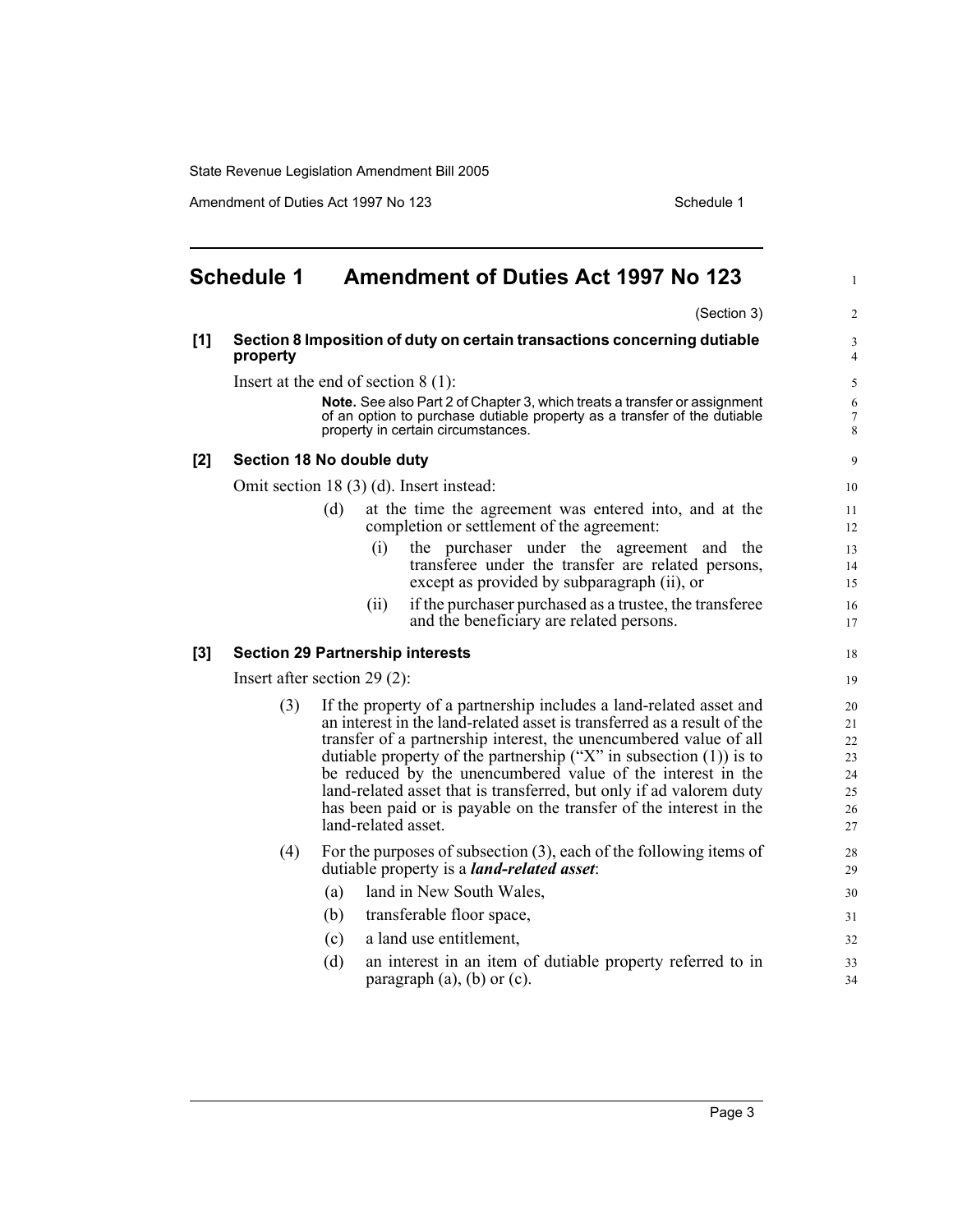Schedule 1 Amendment of Duties Act 1997 No 123

#### **[4] Section 30 Partitions**

Omit section 30 (1). Insert instead:

#### (1) **What is a partition?**

For the purposes of this section, a partition occurs when dutiable property comprised of land in New South Wales that is held by persons jointly (as joint tenants or tenants in common) is transferred or agreed to be transferred to one or more of those persons.

#### **[5] Section 30 (3)**

Omit section 30 (3) and (3A). Insert instead:

(3) **Dutiable value**

The dutiable value of a partition is the greater of:

(a) the sum of the amounts by which the unencumbered value of the dutiable property transferred, or agreed to be transferred, to a person by the partition exceeds the unencumbered value of the interest held by the person in the dutiable property transferred, or agreed to be transferred, to each person by the partition immediately before the partition, and (b) the sum of any consideration for the partition paid by any of the parties. **[6] Section 54 Change in trustees** Insert after section 54 (3A): (3B) Duty of \$10 is chargeable in respect of a vesting of land in New South Wales by, or expressly authorised by, statute law (as referred to in section  $8(1)(b)(vii)$  in a person or responsible entity if the Chief Commissioner is satisfied that subsection (2), (3) or (3A) would apply in respect of the dutiable transaction if it were a transfer of dutiable property.

#### **[7] Section 54A Transfers in relation to managed investment schemes**

Insert after section 54A (2):

(3) Duty of \$10 is chargeable in respect of a vesting of land in New South Wales by statute law (as referred to in section 8 (1) (b) (vii)) in a responsible entity if the Chief Commissioner is satisfied that subsection (2) would apply in respect of the dutiable transaction if it were a transfer of dutiable property.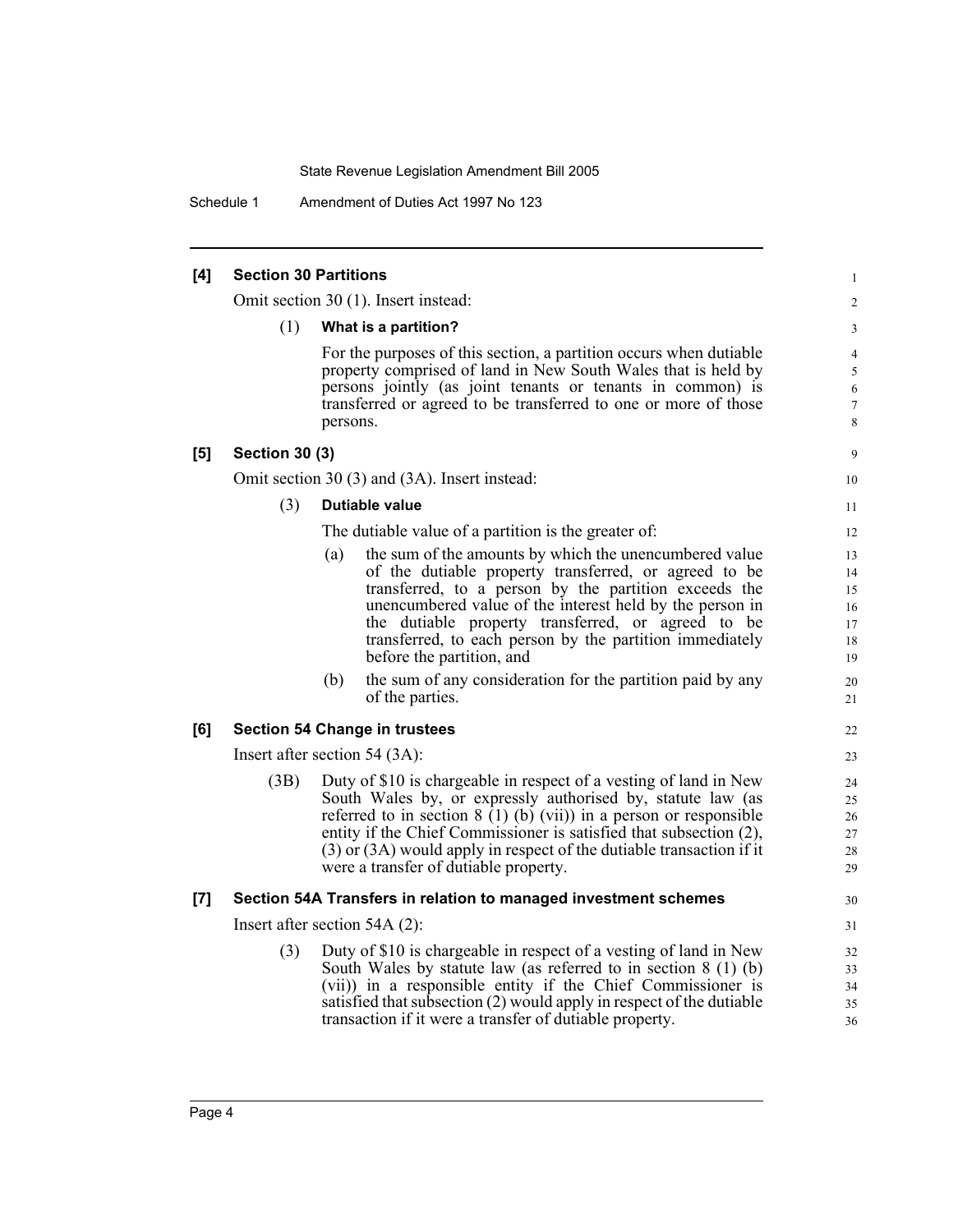Amendment of Duties Act 1997 No 123 Schedule 1

| [8]    | <b>Section 65 Exemptions from duty</b>                                                                                                                        |     |                                                                                                                                                                                                                                                                                                                                                                 |                                         |  |  |  |  |
|--------|---------------------------------------------------------------------------------------------------------------------------------------------------------------|-----|-----------------------------------------------------------------------------------------------------------------------------------------------------------------------------------------------------------------------------------------------------------------------------------------------------------------------------------------------------------------|-----------------------------------------|--|--|--|--|
|        | Insert after section $65$ (12):                                                                                                                               |     |                                                                                                                                                                                                                                                                                                                                                                 | $\overline{c}$                          |  |  |  |  |
|        | (13)                                                                                                                                                          |     | Vesting by statute law-common property under strata plans                                                                                                                                                                                                                                                                                                       | 3                                       |  |  |  |  |
|        |                                                                                                                                                               |     | No duty is chargeable under this Chapter on the vesting of<br>common property in a body corporate on the registration of a<br>strata plan or strata plan of subdivision under the Strata Schemes<br>(Freehold Development) Act 1973 or the Strata Schemes<br>(Leasehold Development) Act 1986.                                                                  | $\overline{4}$<br>5<br>6<br>$\tau$<br>8 |  |  |  |  |
|        | (14)                                                                                                                                                          |     | <b>Correction of error</b>                                                                                                                                                                                                                                                                                                                                      | 9                                       |  |  |  |  |
|        |                                                                                                                                                               |     | No duty is chargeable under this Chapter on a transfer of dutiable<br>property made to correct an error in a previous transfer of the<br>same dutiable property if:                                                                                                                                                                                             | 10<br>11<br>12                          |  |  |  |  |
|        |                                                                                                                                                               | (a) | no additional consideration is paid or payable, and                                                                                                                                                                                                                                                                                                             | 13                                      |  |  |  |  |
|        |                                                                                                                                                               | (b) | the beneficial interests in the property change only to the<br>extent necessary to correct the error.                                                                                                                                                                                                                                                           | 14<br>15                                |  |  |  |  |
| [9]    | Section 68 Exemptions-break-up of marriages and domestic<br>relationships                                                                                     |     |                                                                                                                                                                                                                                                                                                                                                                 |                                         |  |  |  |  |
|        | Insert "or a trustee of such a child or children" after "to a child or children of<br>either of them" wherever occurring in section $68(1)(a)$ and $(2)(a)$ . |     |                                                                                                                                                                                                                                                                                                                                                                 |                                         |  |  |  |  |
| $[10]$ | Section 71 Restrictions on eligibility-previous ownership of residential<br>property or first home concession                                                 |     |                                                                                                                                                                                                                                                                                                                                                                 |                                         |  |  |  |  |
|        | Omit section 71 (6). Insert instead:                                                                                                                          |     |                                                                                                                                                                                                                                                                                                                                                                 |                                         |  |  |  |  |
|        | (6)                                                                                                                                                           |     | Despite the other provisions of this section, the previous<br>ownership of residential property, or a previous application under<br>the scheme that has been approved by the Chief Commissioner,<br>may be disregarded if the Chief Commissioner is satisfied that:                                                                                             | 23<br>24<br>25<br>26                    |  |  |  |  |
|        |                                                                                                                                                               | (a) | the residential property previously owned by the purchaser<br>or transferee was vested in the purchaser or transferee on<br>trust as guardian for a person under a legal disability, and<br>the application under the scheme was made by the<br>purchaser or transferee in his or her capacity as such a<br>guardian, or                                        | 27<br>28<br>29<br>30<br>31<br>32        |  |  |  |  |
|        |                                                                                                                                                               | (b) | the residential property previously owned by the purchaser<br>or transferee was vested in the purchaser or transferee on<br>trust, as an apparent purchaser for a real purchaser (as<br>referred to in section 55), and the application under the<br>scheme was made by the purchaser or transferee in his or<br>her capacity as such an apparent purchaser, or | 33<br>34<br>35<br>36<br>37<br>38        |  |  |  |  |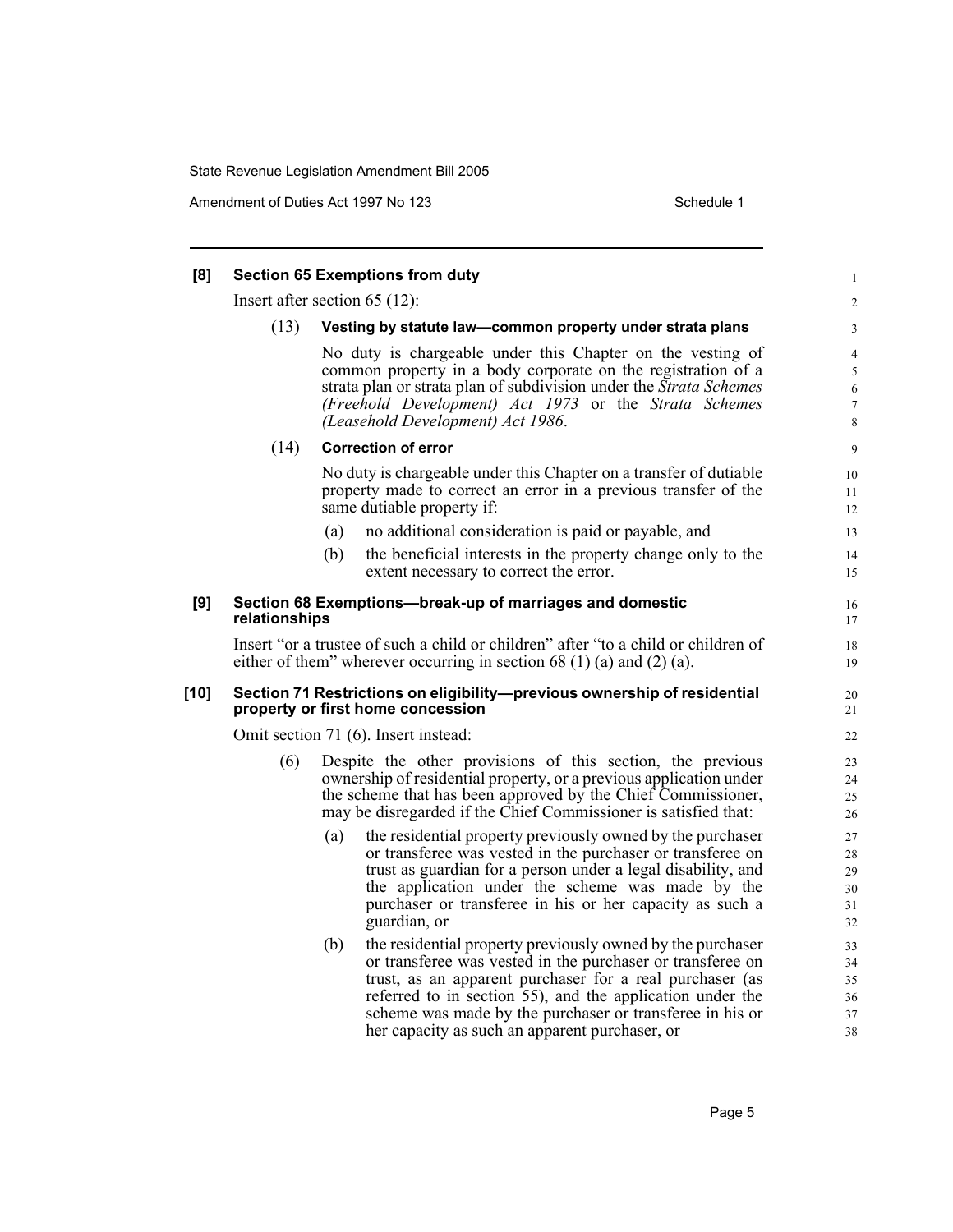Schedule 1 Amendment of Duties Act 1997 No 123

|        |                                                            | (c)                            | the purchaser or transferee who previously owned the<br>residential property, or who has previously been a party to<br>an application, is acquiring an interest in the property that<br>is the subject of the application solely for the purpose of<br>assisting the eligible persons under the scheme in<br>financing the acquisition. | $\mathbf{1}$<br>$\sqrt{2}$<br>$\mathfrak z$<br>$\overline{4}$<br>$\sqrt{5}$<br>6 |  |
|--------|------------------------------------------------------------|--------------------------------|-----------------------------------------------------------------------------------------------------------------------------------------------------------------------------------------------------------------------------------------------------------------------------------------------------------------------------------------|----------------------------------------------------------------------------------|--|
| [11]   |                                                            |                                | Section 73 Ineligible persons                                                                                                                                                                                                                                                                                                           | $\tau$                                                                           |  |
|        |                                                            |                                | Omit section 73 (2). Insert instead:                                                                                                                                                                                                                                                                                                    | 8                                                                                |  |
|        |                                                            | (2)                            | However, a trustee is eligible if:                                                                                                                                                                                                                                                                                                      | 9                                                                                |  |
|        |                                                            | (a)                            | the trustee is the guardian of a person under a legal<br>disability and the person under a legal disability is eligible<br>or would be eligible if he or she were the purchaser, or                                                                                                                                                     | 10<br>11<br>12                                                                   |  |
|        |                                                            | (b)                            | the trustee is an apparent purchaser of a kind referred to in<br>section 55 and the real purchaser is eligible.                                                                                                                                                                                                                         | 13<br>14                                                                         |  |
| $[12]$ |                                                            | <b>Section 80A Definitions</b> |                                                                                                                                                                                                                                                                                                                                         | 15                                                                               |  |
|        |                                                            |                                | Insert in alphabetical order:                                                                                                                                                                                                                                                                                                           | 16                                                                               |  |
|        |                                                            |                                | <i>guardian</i> of a person under a legal disability includes a trustee<br>who holds property on trust for the person under an instrument of<br>trust or by order or direction of a court or tribunal.                                                                                                                                  | 17<br>18<br>19                                                                   |  |
| $[13]$ |                                                            | place of residence             | Section 100 Transfer of land not used and occupied solely as a principal                                                                                                                                                                                                                                                                | 20<br>21                                                                         |  |
|        |                                                            |                                | Insert "or 9D" after "section 9C" wherever occurring.                                                                                                                                                                                                                                                                                   | 22                                                                               |  |
| $[14]$ | <b>Chapter 3 Certain transactions treated as transfers</b> |                                |                                                                                                                                                                                                                                                                                                                                         |                                                                                  |  |
|        |                                                            | Insert after Part 1:           |                                                                                                                                                                                                                                                                                                                                         | 24                                                                               |  |
|        | Part 2                                                     |                                | <b>Transactions involving put and call</b>                                                                                                                                                                                                                                                                                              |                                                                                  |  |
|        |                                                            |                                | options                                                                                                                                                                                                                                                                                                                                 | 25<br>26                                                                         |  |
|        | 106                                                        | <b>Definitions</b>             |                                                                                                                                                                                                                                                                                                                                         | 27                                                                               |  |
|        |                                                            |                                | In this Part:                                                                                                                                                                                                                                                                                                                           | 28                                                                               |  |
|        |                                                            |                                | <i>assign</i> or <i>assignment</i> includes transfer, and a reference to the                                                                                                                                                                                                                                                            | 29                                                                               |  |
|        |                                                            |                                | assignment of a right under a call option includes a reference to a<br>transfer of the call option.                                                                                                                                                                                                                                     | 30<br>31                                                                         |  |
|        |                                                            |                                | call option means a right to purchase dutiable property from a<br>person that is conferred by an agreement or arrangement.                                                                                                                                                                                                              | 32<br>33                                                                         |  |
|        |                                                            |                                | <i>put option</i> means a right to require a person to purchase dutiable<br>property that is conferred by an agreement or arrangement.                                                                                                                                                                                                  | 34<br>35                                                                         |  |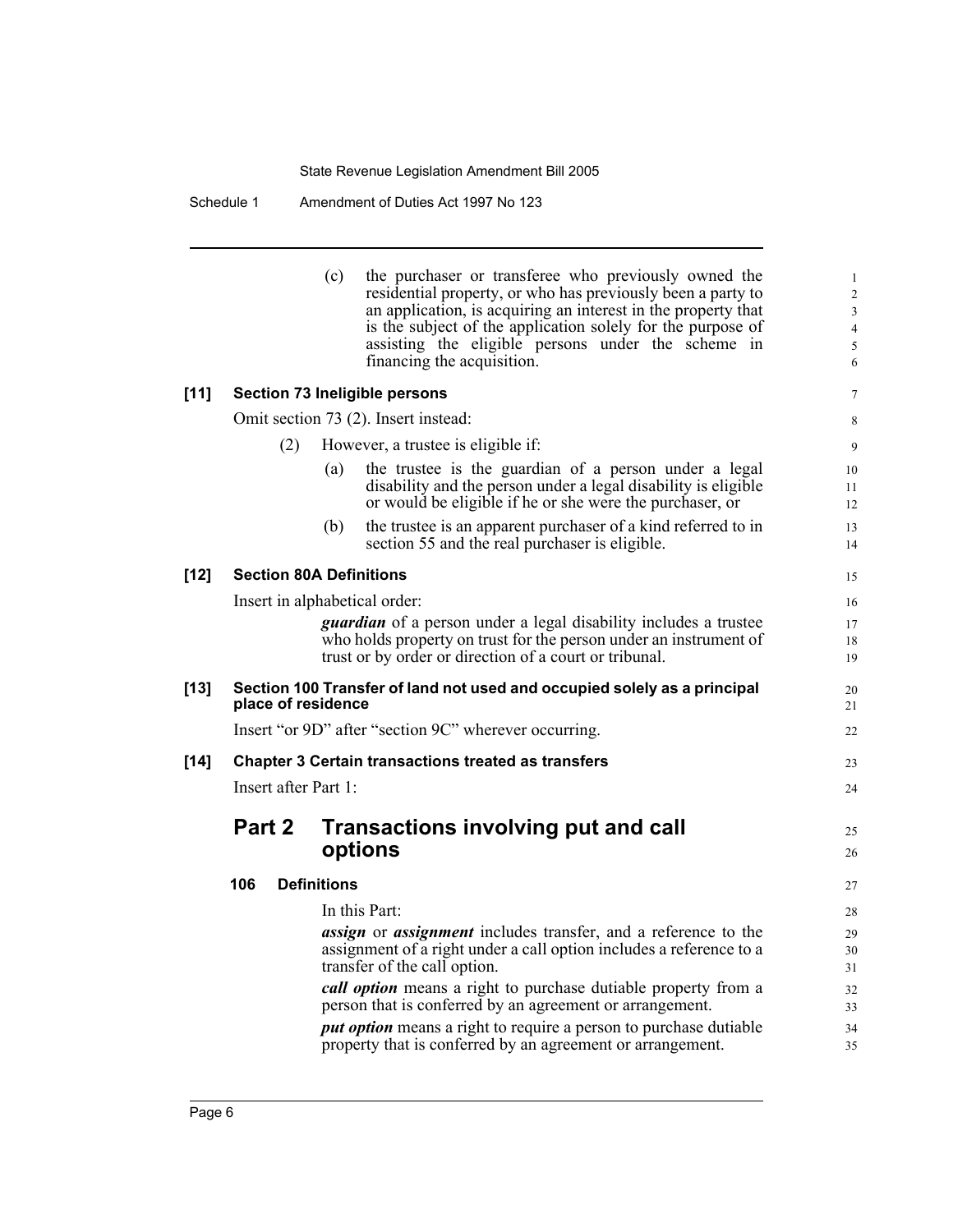Amendment of Duties Act 1997 No 123 Schedule 1

#### **107 Assignment of rights under call option dutiable as transfer**

- (1) If a person (*A*) assigns his or her right under a call option to purchase dutiable property from another person (*B*), so that the option is exercisable by a third person (*C*), duty under Chapter 2 is chargeable on that assignment as if the assignment were a transfer of the dutiable property concerned.
- (2) For the purposes of this section, if A enters into an agreement or arrangement under which A, for valuable consideration, relinquishes his or her right under a call option to purchase dutiable property from B and a call option to purchase the dutiable property from B is granted to  $\overline{C}$ , A is to be treated as having assigned his or her right under the call option to C.
- (3) An assignment is chargeable with duty as a consequence of this Part only if the person who may be required under the call option to sell the dutiable property (that is, B) has a right under a put option to require A, an associated person of A or, following the assignment of a right under the call option, C to purchase the dutiable property.
- (4) If the assignment is chargeable with duty, Chapter 2 applies in respect of the assignment in the same way as it applies to other transfers of dutiable property, and a reference in this Act to a dutiable transaction includes such an assignment, subject to this Part.
- (5) For the purpose of Chapter 2, the transfer of dutiable property is taken to occur when the assignment is made.
- (6) This section applies regardless of when the call option or put option is exercisable.
- (7) An assignment of a right under a call option to purchase dutiable property, as referred to in subsection  $(1)$  or  $(2)$ , is referred to in this Part as a *call option assignment*.

#### **108 Person liable to pay duty**

- (1) The duty chargeable on a call option assignment is payable by the person who assigns his or her right under the call option to purchase dutiable property (*the option holder*).
- (2) Accordingly, the option holder is taken, for the purpose of charging duty under Chapter 2, to be the transferee of the dutiable property.
- (3) The duty payable by the option holder is additional to the duty (if any) payable under Chapter 2 by a transferee on the transfer of an option to purchase land in New South Wales.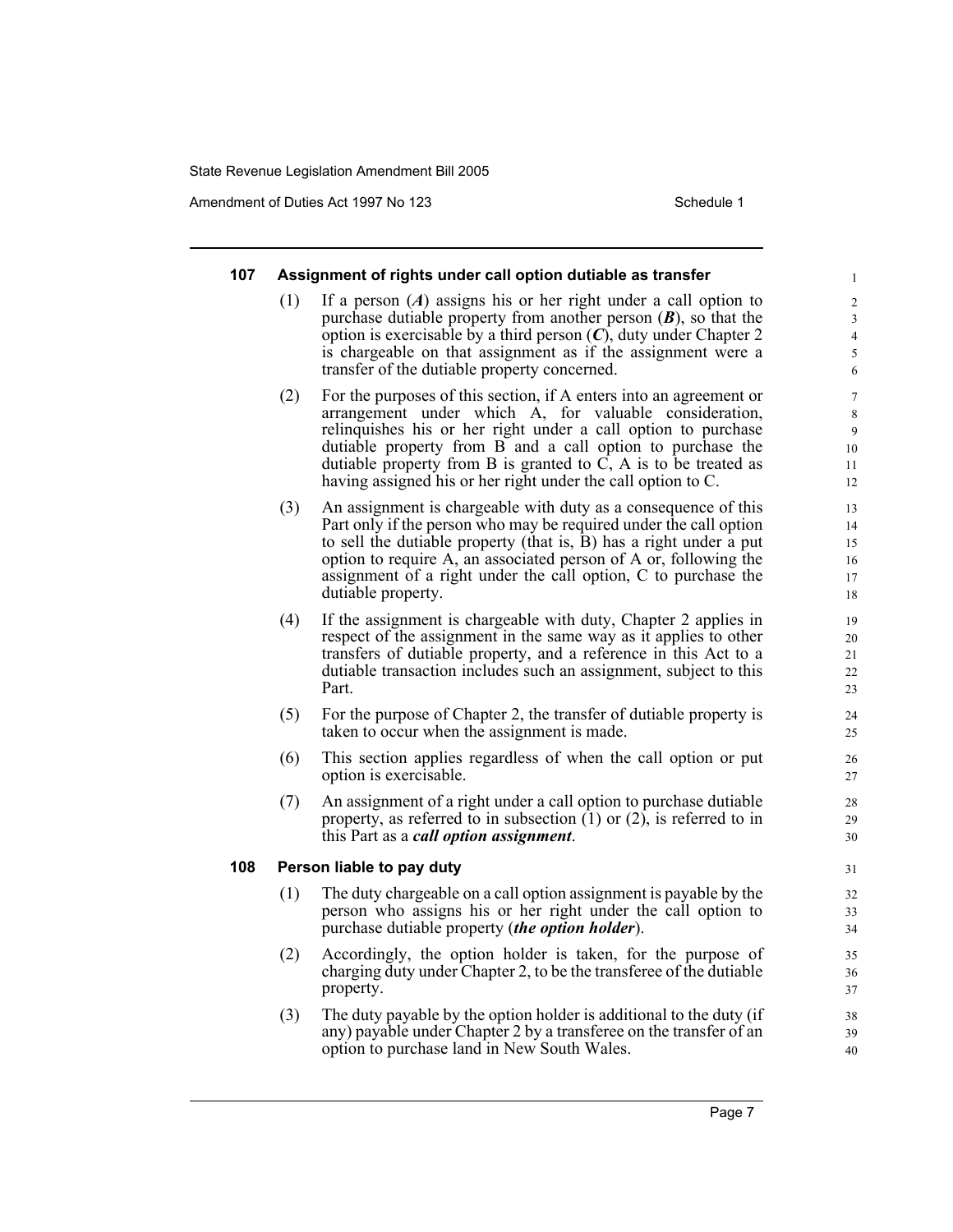Schedule 1 Amendment of Duties Act 1997 No 123

(4) However, the duty payable by the option holder as a consequence of this Part is to be reduced by the amount of duty (if any) paid by the option holder under Chapter 2 on the transfer of the call option to the option holder.

(5) The duty payable by the option holder on a call option assignment as a consequence of this Part is referred to as *call option assignment duty*.

**Note.** The following is an example of how this Part operates:

B grants A a call option that confers a right on A (or any assignee of A) to purchase land from B. A also grants B a put option that confers on B a right to require A (or any assignee of A) to purchase the land from B. No duty is payable at this point.

A then transfers the call option to C. Duty is payable as follows:

- A (as the option holder) must pay call option assignment duty, as a consequence of this Part, as if the transfer of the option were a transfer of the land. Duty is payable on the dutiable value of the land (determined as provided for by this Part),
- (b) C (as the transferee of the option) must pay duty under Chapter 2 on the transfer of the option. Duty is payable on the dutiable value of the option (determined as provided for by Chapter 2).

C then transfers the option to D. C (as the option holder) is required to pay call option assignment duty as if the option were a transfer of the land. However, in this case C will receive a credit for the duty paid by C on the transfer of the option to C. D (as the transferee of the option) is required to pay duty under Chapter 2 on the transfer.

#### **109 Determination of dutiable value of transfer**

For the purposes of Chapter 2, the *dutiable value* of dutiable property that is subject to a call option assignment is taken to be the greater of:

- (a) the sum of the consideration for the assignment of the right under the call option and the consideration payable in the event that the call option is exercised (being in either case the amount of monetary consideration or the value of non-monetary consideration), and
- (b) the unencumbered value of the dutiable property.

#### **110 Stamping or endorsement of transactions**

(1) If an instrument that effects or evidences a transfer of an option to purchase land in New South Wales also effects or evidences a call option assignment, and it is stamped under this Act to indicate payment of duty, it must be stamped in a manner approved by the Chief Commissioner to indicate the type of duty (that is, purchaser duty or call option assignment duty) that has been paid.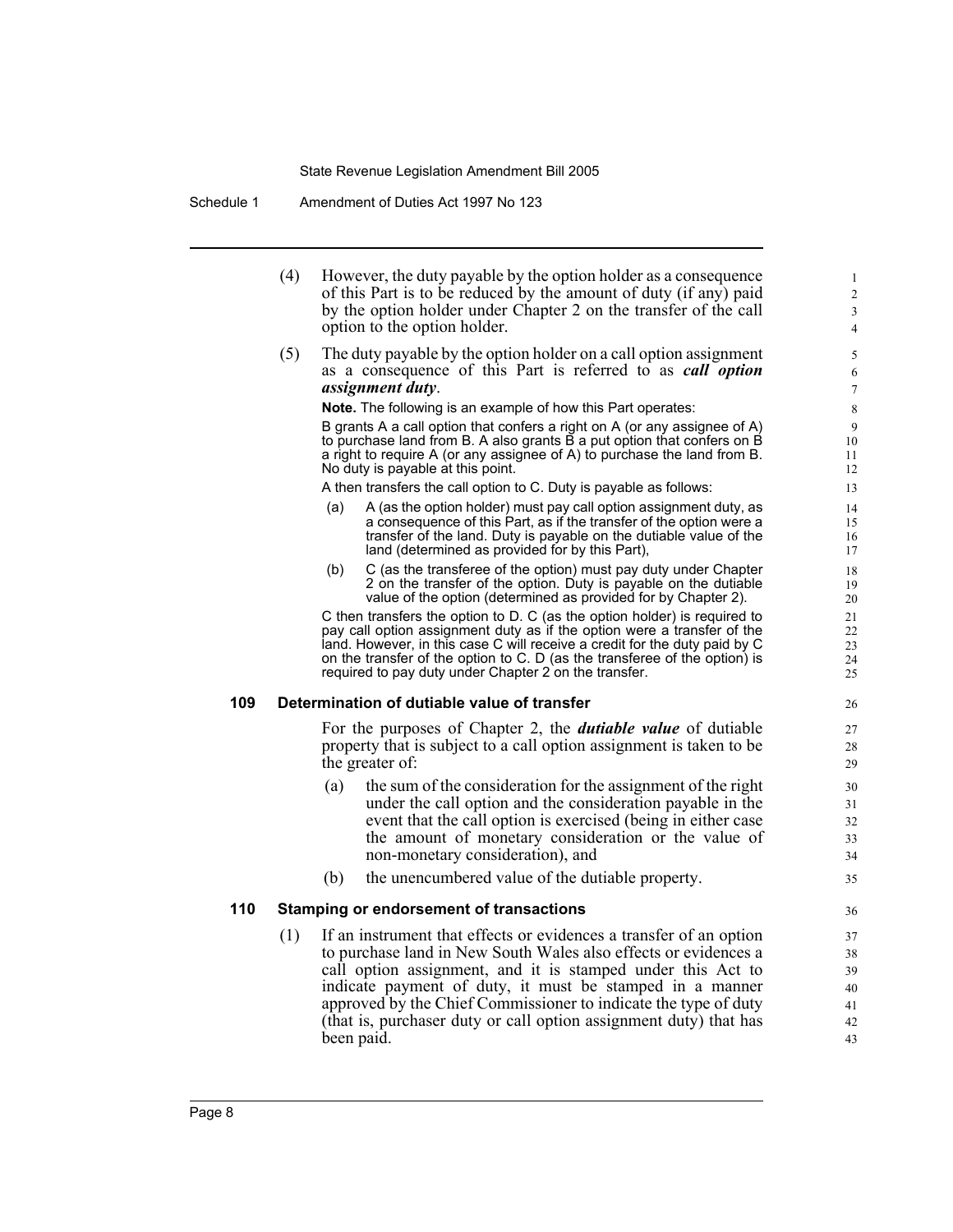Amendment of Duties Act 1997 No 123 Schedule 1

**111 Exemptions**

| (2) | If an instrument that effects or evidences a transfer of an option<br>to purchase land in New South Wales also effects or evidences a<br>call option assignment, and it is endorsed under this Act to<br>indicate payment of duty, it must be endorsed in a manner<br>approved by the Chief Commissioner to indicate the type of duty<br>(that is, purchaser duty or call option assignment duty) that has<br>been paid. |                      |  |  |  |  |  |  |
|-----|--------------------------------------------------------------------------------------------------------------------------------------------------------------------------------------------------------------------------------------------------------------------------------------------------------------------------------------------------------------------------------------------------------------------------|----------------------|--|--|--|--|--|--|
| (3) | An instrument that effects or evidences a transfer of an option to<br>purchase land in New South Wales and a call option assignment<br>is not duly stamped unless it is stamped or endorsed in<br>accordance with this section.                                                                                                                                                                                          |                      |  |  |  |  |  |  |
| (4) | In this section:<br><i>purchaser duty</i> means the duty (if any) payable under Chapter 2                                                                                                                                                                                                                                                                                                                                | 12<br>13             |  |  |  |  |  |  |
|     | by a transferee on the transfer of an option to purchase land in<br>New South Wales.                                                                                                                                                                                                                                                                                                                                     | 14<br>15             |  |  |  |  |  |  |
|     | <b>Exemptions</b>                                                                                                                                                                                                                                                                                                                                                                                                        | 16                   |  |  |  |  |  |  |
| (1) | No duty is chargeable as a consequence of this Part on a call<br>option assignment if the Chief Commissioner is satisfied that:                                                                                                                                                                                                                                                                                          | 17<br>18             |  |  |  |  |  |  |
|     | (a)<br>the call option and put option were granted by the parties<br>concerned for the sole purpose of obtaining finance, or                                                                                                                                                                                                                                                                                             | 19<br>20             |  |  |  |  |  |  |
|     | the call option and the put option form part of a scheme of<br>(b)<br>call options and put options granted by proprietors of a<br>business that:                                                                                                                                                                                                                                                                         | 21<br>22<br>23       |  |  |  |  |  |  |
|     | (i)<br>were granted for the sole purpose of facilitating the<br>continuation of the business by one or more of the<br>proprietors <i>(the continuing proprietors)</i> , and                                                                                                                                                                                                                                              | 24<br>25<br>26       |  |  |  |  |  |  |
|     | (ii)<br>are not exercisable except on the occurrence of a<br>specified event that would cause the continuing<br>proprietors to seek to acquire the interest of one or<br>more of the other proprietors of the business.                                                                                                                                                                                                  | 27<br>28<br>29<br>30 |  |  |  |  |  |  |
| (2) | This section does not affect the duty payable under Chapter 2 (if<br>any) by the transferee on a transfer of an option to purchase land<br>in New South Wales.                                                                                                                                                                                                                                                           | 31<br>32<br>33       |  |  |  |  |  |  |
| (3) | In this section:                                                                                                                                                                                                                                                                                                                                                                                                         | 34                   |  |  |  |  |  |  |
|     | <i>proprietor</i> of a business means:                                                                                                                                                                                                                                                                                                                                                                                   | 35                   |  |  |  |  |  |  |
|     | in the case of a business carried on by a partnership, a<br>(a)<br>partner, or                                                                                                                                                                                                                                                                                                                                           | 36<br>37             |  |  |  |  |  |  |
|     | in the case of a business carried on by a company, a<br>(b)<br>shareholder, or                                                                                                                                                                                                                                                                                                                                           | 38<br>39             |  |  |  |  |  |  |
|     |                                                                                                                                                                                                                                                                                                                                                                                                                          |                      |  |  |  |  |  |  |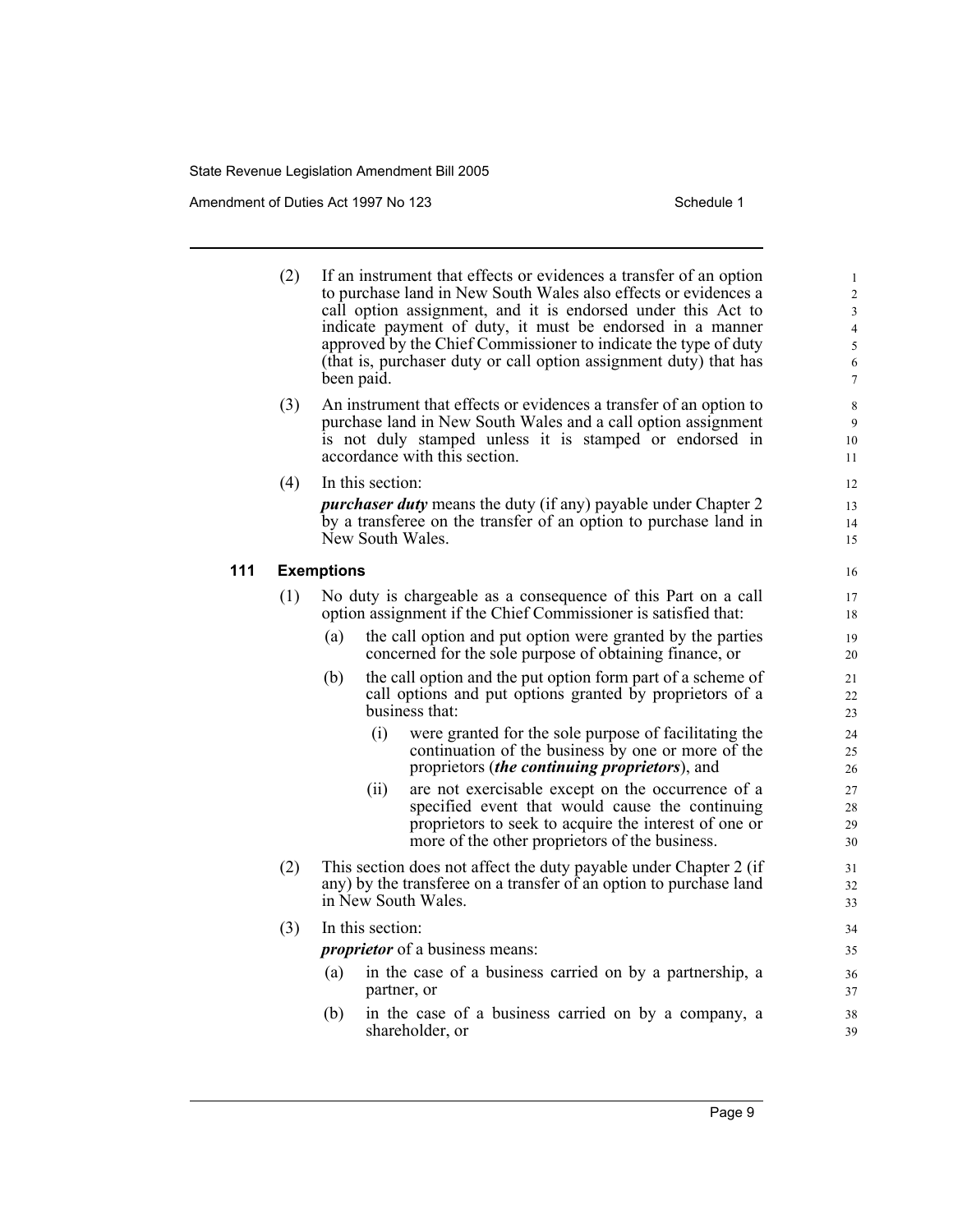Schedule 1 Amendment of Duties Act 1997 No 123

|        | (c)                              | in the case of a business carried on by a unit trust scheme,<br>a unit holder, or                                                                                                                                                                            | $\mathbf{1}$<br>$\overline{c}$ |
|--------|----------------------------------|--------------------------------------------------------------------------------------------------------------------------------------------------------------------------------------------------------------------------------------------------------------|--------------------------------|
|        | (d)                              | in any other case, a person the Chief Commissioner<br>determines to be a proprietor of the business.                                                                                                                                                         | 3<br>$\overline{4}$            |
| $[15]$ |                                  | Section 162M What is the vendor acquisition date?                                                                                                                                                                                                            | 5                              |
|        |                                  | Omit section 162M (6) (a) (as inserted by the State Revenue Legislation<br>Amendment (Budget Measures) Act 2005).                                                                                                                                            | 6<br>7                         |
|        | Insert instead:                  |                                                                                                                                                                                                                                                              | $\,8\,$                        |
|        | (a)                              | the vendor acquisition date is taken to be the most recent<br>date (before that dutiable transaction occurred) on which<br>another dutiable transaction occurred that was an ad<br>valorem duty transaction in relation to the land-related<br>property, and | 9<br>10<br>11<br>12<br>13      |
| $[16]$ | Section 162M (6A)                |                                                                                                                                                                                                                                                              | 14                             |
|        | Insert after section $162M(6)$ : |                                                                                                                                                                                                                                                              | 15                             |
|        | (6A)                             | If the land-related property the subject of a vendor duty<br>transaction was acquired by the vendor by means of a dutiable<br>transaction that was not chargeable with duty under section 281:                                                               | 16<br>17<br>18                 |
|        | (a)                              | the vendor acquisition date is taken to be the most recent<br>date (before that dutiable transaction occurred) on which<br>another dutiable transaction occurred that was an ad<br>valorem duty transaction in relation to the land-related<br>property, and | 19<br>20<br>21<br>22<br>23     |
|        | (b)                              | the vendor is taken, for the purposes of this Division, to<br>have acquired the land-related property on that date.                                                                                                                                          | 24<br>25                       |
| $[17]$ | <b>Section 162M (7)</b>          |                                                                                                                                                                                                                                                              | 26                             |
|        |                                  | Insert "or $(6A)$ " after "subsection $(6)$ ".                                                                                                                                                                                                               | 27                             |
| $[18]$ | <b>Section 162M (8)</b>          |                                                                                                                                                                                                                                                              | 28                             |
|        |                                  | Insert after section $162M(7)$ (before the note):                                                                                                                                                                                                            | 29                             |
|        | (8)                              | In this section:                                                                                                                                                                                                                                             | 30                             |
|        |                                  | <i>ad valorem duty transaction</i> , in relation to land-related property,                                                                                                                                                                                   | 31                             |
|        |                                  | means a dutiable transaction that was chargeable with ad valorem<br>duty under Chapter 2 as a transfer of the land-related property.                                                                                                                         | 32<br>33                       |
|        |                                  |                                                                                                                                                                                                                                                              |                                |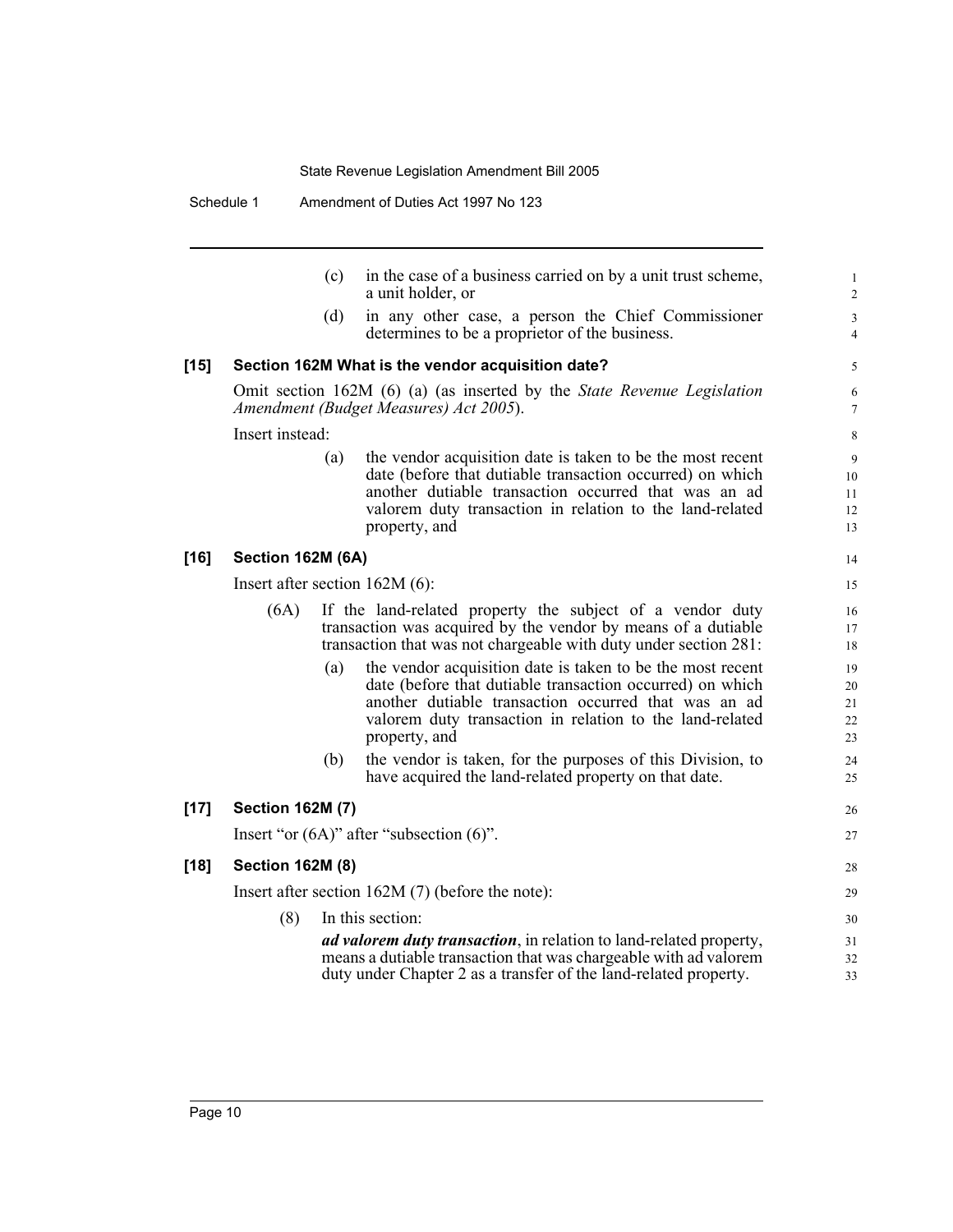Amendment of Duties Act 1997 No 123 Schedule 1

#### **[19] Section 162M, note** Insert at the end of the note: A similar rule applies under subsection (6A) if land-related property is transferred between corporations who are members of the same group. Such transfers are not chargeable with duty under section 281. In such a case, the vendor acquisition date is not the date on which the corporation acquired the land-related property, but the date the most recent ad valorem duty transaction occurred. **[20] Section 163ZB Exempt transactions** Omit section 163ZB (1) (h). Insert instead: (h) if the land holding of the landholder comprises land used for primary production and the Chief Commissioner is satisfied that, had the landholder transferred the land to the person acquiring an interest as a result of the acquisition or disposal immediately before that disposal or acquisition, the transfer of the land would not be chargeable with duty under this Act because of the application of section 274, or **[21] Section 173 Estimate and subsequent adjustment** Omit section 173 (3) (b) and (c). Insert instead: (b) in respect of any interval in the term of the lease in which the amount of a cost component, although unascertainable, is subject to a certain approximate rate—the amount of the cost component that would be paid if it were payable at that approximate rate, and (c) in respect of any interval in the term of the lease in which the amount of a cost component, although unascertainable, is subject to a certain minimum rate and to which paragraph (b) cannot be applied—the amount of the cost component that would be paid if it were payable at that minimum rate, and (d) in respect of any interval in the term of the lease in which the amount of a cost component is unascertainable and to which paragraphs (b) and (c) cannot be applied—the amount of the cost component that would be paid during the interval if it were payable at the highest certain rate prevailing immediately before the commencement of the interval. 1 2 3 4 5 6 7 8 9 10 11 12 13 14 15 16 17 18 19 20 21 22 23 24 25 26 27 28 29 30 31 32 33 34 35 36 37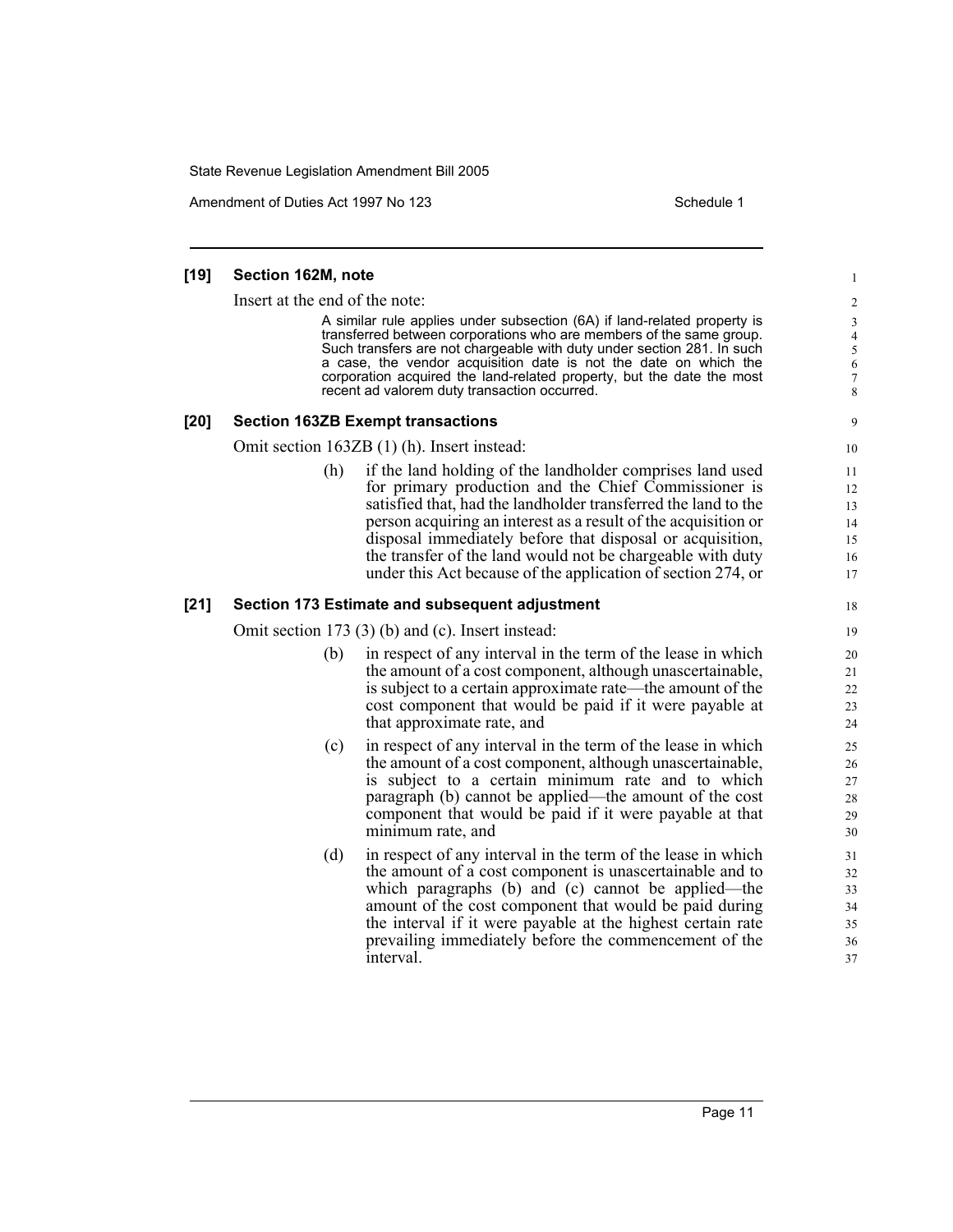Schedule 1 Amendment of Duties Act 1997 No 123

| Section 212 Where is property located?                  |     |                                                                                                                                                                                                                                                                                                                                                                                                                                                                                                                                                                                                         |                                                                                                                                                                                                                                                                                                                                                                                                       |  |  |  |
|---------------------------------------------------------|-----|---------------------------------------------------------------------------------------------------------------------------------------------------------------------------------------------------------------------------------------------------------------------------------------------------------------------------------------------------------------------------------------------------------------------------------------------------------------------------------------------------------------------------------------------------------------------------------------------------------|-------------------------------------------------------------------------------------------------------------------------------------------------------------------------------------------------------------------------------------------------------------------------------------------------------------------------------------------------------------------------------------------------------|--|--|--|
|                                                         |     |                                                                                                                                                                                                                                                                                                                                                                                                                                                                                                                                                                                                         | $\overline{\mathbf{c}}$                                                                                                                                                                                                                                                                                                                                                                               |  |  |  |
|                                                         | (2) | Subsection $(1)$ $(a)$ is declared to be a Corporations legislation<br>displacement provision for the purposes of section 5G of the<br>Corporations Act 2001 of the Commonwealth in relation to<br>section $1070A(4)$ of that Act.                                                                                                                                                                                                                                                                                                                                                                      | 3<br>$\overline{\mathcal{L}}$<br>5<br>6                                                                                                                                                                                                                                                                                                                                                               |  |  |  |
|                                                         |     |                                                                                                                                                                                                                                                                                                                                                                                                                                                                                                                                                                                                         | $\overline{7}$                                                                                                                                                                                                                                                                                                                                                                                        |  |  |  |
|                                                         |     |                                                                                                                                                                                                                                                                                                                                                                                                                                                                                                                                                                                                         | 8                                                                                                                                                                                                                                                                                                                                                                                                     |  |  |  |
|                                                         | (7) | Duty under this Chapter is not chargeable on a charge over land<br>that is created under an agreement for the sale or transfer of the<br>land if any part of the deposit or balance of the purchase price for<br>the land is paid to the vendor (or as the vendor directs) before<br>completion of the sale or transfer.                                                                                                                                                                                                                                                                                | 9<br>10<br>11<br>12<br>13                                                                                                                                                                                                                                                                                                                                                                             |  |  |  |
|                                                         |     |                                                                                                                                                                                                                                                                                                                                                                                                                                                                                                                                                                                                         | 14                                                                                                                                                                                                                                                                                                                                                                                                    |  |  |  |
|                                                         |     |                                                                                                                                                                                                                                                                                                                                                                                                                                                                                                                                                                                                         | 15                                                                                                                                                                                                                                                                                                                                                                                                    |  |  |  |
| <b>Meaning of "premium"</b><br>243A                     |     |                                                                                                                                                                                                                                                                                                                                                                                                                                                                                                                                                                                                         |                                                                                                                                                                                                                                                                                                                                                                                                       |  |  |  |
|                                                         |     | <b>Premium</b> , in relation to a policy of life insurance or a life<br>insurance rider, has the same meaning as it does in Part 1 in<br>relation to general insurance.                                                                                                                                                                                                                                                                                                                                                                                                                                 | 17<br>18<br>19                                                                                                                                                                                                                                                                                                                                                                                        |  |  |  |
|                                                         |     |                                                                                                                                                                                                                                                                                                                                                                                                                                                                                                                                                                                                         | 20                                                                                                                                                                                                                                                                                                                                                                                                    |  |  |  |
|                                                         |     |                                                                                                                                                                                                                                                                                                                                                                                                                                                                                                                                                                                                         | 21                                                                                                                                                                                                                                                                                                                                                                                                    |  |  |  |
| Insert instead "authorised as a general insurer under". |     |                                                                                                                                                                                                                                                                                                                                                                                                                                                                                                                                                                                                         |                                                                                                                                                                                                                                                                                                                                                                                                       |  |  |  |
|                                                         |     |                                                                                                                                                                                                                                                                                                                                                                                                                                                                                                                                                                                                         | 23                                                                                                                                                                                                                                                                                                                                                                                                    |  |  |  |
|                                                         |     |                                                                                                                                                                                                                                                                                                                                                                                                                                                                                                                                                                                                         | 24                                                                                                                                                                                                                                                                                                                                                                                                    |  |  |  |
| 274                                                     |     |                                                                                                                                                                                                                                                                                                                                                                                                                                                                                                                                                                                                         | 25                                                                                                                                                                                                                                                                                                                                                                                                    |  |  |  |
|                                                         | (1) | Duty under this Act is not chargeable in respect of a transfer or<br>agreement for the sale or transfer of land, a lease of land, or a<br>transfer or assignment of a lease or permit in respect of land, used<br>for primary production or aquaculture together with any other<br>property that is an integral part of the business of primary<br>production or aquaculture, if the Chief Commissioner is satisfied<br>that:<br>(a)<br>the transferor, lessor or assignor, or the person directing<br>the transferor, lessor or assignor, is an ancestor of the<br>transferee, lessee or assignee, and | 26<br>27<br>28<br>29<br>30<br>31<br>32<br>33<br>34<br>35                                                                                                                                                                                                                                                                                                                                              |  |  |  |
|                                                         |     |                                                                                                                                                                                                                                                                                                                                                                                                                                                                                                                                                                                                         | Insert at the end of the section:<br>Section 222 Exempt mortgages and supporting instruments<br>Insert after section $222(6)$ :<br><b>Section 243A</b><br>Insert after section 243:<br>Section 247 Who is an insurer?<br>Omit "registered under" from section 247 (2) (c).<br><b>Section 274</b><br>Omit the section. Insert instead:<br>Transfer of certain business property between family members |  |  |  |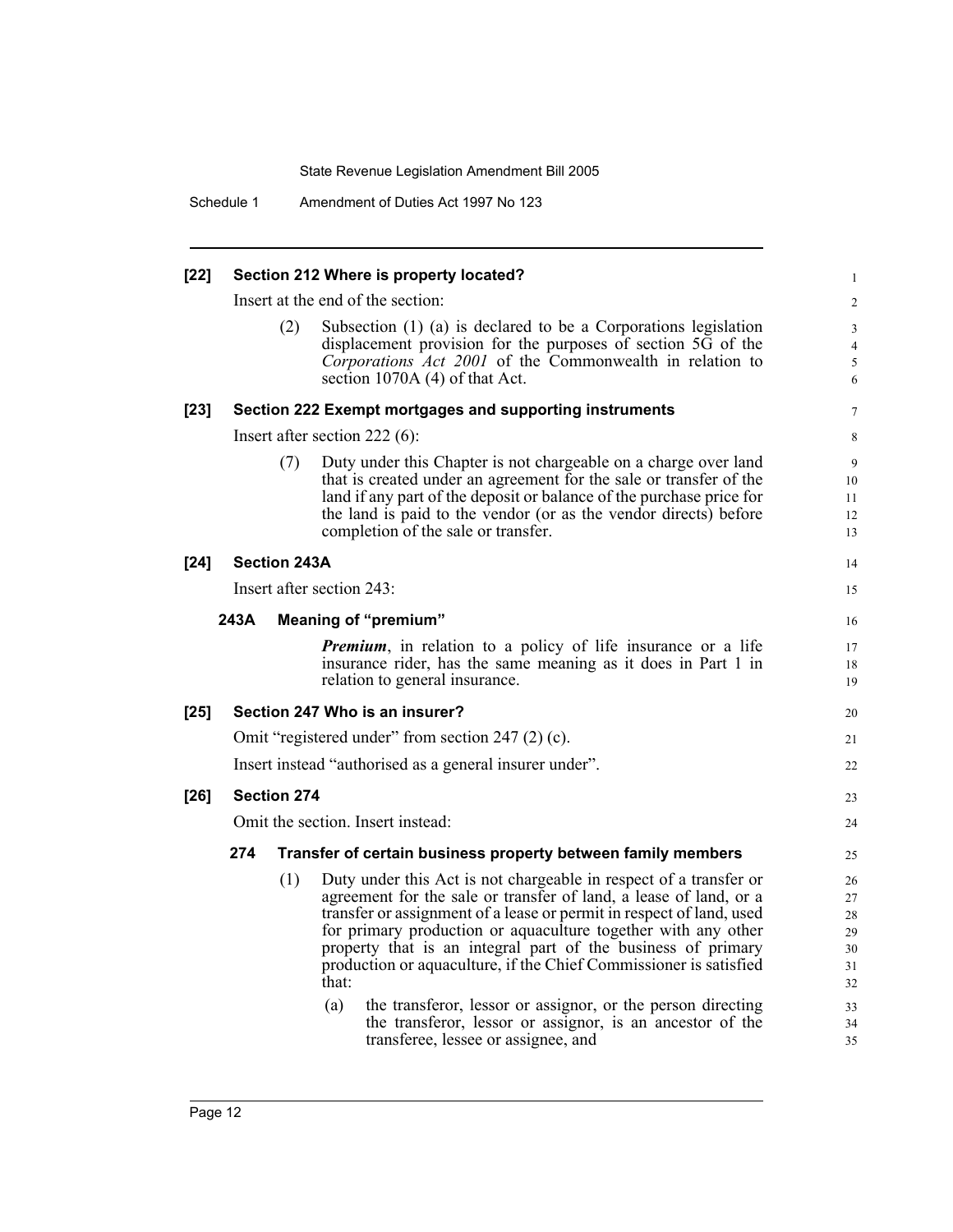Amendment of Duties Act 1997 No 123

|     | (b) | the land was land used for primary production or<br>aquaculture in connection with a business carried on by the<br>transferee, lessee or assignee, or by an ancestor of the<br>transferee, lessee or assignee, (whether alone or with<br>others) immediately before the transaction or the date of<br>first execution of the instrument, and | $\mathbf{1}$<br>$\overline{c}$<br>$\mathfrak{Z}$<br>$\overline{4}$<br>5<br>6 |
|-----|-----|----------------------------------------------------------------------------------------------------------------------------------------------------------------------------------------------------------------------------------------------------------------------------------------------------------------------------------------------|------------------------------------------------------------------------------|
|     | (c) | the business is to continue to be carried on by the<br>transferee, lessee or assignee (whether alone or with<br>others).                                                                                                                                                                                                                     | $\boldsymbol{7}$<br>8<br>9                                                   |
| (2) |     | Duty under this Act is not chargeable in respect of a transfer of<br>shares in a share management fishery within the meaning of the<br><i>Fisheries Management Act 1994</i> , if the Chief Commissioner is<br>satisfied that:                                                                                                                | 10<br>11<br>12<br>13                                                         |
|     | (a) | the transferor, or the person directing the transferor, is an<br>ancestor of the transferee, and                                                                                                                                                                                                                                             | 14<br>15                                                                     |
|     | (b) | the shares are held in connection with a fishing business<br>carried on by the ancestor (whether alone or with others)<br>immediately before the transaction or the date of first<br>execution of the instrument, and                                                                                                                        | 16<br>17<br>18<br>19                                                         |
|     | (c) | the business is to continue to be carried on by the<br>transferee (whether alone or with others).                                                                                                                                                                                                                                            | 20<br>21                                                                     |
| (3) |     | For the purposes of this section, the <b><i>person directing</i></b> a transferor,<br>lessor or assignor is:                                                                                                                                                                                                                                 | 22<br>23                                                                     |
|     | (a) | in the case of a transferor, lessor or assignor who is acting<br>in the capacity of executor of a deceased estate—the<br>deceased person, or                                                                                                                                                                                                 | 24<br>25<br>26                                                               |
|     | (b) | in the case of a transferor, lessor or assignor which is a<br>proprietary limited<br>company-a<br>shareholder<br><sub>or</sub><br>shareholders in the company who:                                                                                                                                                                           | 27<br>28<br>29                                                               |
|     |     | are beneficially entitled to those shares, and<br>(i)                                                                                                                                                                                                                                                                                        | 30                                                                           |
|     |     | (ii)<br>are entitled to vote at meetings of the company, and                                                                                                                                                                                                                                                                                 | 31                                                                           |
|     |     | are entitled as shareholders to not less than 25% of<br>(iii)                                                                                                                                                                                                                                                                                | 32                                                                           |
|     |     | the assets of the company on winding up, being an                                                                                                                                                                                                                                                                                            | 33                                                                           |
|     |     | entitlement that existed for at least 3 years prior to<br>the date of the transfer, lease or assignment or that                                                                                                                                                                                                                              | 34<br>35                                                                     |
|     |     | existed from the date of incorporation of the                                                                                                                                                                                                                                                                                                | 36                                                                           |
|     |     | company, or                                                                                                                                                                                                                                                                                                                                  | 37                                                                           |
|     | (c) | in the case of a transferor, lessor or assignor acting in the                                                                                                                                                                                                                                                                                | 38                                                                           |
|     |     | capacity of trustee of a bare trust—a person who is a                                                                                                                                                                                                                                                                                        | 39                                                                           |
|     |     | named beneficiary of the trust, or                                                                                                                                                                                                                                                                                                           | 40                                                                           |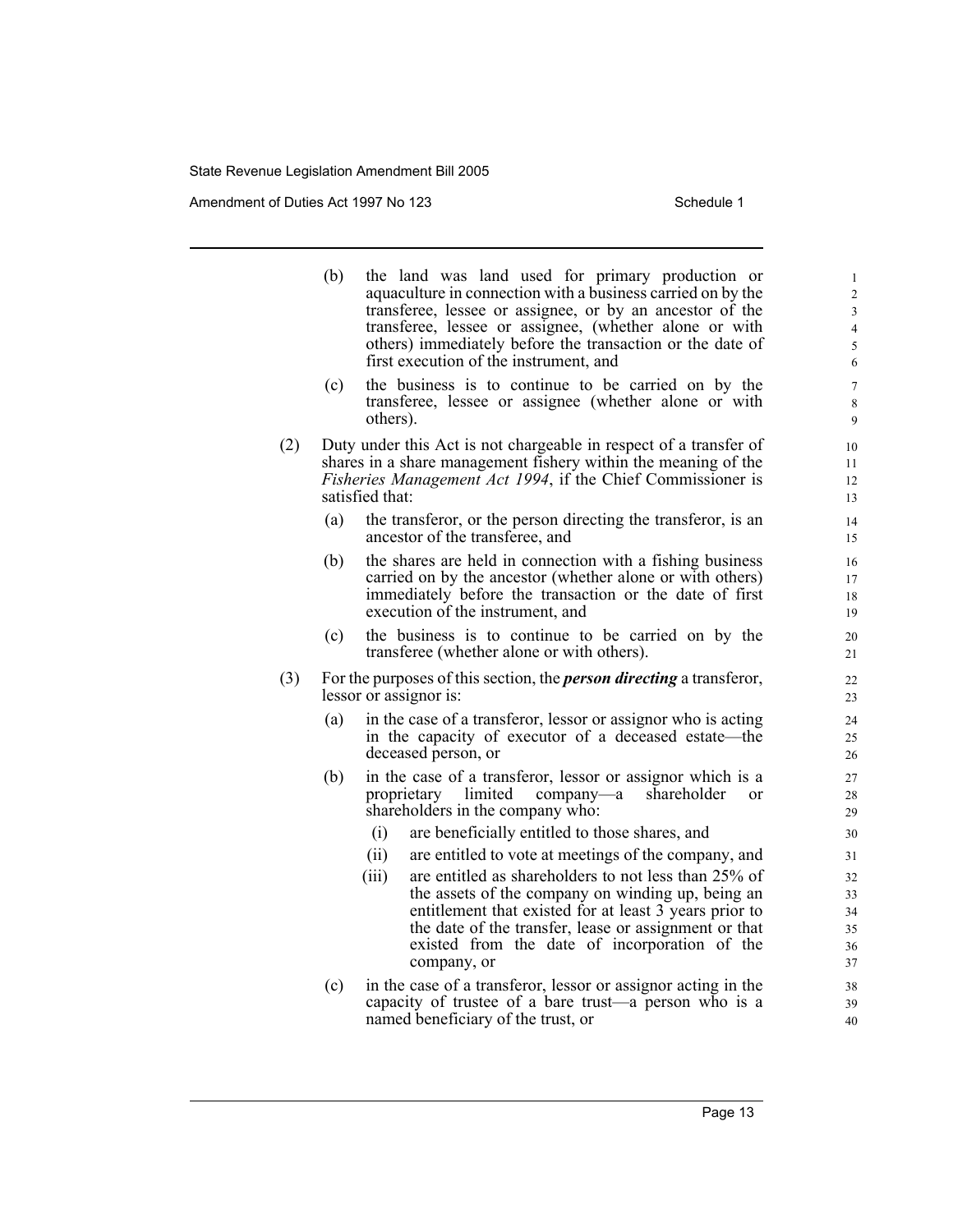Schedule 1 Amendment of Duties Act 1997 No 123

(d) in the case of a transferor, lessor or assignor acting in the capacity of trustee of a discretionary trust—a person or persons who are entitled (as takers in default of appointment) to not less than a 25% interest in the capital of the trust, being an entitlement that existed for at least 3 years prior to the date of the transfer, lease or assignment, or that existed from the date of establishment of the trust, or

- (e) in the case of a transferor, lessor or assignor acting in the capacity of trustee of a private unit trust scheme—a unit holder or unit holders in the unit trust scheme who:
	- (i) hold the units beneficially, and
	- (ii) are entitled (as unit holders) to not less than 25% of the assets of the unit trust scheme on winding up, being an entitlement that existed for at least 3 years prior to the date of the transfer, lease or assignment, or from the date of establishment of the trust.
- (4) In the case of a transfer, lease or assignment by a proprietary limited company or unit trust scheme (a *subsidiary entity*) that is owned by another proprietary limited company or unit trust scheme (*the parent entity*), a person is taken to be a person directing the subsidiary entity if the Chief Commissioner is satisfied that, had the parent entity been the transferor, lessor or assignor, the person would be the person directing the parent entity under subsection (3).
- (5) Except as provided by subsections (3) and (4), there are no other cases in which a person is considered to be a person directing a transferor, lessor or assignor.

#### (6) In this section:

*ancestor* of a transferee, lessee or assignee means:

- (a) a parent, step-parent, grand-parent, brother, sister, uncle or aunt of the transferee, lessee or assignee, or of the spouse or de facto partner of the transferee, lessee or assignee, or
- (b) a spouse or de facto partner of a person referred to in paragraph (a).

*land used for aquaculture* means land subject to an aquaculture permit within the meaning of the *Fisheries Management Act 1994*.

**Note.** *Land used for primary production* is defined in the Dictionary.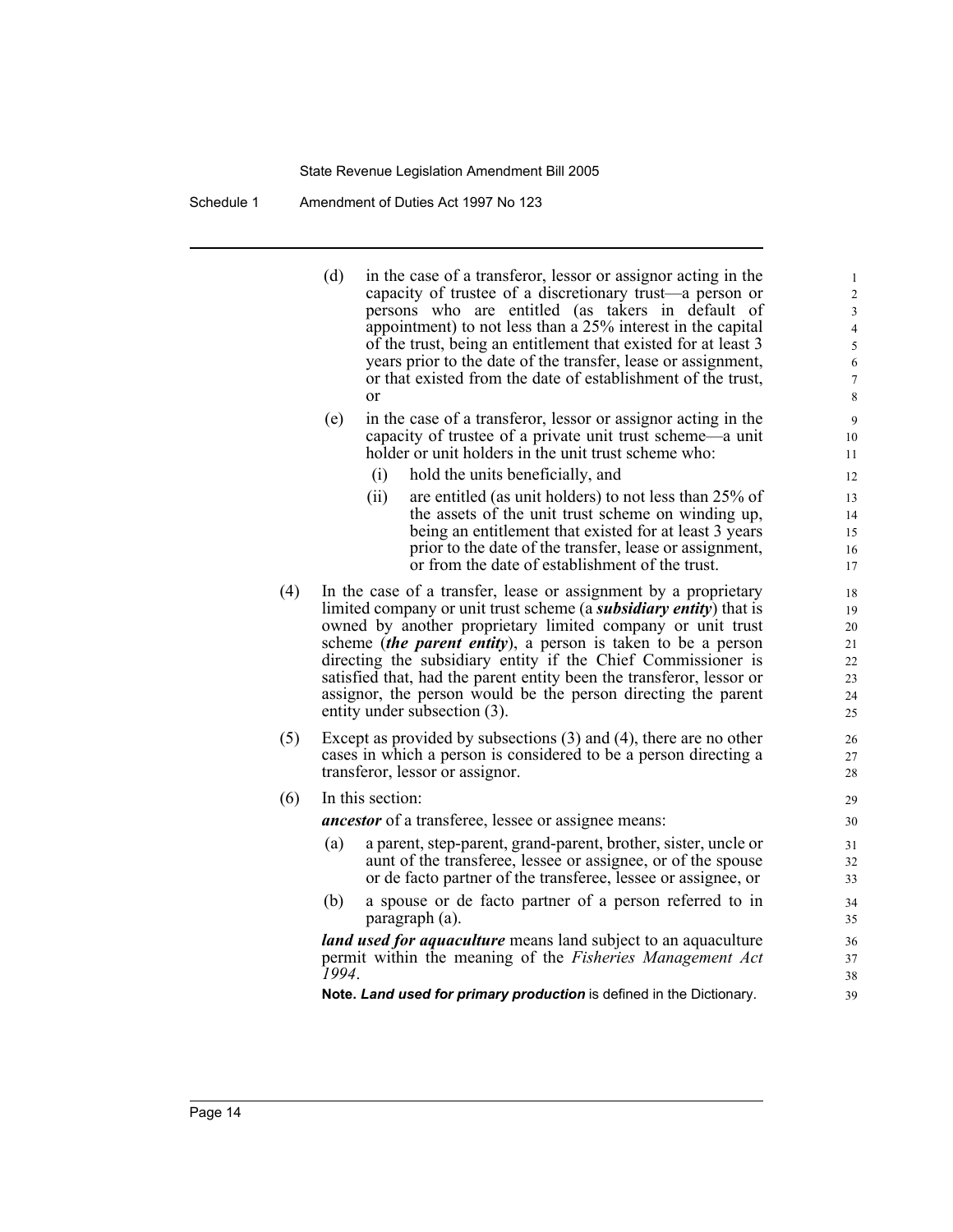Amendment of Duties Act 1997 No 123 Schedule 1

| $[27]$ | Section 305 |                                   |                                                                                                                                                                                                                                                                                               |                                              |  |  |  |
|--------|-------------|-----------------------------------|-----------------------------------------------------------------------------------------------------------------------------------------------------------------------------------------------------------------------------------------------------------------------------------------------|----------------------------------------------|--|--|--|
|        |             | Omit the section. Insert instead: |                                                                                                                                                                                                                                                                                               |                                              |  |  |  |
|        | 305         |                                   | <b>Valuation of property</b>                                                                                                                                                                                                                                                                  | 3                                            |  |  |  |
|        |             | (1)                               | The Chief Commissioner may, for the purpose of determining<br>whether a person is liable for duty or determining a person's<br>liability for duty:                                                                                                                                            | $\overline{4}$<br>$\sqrt{5}$<br>$\sqrt{6}$   |  |  |  |
|        |             |                                   | require the person, by notice in writing given to the person,<br>(a)<br>to provide a valuation of property prepared by a registered<br>valuer or to provide such other evidence of the value of<br>property as the Chief Commissioner considers appropriate,<br>$\alpha$                      | $\boldsymbol{7}$<br>$\,8\,$<br>9<br>10<br>11 |  |  |  |
|        |             |                                   | obtain a valuation of property, or<br>(b)                                                                                                                                                                                                                                                     | 12                                           |  |  |  |
|        |             |                                   | (c)<br>rely on a valuation of property prepared for any purpose<br>(whether or not for the purpose of determining liability for<br>duty) by a registered valuer or other person the Chief<br>Commissioner is satisfied is properly qualified to provide<br>evidence of the value of property. | 13<br>14<br>15<br>16<br>17                   |  |  |  |
|        |             | (2)                               | The Chief Commissioner may assess duty on the basis of a<br>valuation or evidence referred to in subsection (1).                                                                                                                                                                              | 18<br>19                                     |  |  |  |
|        |             | (3)                               | If a person is liable to pay duty under this Act that is chargeable<br>by reference to the value of property, the Chief Commissioner<br>may recover from the person the cost of obtaining a valuation of<br>the property under this section.                                                  | 20<br>21<br>22<br>23                         |  |  |  |
|        |             | (4)                               | In this section:<br><i>registered valuer</i> has the meaning given by the <i>Valuers Act 2003</i> .                                                                                                                                                                                           | 24<br>25                                     |  |  |  |
| $[28]$ |             |                                   | Schedule 1 Savings, transitional and other provisions                                                                                                                                                                                                                                         | 26                                           |  |  |  |
|        |             |                                   | Insert at the end of clause $1(1)$ :                                                                                                                                                                                                                                                          | 27                                           |  |  |  |
|        |             |                                   | State Revenue Legislation Amendment Act 2005                                                                                                                                                                                                                                                  | 28                                           |  |  |  |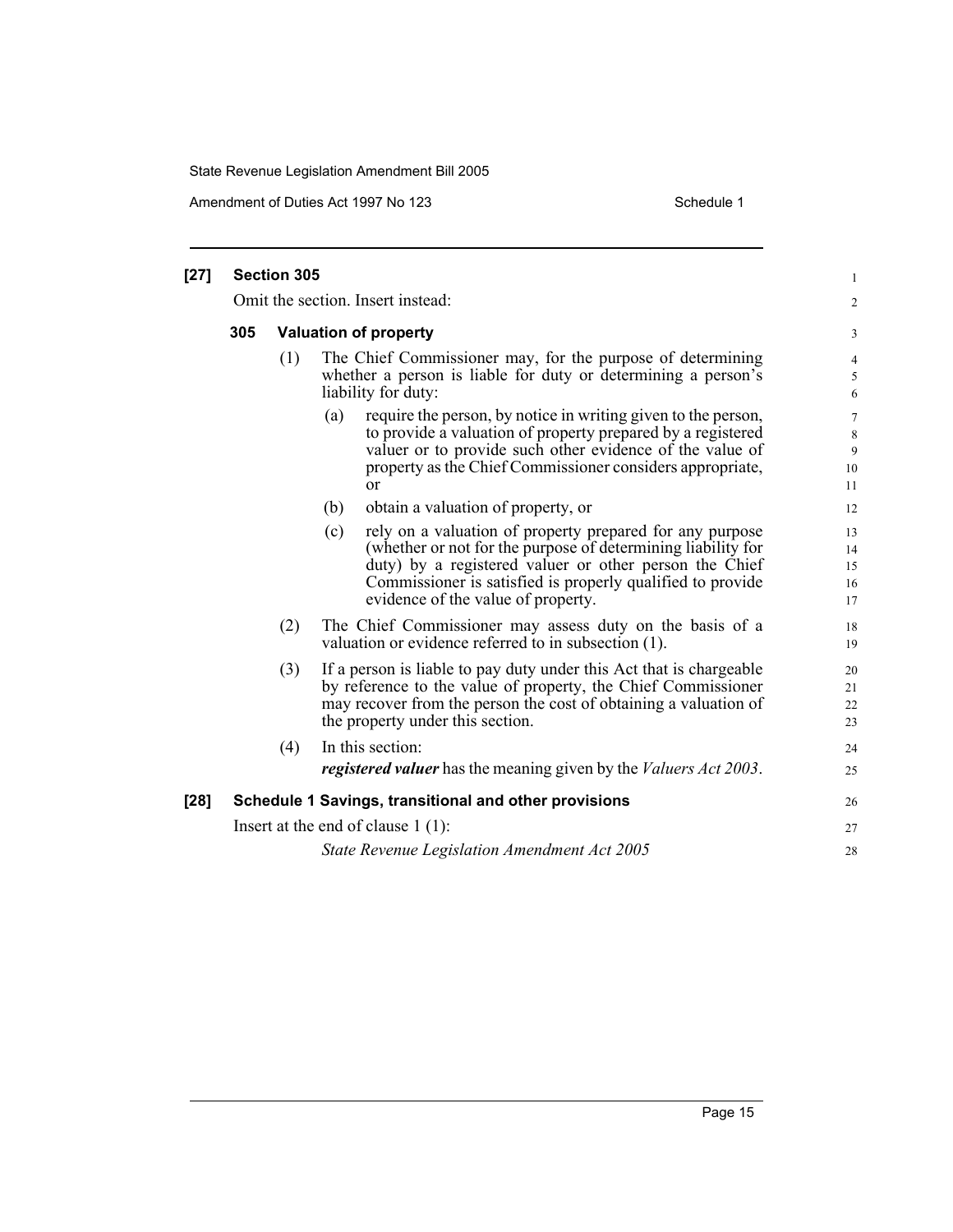Schedule 1 Amendment of Duties Act 1997 No 123

#### **[29] Schedule 1**

Insert at the end of the Schedule with appropriate Part and clause numbers:

# **Part Provisions consequent on enactment of State Revenue Legislation Amendment Act 2005**

#### **Amendment to section 100 to have effect from 31 December 2004**

1  $\mathfrak{D}$ 

3 4 5

- (1) The amendment made to section 100 of this Act by the *State Revenue Legislation Amendment Act 2005* has effect as if it had commenced on 31 December 2004.
- (2) Anything done or omitted to be done on or after 31 December 2004 and before the date of assent to the *State Revenue Legislation Amendment Act 2005*, that would have been validly done or omitted if that amendment had been in force at the time that it was done or omitted, is taken to have been validly done or omitted.

#### **Changes to vendor duty concession**

- (1) The amendments made by the *State Revenue Legislation Amendment Act 2005* to section 162M are taken to have effect as if they had commenced on the date on which the Bill for the *State Revenue Legislation Amendment Act 2005* was introduced in the Legislative Assembly (the *effective date*).
- (2) Accordingly, section 162M (6A) applies in respect of any vendor duty transaction that occurs on or after the effective date.
- (3) If a vendor duty transaction that occurred before the relevant date of assent becomes chargeable with duty or additional duty as a result of the amendments made by that Act to section 162M, the vendor duty transaction is taken (if the duty or additional duty has not already been paid) to become chargeable with that duty or additional duty on the relevant date of assent.
- (4) For the purposes of this clause, the *relevant date of assent* is the following:
	- (a) the date of assent to the *State Revenue Legislation Amendment Act 2005*, unless paragraph (b) applies,
	- (b) if the *State Revenue Legislation Amendment (Budget Measures) Act 2005* is assented to after the date of assent to the *State Revenue Legislation Amendment Act 2005*, the date of assent to the *State Revenue Legislation Amendment (Budget Measures) Act 2005*.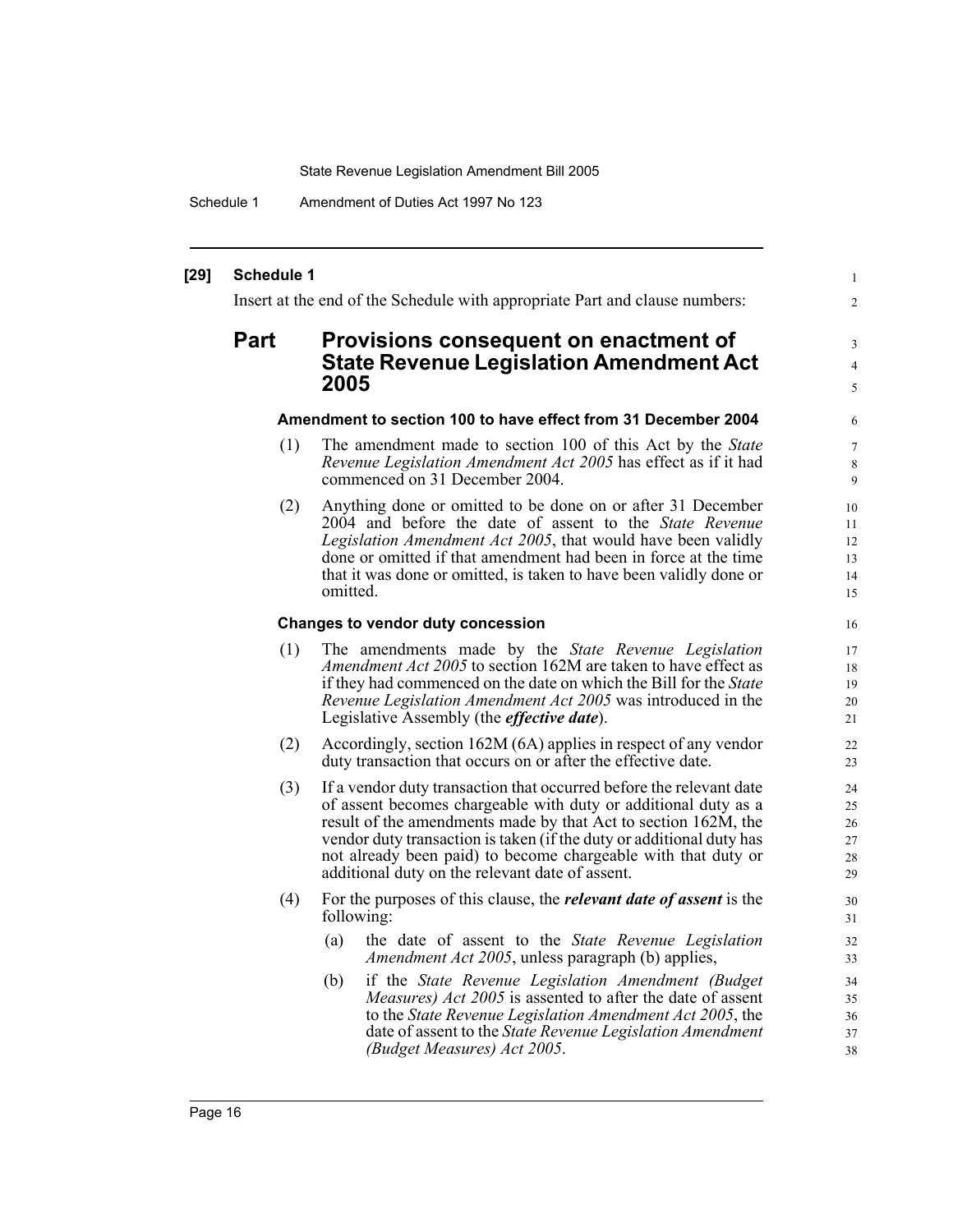Amendment of Duties Act 1997 No 123 Schedule 1

|        | (5)                  | In section 162M, as amended by the <i>State Revenue Legislation</i><br>Amendment Act 2005: | $\overline{2}$                                                                                                                                        |             |  |
|--------|----------------------|--------------------------------------------------------------------------------------------|-------------------------------------------------------------------------------------------------------------------------------------------------------|-------------|--|
|        |                      | (a)                                                                                        | a reference to an ad valorem duty transaction includes an<br>ad valorem duty transaction that occurred before the<br>effective date, and              | 3<br>4<br>5 |  |
|        |                      | (b)                                                                                        | a reference to Chapter 2 of this Act includes a reference to<br>any corresponding provisions of the Stamp Duties Act<br>1920 that have been repealed. | 6<br>7<br>8 |  |
| $[30]$ | <b>Dictionary</b>    |                                                                                            |                                                                                                                                                       |             |  |
|        | costs.               |                                                                                            | Omit "and that remain the property of the lessee" from the definition of fit-out                                                                      | 10<br>11    |  |
|        |                      |                                                                                            | Insert instead ", being improvements that either remain the property of the<br>lessee or are fixtures removable at the option of the lessee".         | 12<br>13    |  |
| $[31]$ |                      |                                                                                            | Dictionary, definition of "Metropolitan Area"                                                                                                         | 14          |  |
|        | Omit the definition. |                                                                                            |                                                                                                                                                       | 15          |  |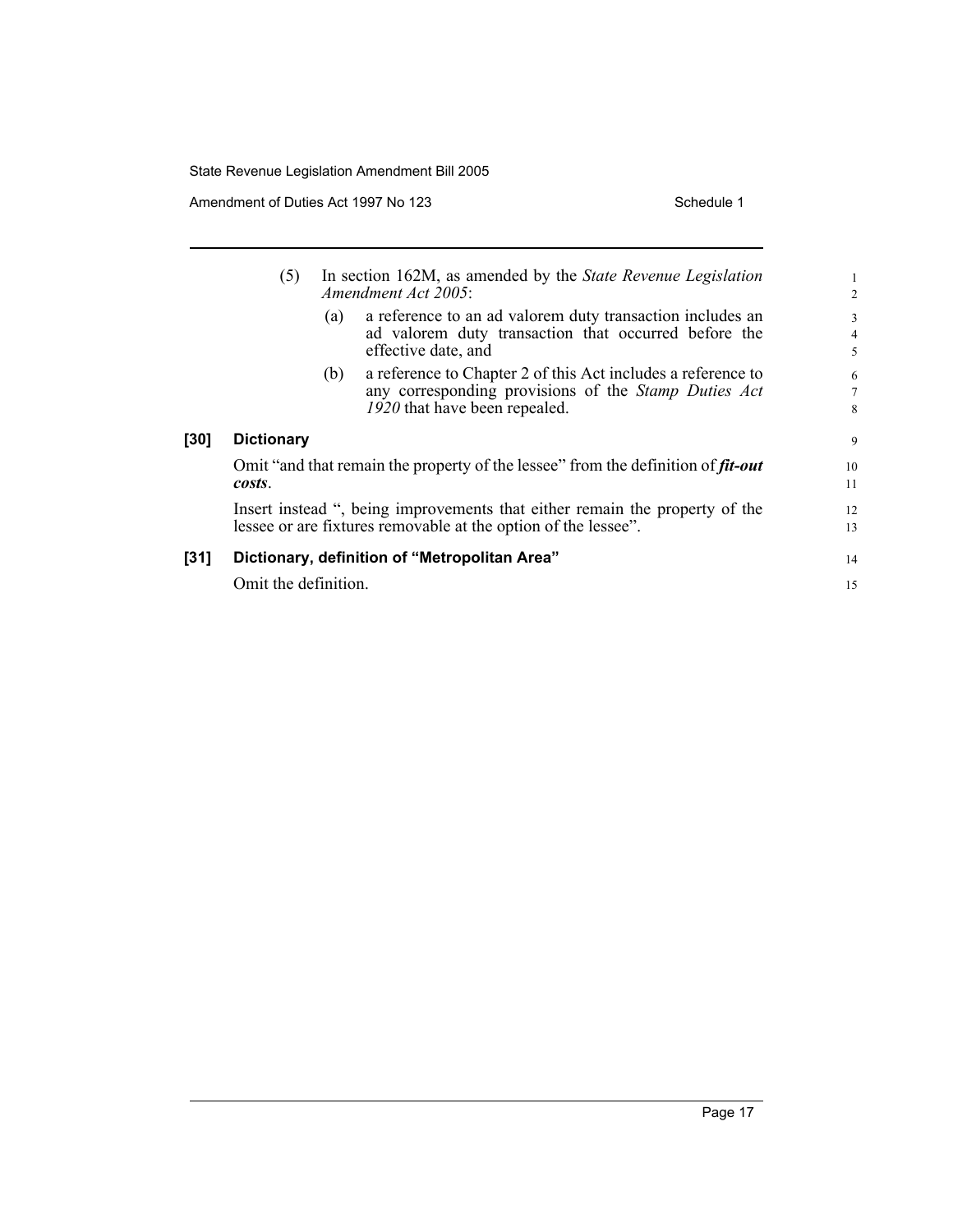Schedule 2 Amendment of Fines Act 1996 No 99

# **Schedule 2 Amendment of Fines Act 1996 No 99**

(Section 3)

1

|     |                                                   |                           |     |               | (Section 3)                                                                                                                                                                                                                                                                                      | $\overline{2}$             |  |
|-----|---------------------------------------------------|---------------------------|-----|---------------|--------------------------------------------------------------------------------------------------------------------------------------------------------------------------------------------------------------------------------------------------------------------------------------------------|----------------------------|--|
| [1] |                                                   |                           |     |               | Section 38 Circumstances in which person issued with penalty reminder<br>notice for vehicle or vessel offence is not liable to pay penalty                                                                                                                                                       | 3<br>$\overline{4}$        |  |
|     | Insert in alphabetical order in section $38(4)$ : |                           |     |               |                                                                                                                                                                                                                                                                                                  |                            |  |
|     |                                                   |                           |     | Commonwealth. | <i>statutory declaration</i> means a statutory declaration made under<br>the Oaths Act 1900 or the Statutory Declarations Act 1959 of the                                                                                                                                                        | 6<br>$\tau$<br>8           |  |
| [2] |                                                   | <b>Section 117AA</b>      |     |               |                                                                                                                                                                                                                                                                                                  | 9                          |  |
|     |                                                   | Insert after section 117: |     |               |                                                                                                                                                                                                                                                                                                  | 10                         |  |
|     | <b>117AA</b>                                      |                           |     |               | Access to information held by employers                                                                                                                                                                                                                                                          | 11                         |  |
|     |                                                   |                           |     |               | The State Debt Recovery Office is authorised to obtain<br>information about the address and employment details of a fine<br>defaulter from an employer or past employer of the fine defaulter<br>for the purposes of the enforcement of a garnishee order (within<br>the meaning of section 73). | 12<br>13<br>14<br>15<br>16 |  |
| [3] |                                                   | Sections 117A and 117B    |     |               |                                                                                                                                                                                                                                                                                                  | 17                         |  |
|     |                                                   |                           |     |               | Omit section 117A. Insert instead:                                                                                                                                                                                                                                                               | 18                         |  |
|     | 117A                                              |                           |     |               | Disclosure of information by State Debt Recovery Office                                                                                                                                                                                                                                          | 19                         |  |
|     |                                                   | (1)                       |     | of this Act:  | The State Debt Recovery Office, the Director of the Office, a<br>member of the staff of the Office or any other person engaged in<br>the administration of this Act, may disclose personal information<br>obtained in relation to a person in the administration or execution                    | 20<br>21<br>22<br>23<br>24 |  |
|     |                                                   |                           | (a) |               | in connection with the administration or execution of this<br>Act (including for the purpose of the imposition,<br>administration or enforcement of a fine), or                                                                                                                                  | 25<br>26<br>27             |  |
|     |                                                   |                           | (b) |               | with the consent of the person to whom the information<br>relates or at the request of a person acting on behalf of the<br>person to whom the information relates, or                                                                                                                            | 28<br>29<br>30             |  |
|     |                                                   |                           | (c) | defaulter:    | in the case of information obtained in relation to a fine                                                                                                                                                                                                                                        | 31<br>32                   |  |
|     |                                                   |                           |     | (i)           | to a government agency that is a prosecuting<br>authority in relation to the offence concerned or on<br>whose behalf the offence was prosecuted, or                                                                                                                                              | 33<br>34<br>35             |  |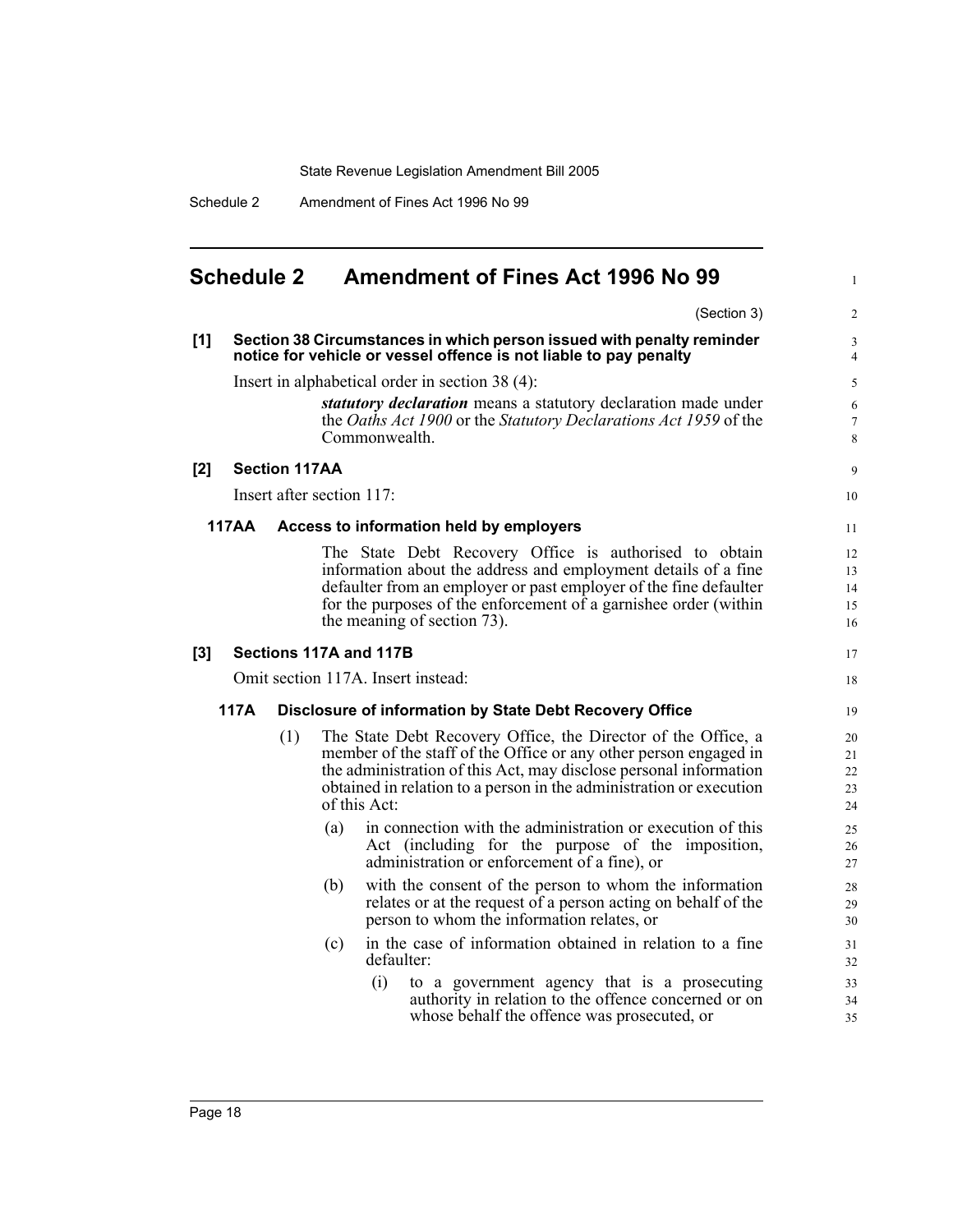Amendment of Fines Act 1996 No 99 Schedule 2

 $\overline{\phantom{0}}$ 

|      | to a government agency on whose behalf the penalty<br>(ii)<br>notice for the offence concerned was issued, or                                                                                                                                                                                         | 1<br>$\overline{c}$                                                                                                                                                                                                                                                                                                                       |
|------|-------------------------------------------------------------------------------------------------------------------------------------------------------------------------------------------------------------------------------------------------------------------------------------------------------|-------------------------------------------------------------------------------------------------------------------------------------------------------------------------------------------------------------------------------------------------------------------------------------------------------------------------------------------|
|      | (iii)                                                                                                                                                                                                                                                                                                 | 3                                                                                                                                                                                                                                                                                                                                         |
| (2)  | Without limiting subsection $(1)$ $(a)$ , personal information may be<br>disclosed to an employer or past employer of a fine defaulter for<br>the purposes of the administration, enforcement or execution of a<br>garnishee order (within the meaning of section 73).                                | 4<br>5<br>6<br>$\overline{7}$                                                                                                                                                                                                                                                                                                             |
| (3)  | Information may be disclosed to an agency referred to in<br>subsection $(1)$ $(c)$ $(i)$ or $(ii)$ only if the disclosure is reasonably<br>necessary to monitor the status of outstanding fines.                                                                                                      | 8<br>9<br>10                                                                                                                                                                                                                                                                                                                              |
| (4)  | In this section:                                                                                                                                                                                                                                                                                      | 11                                                                                                                                                                                                                                                                                                                                        |
|      | <b>personal information</b> has the same meaning as in the <i>Privacy</i><br>and Personal Information Protection Act 1998.                                                                                                                                                                            | 12<br>13                                                                                                                                                                                                                                                                                                                                  |
|      |                                                                                                                                                                                                                                                                                                       | 14                                                                                                                                                                                                                                                                                                                                        |
| (1)  | A person engaged in the administration of this Act must not<br>disclose any personal information obtained in relation to any<br>person in the administration or execution of this Act except as<br>authorised or required by this Act or any other Act or law.<br>Maximum penalty: 100 penalty units. | 15<br>16<br>17<br>18<br>19                                                                                                                                                                                                                                                                                                                |
| (2)  | In this section:                                                                                                                                                                                                                                                                                      | 20                                                                                                                                                                                                                                                                                                                                        |
|      | <b>personal information</b> has the same meaning as in the <i>Privacy</i><br>and Personal Information Protection Act 1998.                                                                                                                                                                            | 21<br>22                                                                                                                                                                                                                                                                                                                                  |
|      |                                                                                                                                                                                                                                                                                                       | 23                                                                                                                                                                                                                                                                                                                                        |
|      |                                                                                                                                                                                                                                                                                                       | 24                                                                                                                                                                                                                                                                                                                                        |
|      |                                                                                                                                                                                                                                                                                                       | 25                                                                                                                                                                                                                                                                                                                                        |
|      |                                                                                                                                                                                                                                                                                                       | 26                                                                                                                                                                                                                                                                                                                                        |
|      |                                                                                                                                                                                                                                                                                                       | 27                                                                                                                                                                                                                                                                                                                                        |
|      | State Revenue Legislation Amendment Act 2005                                                                                                                                                                                                                                                          | 28                                                                                                                                                                                                                                                                                                                                        |
| 117B |                                                                                                                                                                                                                                                                                                       | to the Hardship Review Board.<br>Confidentiality<br>Schedule 1 Statutory provisions under which penalty notices issued<br>Omit "Criminal Procedure Act 1986, section 161".<br>Insert instead "Criminal Procedure Act 1986, section 333".<br>Schedule 3 Savings, transitional and other provisions<br>Insert at the end of clause $1(1)$ : |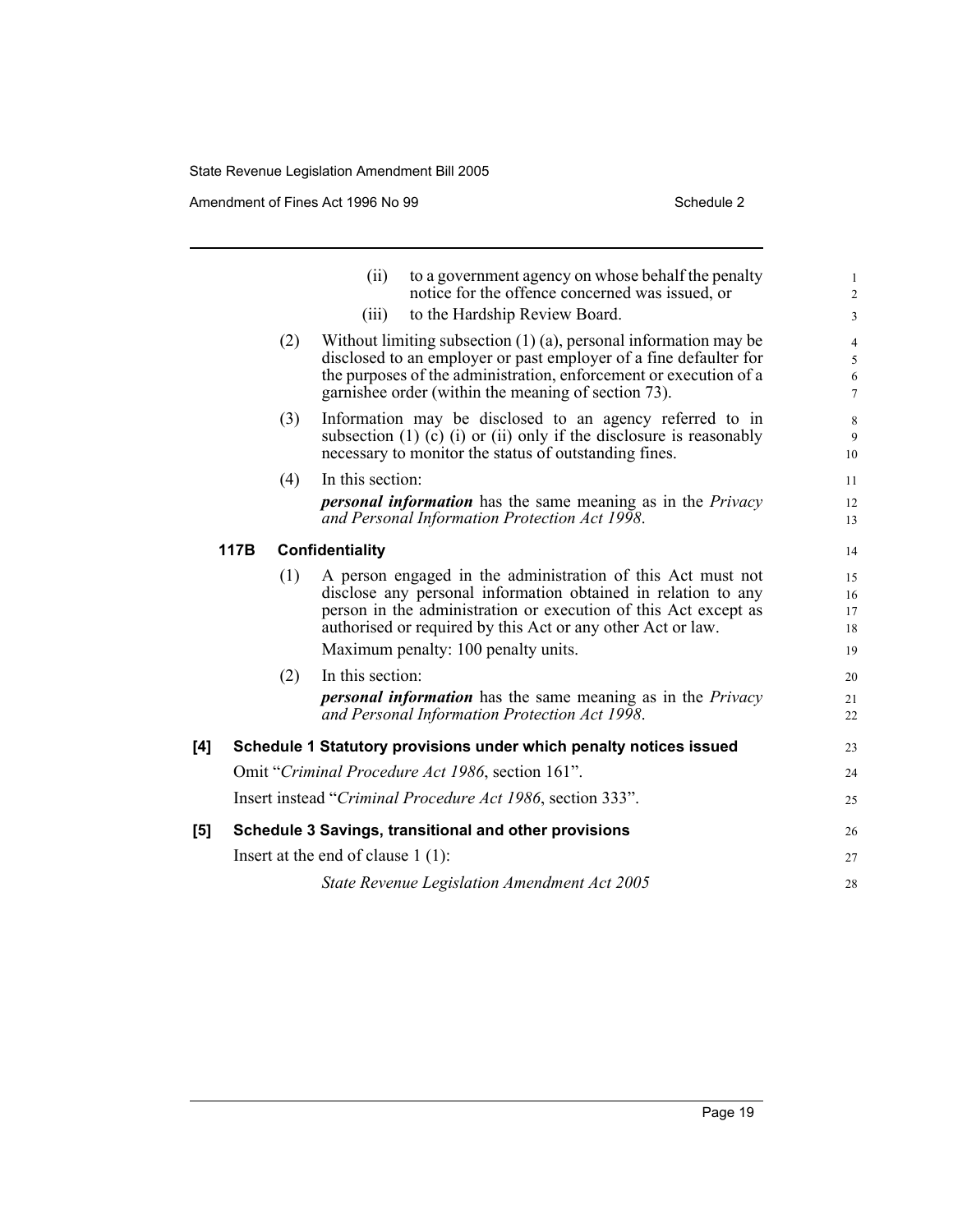Schedule 3 Amendment of Health Insurance Levies Act 1982 No 159

# **Schedule 3 Amendment of Health Insurance Levies Act 1982 No 159**

|       | (Section 3)                                                                     | 3              |
|-------|---------------------------------------------------------------------------------|----------------|
| [1]   | <b>Section 4 Definitions</b>                                                    | $\overline{4}$ |
|       | Omit the definition of <i>New South Wales revenue law</i> from section $4(1)$ . | 5              |
| [2]   | <b>Section 16C Authorised agents</b>                                            | 6              |
|       | Omit "Fund, or" from section 16C (1) (d). Insert instead "Fund,".               | 7              |
| $[3]$ | Section 16C (1) (d1)                                                            | 8              |
|       | Insert after section $16C(1)(d)$ :                                              | 9              |
|       | Grand United Friendly Society Limited, or<br>(d1)                               | 10             |

1 2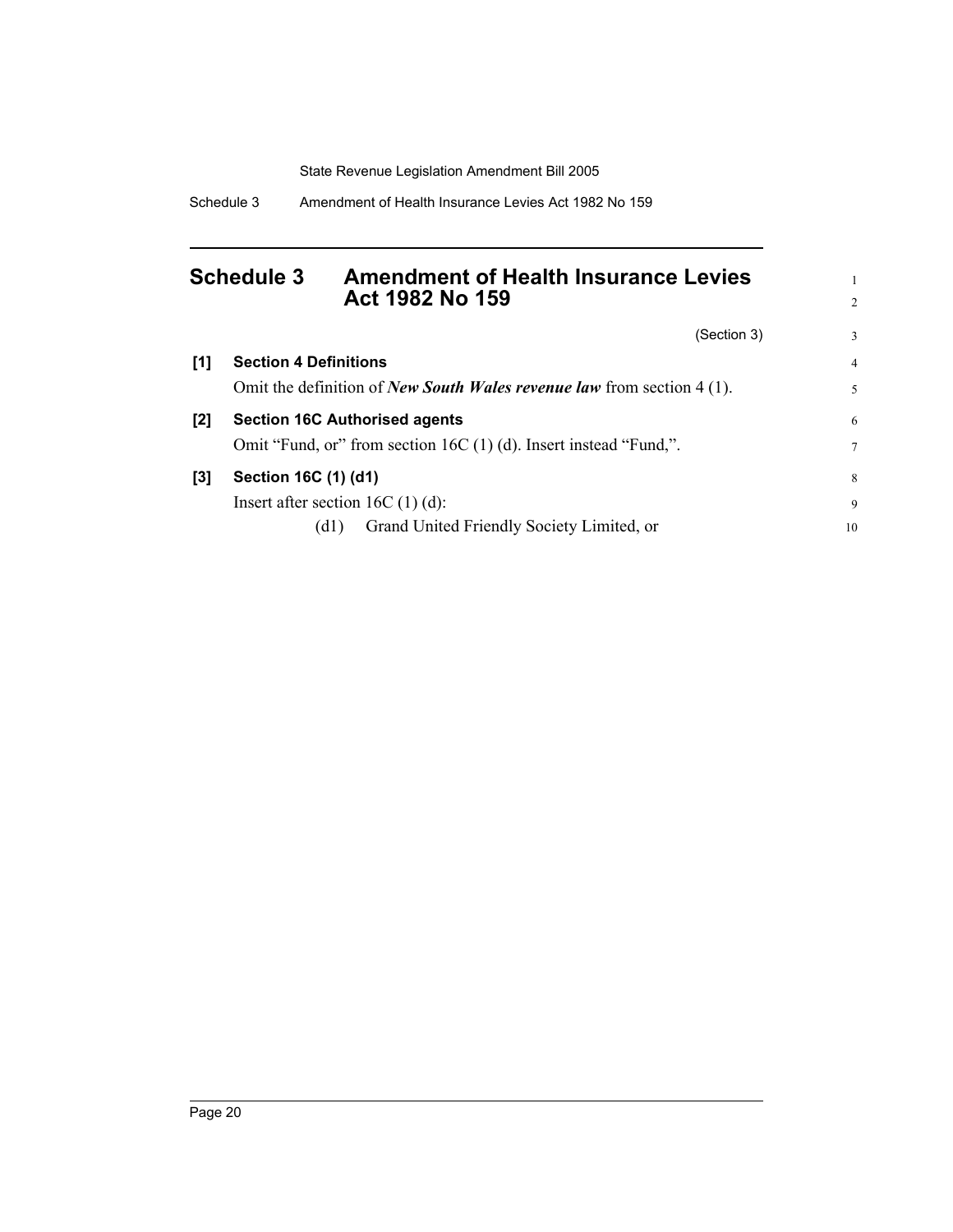Amendment of Pay-roll Tax Act 1971 No 22 Schedule 4

1  $\mathfrak{D}$ 

## **Schedule 4 Amendment of Pay-roll Tax Act 1971 No 22**

(Section 3) **[1] Section 3 Definitions** Insert in alphabetical order in section 3 (1): *award* means: (a) an industrial instrument within the meaning of the *Industrial Relations Act 1996*, or (b) any agreement with respect to salaries or wages entered into under any other law of the State between an employer constituted by that law and an association or organisation representing a group or class of employees, or (c) an award, agreement or other instrument under the law of the Commonwealth or of another State or Territory, being an award, agreement or other instrument of a similar nature to an instrument or agreement referred to in paragraph (a) or  $(b)$ . **[2] Section 3 (4)** Omit the subsection. **[3] Section 3AA Wages** Omit "the value of any contribution that is taken to constitute wages under section 3AD or 3AE" from section 3AA (2A). Insert instead "the grant of any share or option that constitutes wages under section 3AD or 3AF". **[4] Section 3AA (6BB)** Insert after section 3AA (6BA): (6BB) Wages include an amount paid or payable by a person who is an employer under a relevant contract (within the meaning of section 3A) as a consequence of the termination of the supply of the services of an employee under the contract, whether or not paid to the employee or to any other person, if the amount would be an eligible termination payment (within the meaning of section 27A of the *Income Tax Assessment Act 1936* of the Commonwealth) if the amount had been paid or payable as a consequence of termination of employment. 3 4 5 6 7 8 9 10 11 12 13 14 15 16 17 18 19 20  $21$ 22 23 24 25 26 27 28 29 30 31 32 33 34 35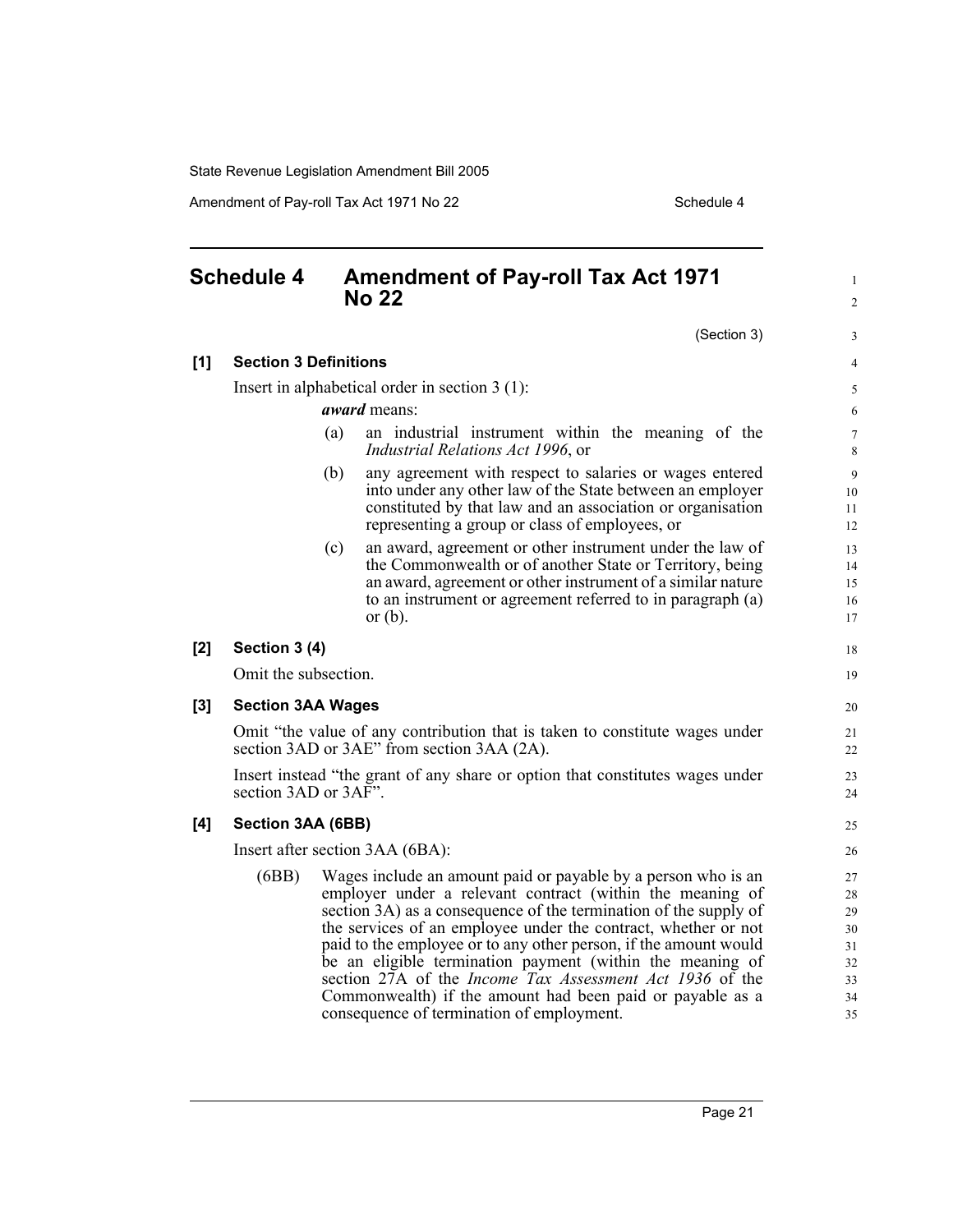Schedule 4 Amendment of Pay-roll Tax Act 1971 No 22

| [5]    | Section 3AA (6C)     |                                                                                                                                                                                                                      | $\mathbf{1}$   |
|--------|----------------------|----------------------------------------------------------------------------------------------------------------------------------------------------------------------------------------------------------------------|----------------|
|        |                      | Omit "subsection (6B) or (6BA)".                                                                                                                                                                                     | 2              |
|        |                      | Insert instead "subsection (6B), (6BA) or (6BB)".                                                                                                                                                                    | 3              |
| [6]    | Section 3AA (7)      |                                                                                                                                                                                                                      | 4              |
|        | Omit the subsection. |                                                                                                                                                                                                                      | 5              |
| [7]    |                      | Section 3AC Inclusion of trust distributions as wages                                                                                                                                                                | 6              |
|        |                      | Insert "or by a person connected with the trust" after "by the person" wherever<br>occurring in section $3AC(1)$ and $(3)(a)$ .                                                                                      | $\tau$<br>8    |
| [8]    | Section 3AC (2A)     |                                                                                                                                                                                                                      | 9              |
|        |                      | Insert after section $3AC(2)$ :                                                                                                                                                                                      | 10             |
|        | (2A)                 | The provision of services to the trustee of a trust that is related to<br>the trust under which the distribution is made or for the purposes<br>of a business conducted by the trustee of a trust that is related to | 11<br>12<br>13 |
|        |                      | the trust under which the distribution is made is taken to<br>constitute work done for the trust under which the distribution is<br>made.                                                                            | 14<br>15<br>16 |
| [9]    | Section 3AC (4)      |                                                                                                                                                                                                                      | 17             |
|        |                      | Omit "by the person". Insert instead "by a person".                                                                                                                                                                  | 18             |
| $[10]$ | Section 3AC (6)      |                                                                                                                                                                                                                      | 19             |
|        |                      | Insert "and whether made under the trust or under a trust that is related to that<br>trust" after "following financial year".                                                                                        | 20<br>21       |
| [11]   |                      | Section 3AC (7) (a) and (b)                                                                                                                                                                                          | 22             |
|        |                      | Omit "an industrial instrument" wherever occurring.                                                                                                                                                                  | 23             |
|        |                      | Insert instead "an award".                                                                                                                                                                                           | 24             |
| $[12]$ | Section 3AC (7) (c)  |                                                                                                                                                                                                                      | 25             |
|        |                      | Omit "in accordance with the regulations".                                                                                                                                                                           | 26             |
|        |                      | Insert instead "in accordance with Schedule 1A".                                                                                                                                                                     | 27             |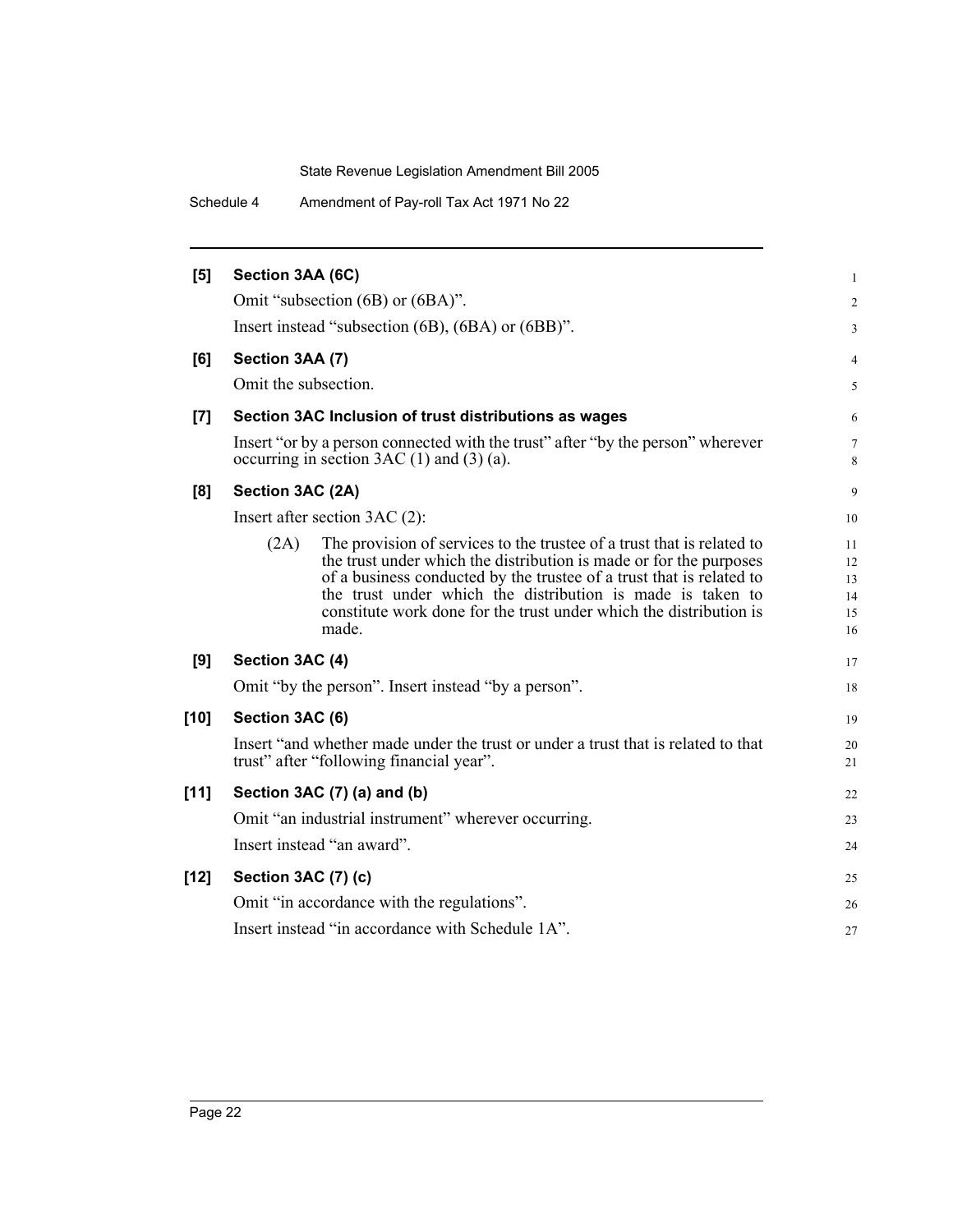Amendment of Pay-roll Tax Act 1971 No 22

| Schedule 4 |  |  |
|------------|--|--|
|            |  |  |

| $[13]$ |     | Section 3AC (8)         |     |                                                                                                                                                                                                                                                    | 1                                  |
|--------|-----|-------------------------|-----|----------------------------------------------------------------------------------------------------------------------------------------------------------------------------------------------------------------------------------------------------|------------------------------------|
|        |     |                         |     | Insert after section 3AC (7):                                                                                                                                                                                                                      | $\overline{\mathbf{c}}$            |
|        |     | (8)                     |     | For the purposes of this section:                                                                                                                                                                                                                  | 3                                  |
|        |     |                         | (a) | a person is <i>connected with a trust</i> only if the trustee is a<br>company and the person is a director or member of the<br>governing body of the company, and                                                                                  | $\overline{\mathcal{L}}$<br>5<br>6 |
|        |     |                         | (b) | a trust is <i>related</i> to another trust if the trusts are members<br>of the same group (within the meaning of Part 4A).                                                                                                                         | 7<br>8                             |
| $[14]$ |     | <b>Sections 3AD-3AF</b> |     |                                                                                                                                                                                                                                                    | 9                                  |
|        |     |                         |     | Omit sections 3AD and 3AE. Insert instead:                                                                                                                                                                                                         | 10                                 |
|        | 3AD |                         |     | Inclusion of grant of shares and options as wages                                                                                                                                                                                                  | 11                                 |
|        |     | (1)                     |     | The grant of a share or option to an employee by an employer in<br>respect of services performed or rendered by the employee<br>constitutes wages for the purposes of section 3AA.                                                                 | 12<br>13<br>14                     |
|        |     | (2)                     |     | Any such wages are taken, for the purpose of the imposition of<br>pay-roll tax, to be paid or payable on the relevant day.                                                                                                                         | 15<br>16                           |
|        |     | (3)                     |     | For the purposes of this section, the <i>relevant day</i> is:                                                                                                                                                                                      | 17                                 |
|        |     |                         | (a) | in the case of wages constituted by the grant of a share—<br>the date on which the share is granted to the employee, or                                                                                                                            | 18<br>19                           |
|        |     |                         | (b) | in the case of wages constituted by the grant of an option—<br>the date on which the option is granted to the employee, or<br>the vesting date, whichever date the employer elects to<br>treat as the date on which the wages are paid or payable. | 20<br>21<br>22<br>23               |
|        |     | (4)                     |     | A share or option is <i>granted</i> to a person if:                                                                                                                                                                                                | 24                                 |
|        |     |                         | (a) | in the case of a share—the share is transferred to, allotted<br>to or vests in the person or the person otherwise acquires a<br>legal interest in the share, or                                                                                    | 25<br>26<br>27                     |
|        |     |                         | (b) | in the case of an option—the option is granted to the<br>person or the person otherwise acquires a legal interest in<br>the option.                                                                                                                | 28<br>29<br>30                     |
|        |     | (5)                     |     | The <b>vesting date</b> in respect of an option is one of the following<br>dates (whichever happens first):                                                                                                                                        | 31<br>32                           |
|        |     |                         | (a) | the date on which the share to which the option relates is<br>granted to the employee,                                                                                                                                                             | 33<br>34                           |
|        |     |                         | (b) | the date on which the employee acquires an actual right<br>under the option to have the share the subject of the option                                                                                                                            | 35<br>36                           |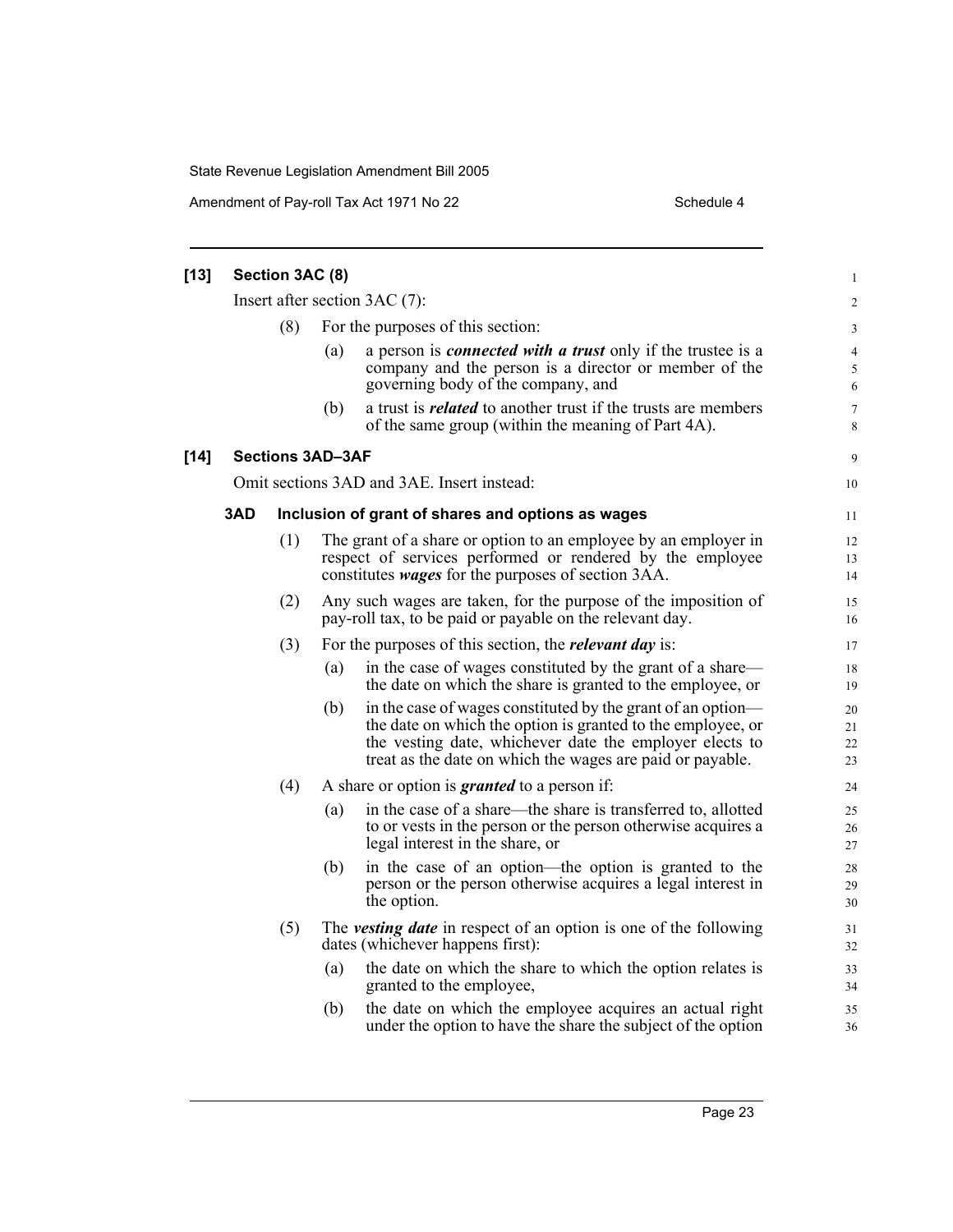Schedule 4 Amendment of Pay-roll Tax Act 1971 No 22

transferred to, allotted to or vest in him or her, whether or not the employee exercises that right.

- (6) If an employer grants an option to an employee and the value of the grant of the option is not included in the taxable wages of the employer for the financial year in which the option was granted, the employer is taken to have elected to treat the wages constituted by the grant of that option as being paid or payable on the vesting date.
- (7) If an employer grants an option to an employee and the value of the grant of the option is nil, the employer is taken to have elected to treat the wages constituted by the grant of that option as being paid or payable on the date on which the option was granted.
- (8) If an employer includes the value of a grant of a share or option in the taxable wages of the employer for a financial year and the grant is rescinded by the employer because the conditions attaching to the grant were not met, the taxable wages of the employer, in the financial year in which the grant is rescinded, are to be reduced by the value of the grant as previously included in the taxable wages of the employer. This subsection does not apply because an employee fails to exercise an option or to otherwise exercise his or her rights in respect of a share or option.
- (9) The grant of the share by an employer does not constitute wages for the purposes of this Act if the employer is required to grant the share as a consequence of the exercise of an option by a person and:
	- (a) the grant of the option to the person constitutes wages for the purposes of this Act, or
	- (b) the option was granted to the person before 1 July 2003.
- (10) To avoid doubt, the grant of a share or option is valuable consideration for the purposes of section 3D.
- (11) In this section: *option* means an option or right, whether actual, prospective or contingent, of a person to acquire a share or to have a share transferred or allotted to the person. *share* means a share in a company. **3AE Value of shares and options**
	- (1) If the grant of a share or option constitutes wages under section 3AD, the amount paid or payable as wages is taken, for the purposes of this Act, to be the market value of the share or option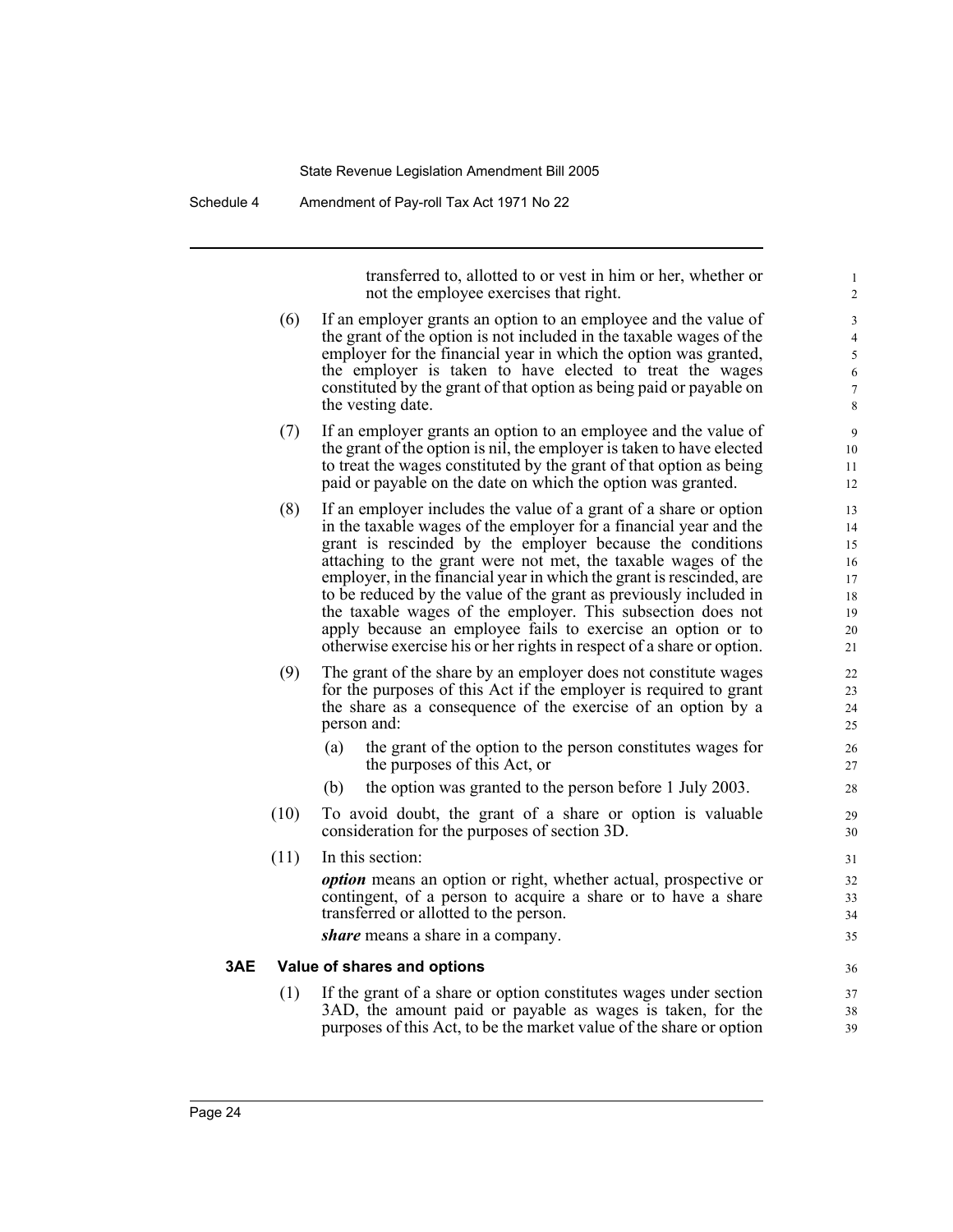Amendment of Pay-roll Tax Act 1971 No 22 Schedule 4

(expressed in Australian currency) on the relevant day (within the meaning of section 3AD).

- (2) The market value of a share or option on the relevant day is to be determined in accordance with the Commonwealth income tax provisions.
- (3) For that purpose, the Commonwealth income tax provisions apply with the following modifications, and any other necessary modifications:
	- (a) the market value of an option is to be determined as if it were a right to acquire a share,
	- (b) a reference to a taxpayer is to be read as a reference to the employee,
	- (c) a reference to the Commissioner of Taxation is to be read as a reference to either that Commissioner or the Chief Commissioner (within the meaning of this Act).
- (4) In this section:

*Commonwealth income tax provisions* means the provisions of Subdivision F of Division 13A of Part III of the *Income Tax Assessment Act 1936* of the Commonwealth.

#### **3AF Inclusion of shares and options granted to directors and others as wages**

- (1) The grant of a share, or option, by a company to a director or member of the governing body of the company by way of remuneration for the appointment or services of the director or member that would be wages under section 3AD if the director or member were an employee of the company constitutes *wages* for the purposes of section 3AA.
- (2) For that purpose, sections 3AD and 3AE apply in respect of any such grant as if a reference to the employer were a reference to the company and a reference to the employee were a reference to the director or member of the governing body of the company.
- (3) In this section, a reference to a director or member of the governing body of the company includes a reference to the following:
	- (a) a person who, under a contract or other arrangement, is to be appointed as a director or member of the governing body of the company,
	- (b) a former director or former member of the governing body of the company.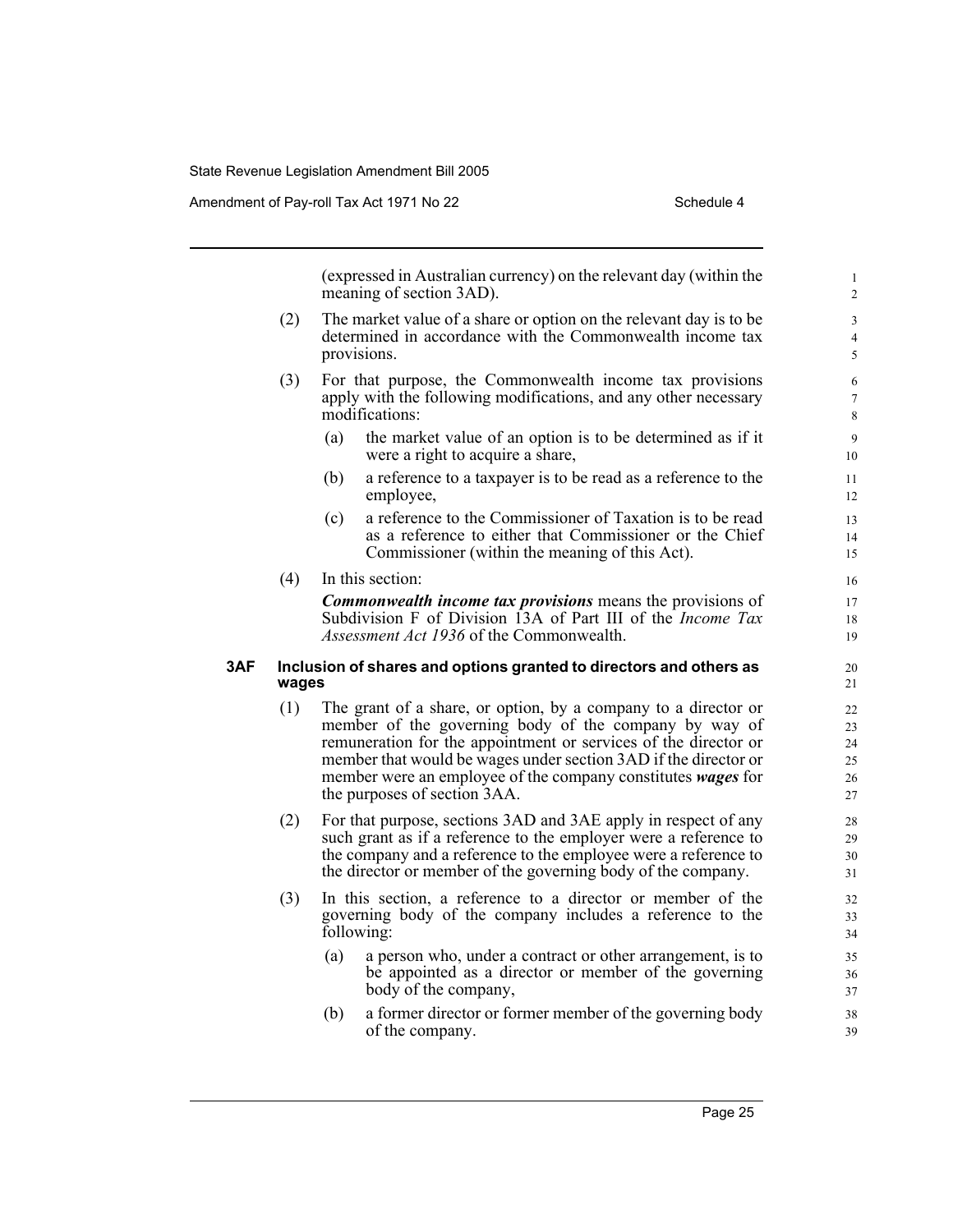Schedule 4 Amendment of Pay-roll Tax Act 1971 No 22

| In this section, <i>share</i> and <i>option</i> have the same meanings as they |
|--------------------------------------------------------------------------------|
| have in section 3AD.                                                           |

23  $24$ 

#### **[15] Section 3A Application of this Act to certain contracts**

Insert after section 3A (5):

- (5A) The wages that are liable to taxation under this section do not include amounts paid or payable by an AFS licence holder in respect of services provided by a financial planner if the exemption conditions are satisfied. The exemption conditions are the conditions set out in Schedule 1B.
- (5B) In subsection (5A):

*AFS licence holder* means a financial services licensee within the meaning of the *Corporations Act 2001* of the Commonwealth.

*financial planner* means a person who provides financial services (within the meaning of the *Corporations Act 2001* of the Commonwealth) by either or both of the following means:

- (a) providing financial product advice (within the meaning of the *Corporations Act 2001* of the Commonwealth),
- (b) dealing in a financial product (within the meaning of that Act) as agent for an AFS licence holder, other than by underwriting securities or managed investment products (within the meaning of that Act).
- **[16] Section 3D**

Insert after section 3C:

#### **3D Inclusion of wages paid by or to third parties**

- (1) If any of the following amounts of money or other valuable consideration would, if paid or given or to be paid or given directly by an employer to an employee, be regarded as wages paid or payable by the employer to the employee for the purposes of this Act, they are taken to be wages paid or payable by the employer to the employee:
	- (a) any money or other valuable consideration paid or given, or to be paid or given, to an employee, for the employee's services as an employee of an employer, by a person other than the employer,
	- (b) any money or other valuable consideration paid or given, or to be paid or given, by an employer, for an employee's services as the employee of the employer, to a person other than the employee,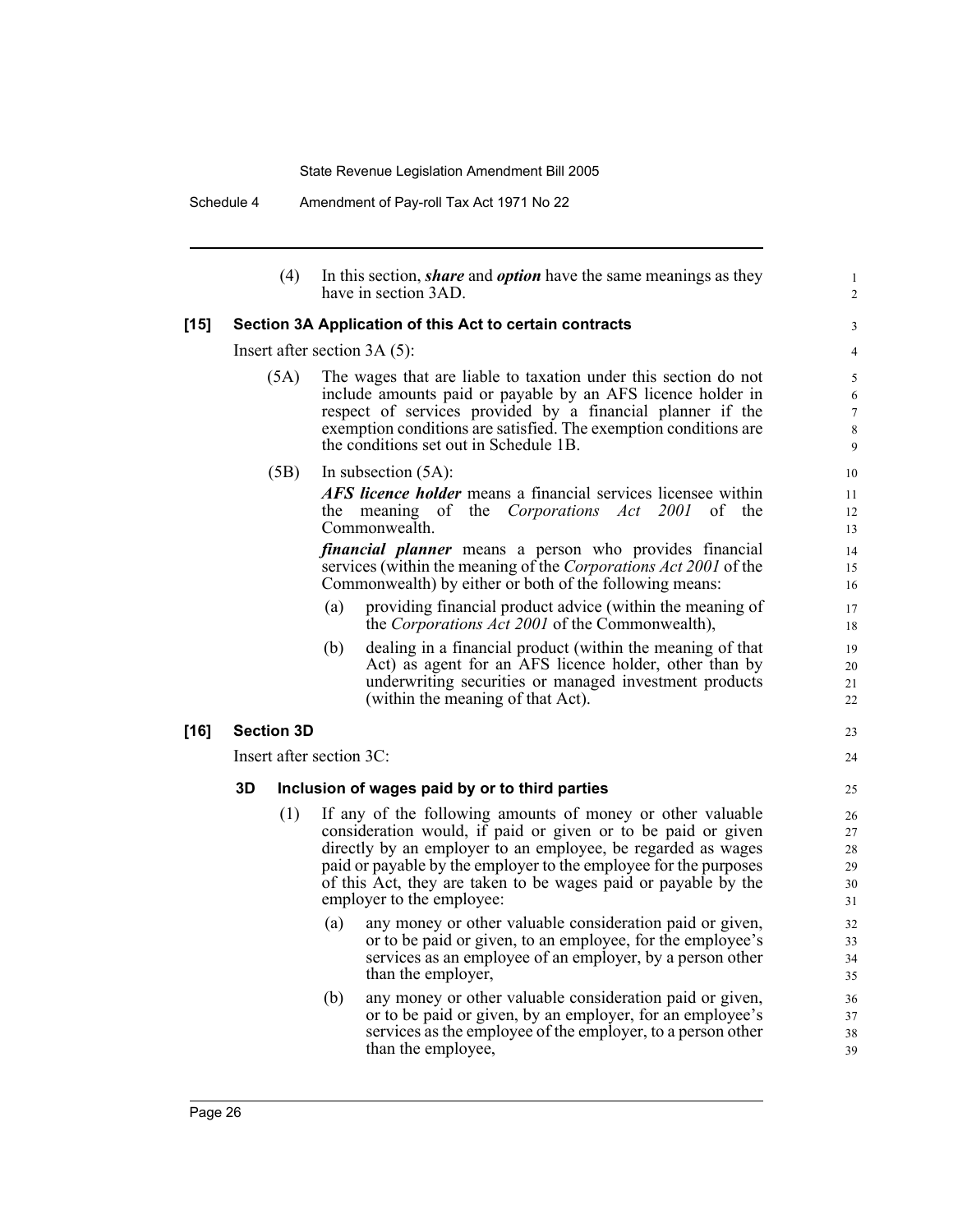Amendment of Pay-roll Tax Act 1971 No 22 Schedule 4

- (c) any money or other valuable consideration paid or given, or to be paid or given, by a person other than an employer, for an employee's services as an employee of the employer, to a person other than the employee.
- (2) If any of the following amounts of money or other valuable consideration would, if paid or given or to be paid or given directly by a company to a director or member of the governing body of the company, be regarded as wages paid or payable by the company to the director or member for the purposes of this Act, they are taken to be wages paid or payable by the company to the director or member:
	- (a) any money or other valuable consideration paid or given, or to be paid or given, to a director or member of the governing body of a company, by way of remuneration for the appointment or services of the director or member to the company, by a person other than the company,
	- (b) any money or other valuable consideration paid or given, or to be paid or given, by a company, by way of remuneration for the appointment or services of a director or member of the governing body of the company to the company, to a person other than the director or member,
	- (c) any money or other valuable consideration paid or given, or to be paid or given, by any person, by way of remuneration for the appointment or services of a director or member of the governing body of the company to the company, to a person other than the director or member.
- (3) In this section, a reference to a director or member of the governing body of a company includes a reference to the following:
	- (a) a person who, under a contract or other arrangement, is to be appointed as a director or member of the governing body of the company,
	- (b) a former director or former member of the governing body of the company.

#### **[17] Section 6 Wages liable to pay-roll tax**

Insert after section 6 (4):

(5) For the purposes of this section, if the grant of a share or an option constitutes wages for the purposes of this Act, the services in respect of which those wages are paid or payable are taken to have been performed or rendered during the month in which the relevant day (within the meaning of section 3AD) occurs.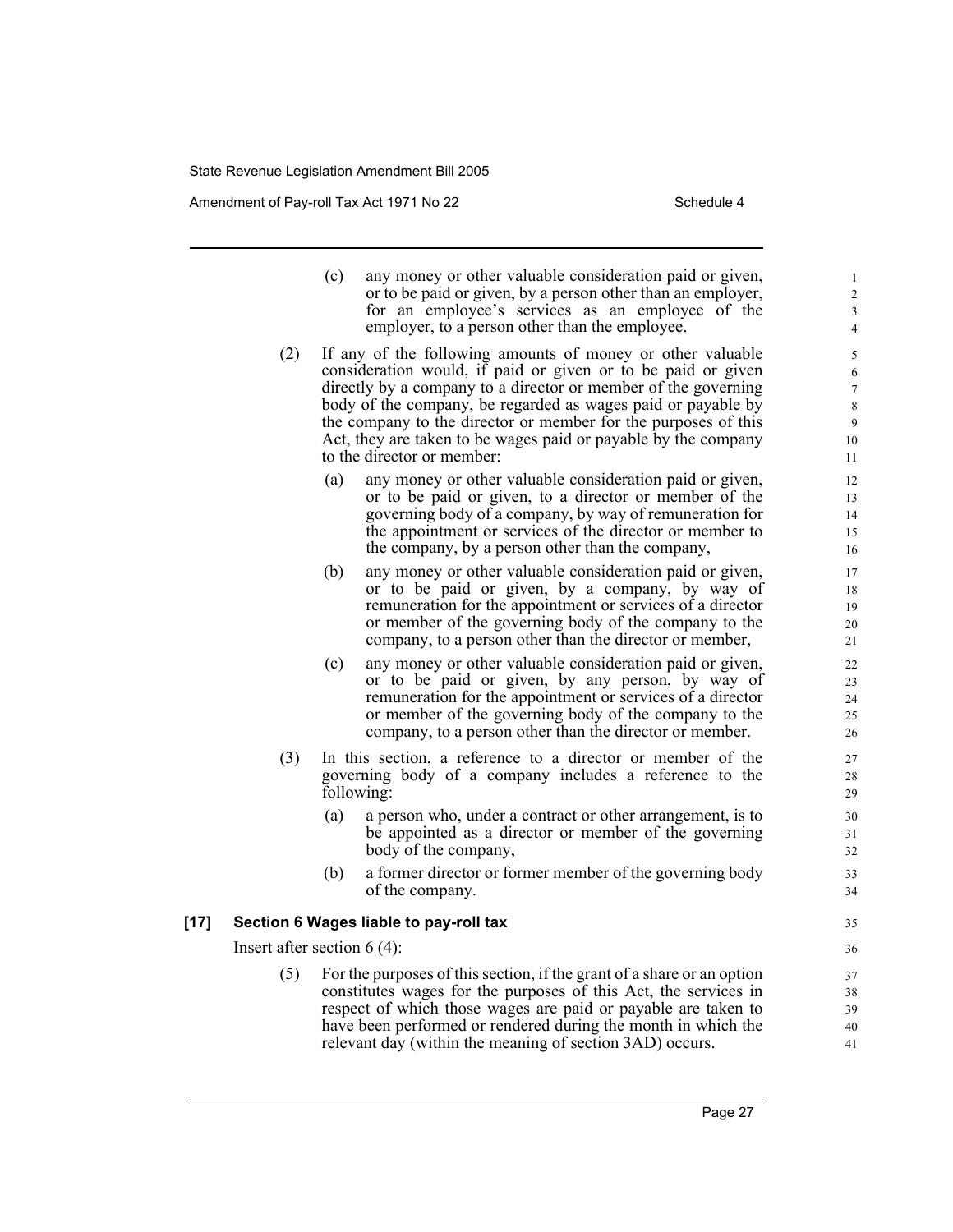Schedule 4 Amendment of Pay-roll Tax Act 1971 No 22

|      | (6)                 |     | The wages constituted by the grant of the share or option are<br>taken to be paid or payable in New South Wales if the share is a<br>share in a NSW company or, in the case of an option, an option<br>to acquire shares in a NSW company. In any other case, the<br>wages constituted by the grant of the share or option are taken to<br>be paid or payable outside New South Wales.<br>Note. If the wages concerned are taken to be payable outside New<br>South Wales, because the shares concerned are shares in a company<br>that is not a NSW company, the grant of the share or option may still be<br>liable to pay-roll tax under this Act if the grant is made for services<br>performed or rendered wholly, mainly or partly in New South Wales (see<br>section $6(1)(b)$ , $(c)$ and $(d)$ ). | 1<br>$\overline{\mathbf{c}}$<br>3<br>$\overline{\mathcal{L}}$<br>5<br>6<br>7<br>8<br>9<br>10<br>11<br>12 |
|------|---------------------|-----|------------------------------------------------------------------------------------------------------------------------------------------------------------------------------------------------------------------------------------------------------------------------------------------------------------------------------------------------------------------------------------------------------------------------------------------------------------------------------------------------------------------------------------------------------------------------------------------------------------------------------------------------------------------------------------------------------------------------------------------------------------------------------------------------------------|----------------------------------------------------------------------------------------------------------|
|      | (7)                 |     | In the case of wages constituted by the grant of a share or option<br>by a company to a director or member of the governing body of<br>the company by way of remuneration for the appointment of the<br>director or member, but not for services performed:                                                                                                                                                                                                                                                                                                                                                                                                                                                                                                                                                | 13<br>14<br>15<br>16                                                                                     |
|      |                     | (a) | the grant of the share or option is taken, for the purposes of<br>this section, to be paid or payable for services performed<br>or rendered during the month in which the relevant day<br>(within the meaning of section 3AD) occurs, and                                                                                                                                                                                                                                                                                                                                                                                                                                                                                                                                                                  | 17<br>18<br>19<br>20                                                                                     |
|      |                     | (b) | a reference in this section to the place or places where<br>services are performed or rendered is a reference to the<br>place or places where it may reasonably be expected that<br>the services of the director or member in respect of the<br>company will be performed or rendered.                                                                                                                                                                                                                                                                                                                                                                                                                                                                                                                     | 21<br>22<br>23<br>24<br>25                                                                               |
|      | (8)                 |     | In this section:                                                                                                                                                                                                                                                                                                                                                                                                                                                                                                                                                                                                                                                                                                                                                                                           | 26                                                                                                       |
|      |                     |     | <b>NSW</b> company means:                                                                                                                                                                                                                                                                                                                                                                                                                                                                                                                                                                                                                                                                                                                                                                                  | 27                                                                                                       |
|      |                     | (a) | a company incorporated or taken to be incorporated under<br>the Corporations Act 2001 of the Commonwealth that is<br>taken to be registered in New South Wales for the purposes<br>of that Act, or                                                                                                                                                                                                                                                                                                                                                                                                                                                                                                                                                                                                         | 28<br>29<br>30<br>31                                                                                     |
|      |                     | (b) | any other body corporate that is incorporated under an Act<br>of New South Wales.                                                                                                                                                                                                                                                                                                                                                                                                                                                                                                                                                                                                                                                                                                                          | 32<br>33                                                                                                 |
| [18] |                     |     | Section 10 Exemptions from pay-roll tax                                                                                                                                                                                                                                                                                                                                                                                                                                                                                                                                                                                                                                                                                                                                                                    | 34                                                                                                       |
|      |                     |     | Insert "of New South Wales constituted under the Home Care Service Act<br>1988" after "Home Care Service" in section 10 (1) (b2).                                                                                                                                                                                                                                                                                                                                                                                                                                                                                                                                                                                                                                                                          | 35<br>36                                                                                                 |
| [19] | Section 10 (1) (c1) |     |                                                                                                                                                                                                                                                                                                                                                                                                                                                                                                                                                                                                                                                                                                                                                                                                            | 37                                                                                                       |
|      |                     |     | Insert "of New South Wales constituted under the <i>Home Care Service Act</i><br>1988" after "Home Care Service" where firstly occurring.                                                                                                                                                                                                                                                                                                                                                                                                                                                                                                                                                                                                                                                                  | 38<br>39                                                                                                 |

**[19] Section 10 (1) (c1)**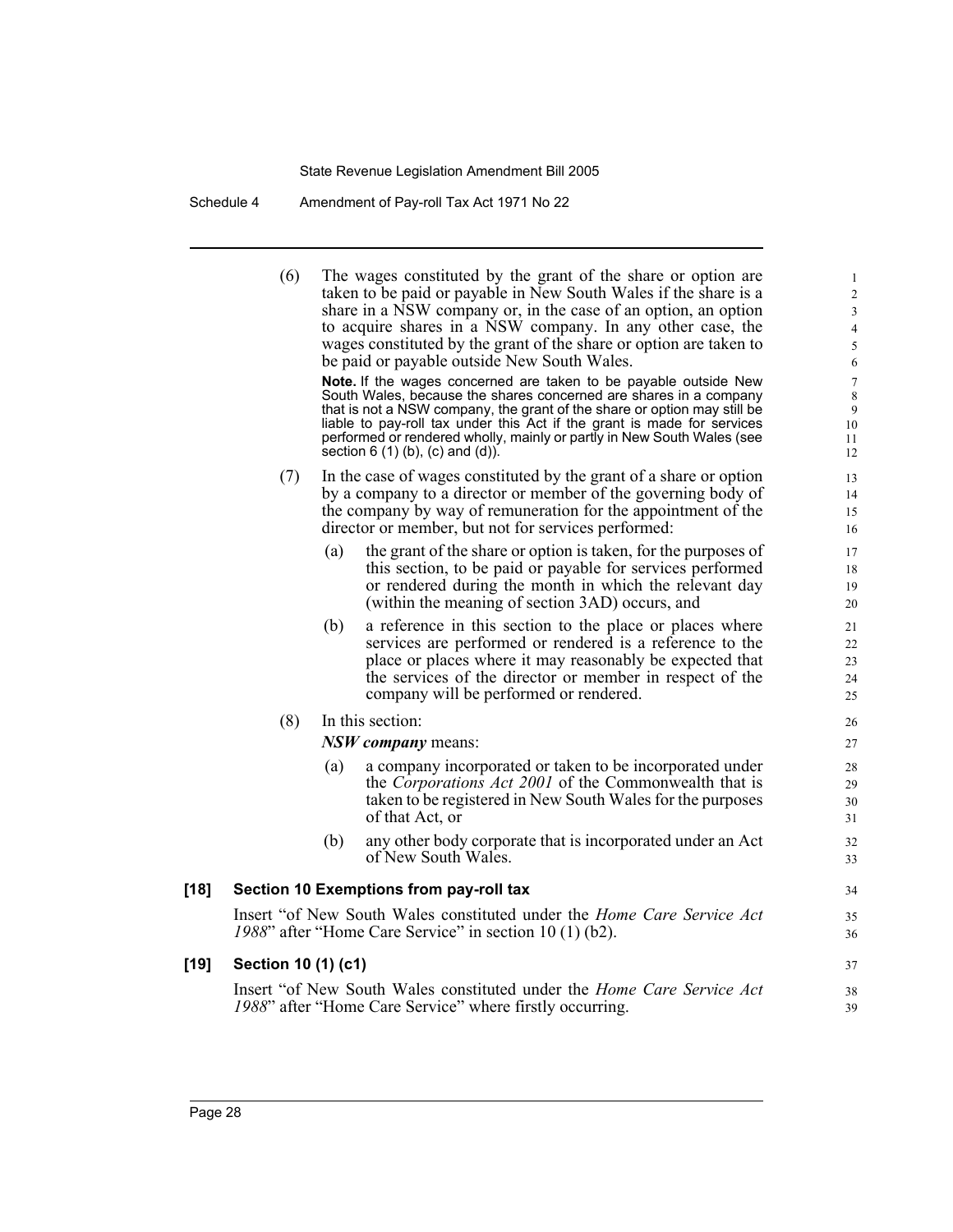Amendment of Pay-roll Tax Act 1971 No 22

| Schedule 4 |
|------------|
|------------|

| $[20]$ | Sections 10B and 10C |                                                          |                                                                                                                                                                                                                                                                                                                                                                                                                           |                                              |  |  |  |
|--------|----------------------|----------------------------------------------------------|---------------------------------------------------------------------------------------------------------------------------------------------------------------------------------------------------------------------------------------------------------------------------------------------------------------------------------------------------------------------------------------------------------------------------|----------------------------------------------|--|--|--|
|        |                      | Insert after section 10A:                                | 2                                                                                                                                                                                                                                                                                                                                                                                                                         |                                              |  |  |  |
|        | 10B                  | Exemption from pay-roll tax for motor vehicle allowances |                                                                                                                                                                                                                                                                                                                                                                                                                           |                                              |  |  |  |
|        |                      | (1)                                                      | The wages payable in respect of a financial year that are liable to<br>pay-roll tax under this Act do not include the exempt component<br>of a motor vehicle allowance paid or payable in respect of the<br>financial year.                                                                                                                                                                                               | $\overline{4}$<br>5<br>6<br>$\boldsymbol{7}$ |  |  |  |
|        |                      | (2)                                                      | Accordingly, if the total motor vehicle allowance paid or payable<br>to an employee in respect of a financial year does not exceed the<br>exempt component, the motor vehicle allowance does not<br>constitute wages for the purposes of section 3AA.                                                                                                                                                                     | 8<br>9<br>10<br>11                           |  |  |  |
|        |                      | (3)                                                      | If the total motor vehicle allowance paid or payable to an<br>employee in respect of a financial year exceeds the exempt<br>component (if any), only that amount that exceeds the exempt<br>component of the motor vehicle allowance constitutes wages for<br>the purposes of section 3AA.                                                                                                                                | 12<br>13<br>14<br>15<br>16                   |  |  |  |
|        |                      | (4)                                                      | The exempt component of a motor vehicle allowance paid or<br>payable in respect of a financial year is calculated in accordance<br>with the following formula:                                                                                                                                                                                                                                                            | 17<br>18<br>19                               |  |  |  |
|        |                      |                                                          | $E = K \times R$                                                                                                                                                                                                                                                                                                                                                                                                          |                                              |  |  |  |
|        |                      |                                                          | where:                                                                                                                                                                                                                                                                                                                                                                                                                    | 20                                           |  |  |  |
|        |                      |                                                          | $\boldsymbol{E}$ is the exempt component.                                                                                                                                                                                                                                                                                                                                                                                 | 21                                           |  |  |  |
|        |                      |                                                          | $\boldsymbol{K}$ is the number of business kilometres travelled during the<br>financial year.                                                                                                                                                                                                                                                                                                                             | 22<br>23                                     |  |  |  |
|        |                      |                                                          | $R$ is the exempt rate.                                                                                                                                                                                                                                                                                                                                                                                                   | 24                                           |  |  |  |
|        |                      | (5)                                                      | The number of business kilometres travelled during the<br><i>financial year</i> ("K") is to be determined in accordance with the<br>continuous recording method, or the averaging method,<br>whichever method is selected and used by the employer in<br>accordance with Schedule 1C.                                                                                                                                     | 25<br>26<br>27<br>28<br>29                   |  |  |  |
|        |                      | (6)                                                      | The Chief Commissioner may, by order in writing, approve the<br>use, by any employer or class of employer, of another method of<br>determining the number of business kilometres travelled during<br>the financial year (including the use of an estimate). In such a<br>case, the number of business kilometres travelled during the<br>financial year is to be determined in accordance with the method<br>so approved. | 30<br>31<br>32<br>33<br>34<br>35<br>36       |  |  |  |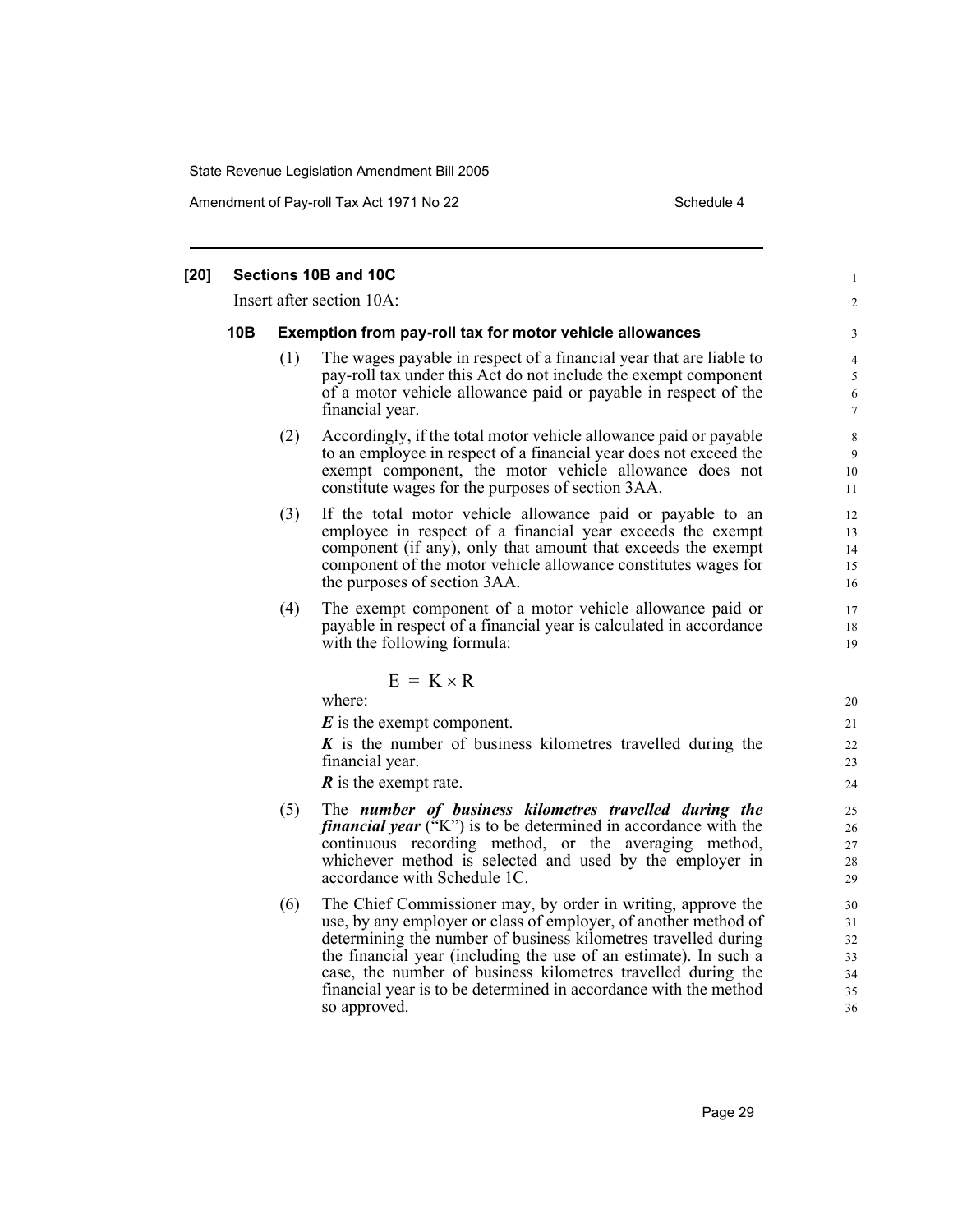Schedule 4 Amendment of Pay-roll Tax Act 1971 No 22

- (7) For the purposes of this section, the *exempt rate* is:
	- (a) in the case of an employee paid an allowance under an award that specifies the allowance as a rate for each kilometre or part of a kilometre travelled by the employee in the course of the person's employment by means of a motor vehicle provided or maintained by the person (and does not provide for the payment of any fixed amount in addition to that rate)—the rate specified in the award, or

- (b) in any other case—the relevant rate for the financial year concerned.
- (8) The *relevant rate* for the financial year concerned is:
	- (a) in the case of the financial year commencing on 1 July 2005—63 cents per kilometre, or
	- (b) in the case of any subsequent financial year—the rate prescribed by the regulations under section 28-25 of the *Income Tax Assessment Act 1997* of the Commonwealth for calculating a deduction for car expenses for a large car using the "cents per kilometre method" in the financial year immediately preceding the financial year in which the allowance is paid or payable or, if no rate is prescribed, a rate specified by the Chief Commissioner by order published in the Gazette.

#### **10C Exemption from pay-roll tax for accommodation allowances**

- (1) The wages that are liable to pay-roll tax under this Act do not include an accommodation allowance paid or payable to an employee in respect of a night's absence from the person's usual place of residence that does not exceed the exempt rate.
- (2) If the accommodation allowance paid or payable to an employee in respect of a night's absence from the person's usual place of residence exceeds the exempt rate, the wages liable to taxation under this Act include that allowance only to the extent it exceeds the exempt rate.
- (3) For the purposes of this section, the *exempt rate* for an accommodation allowance paid or payable to an employee in respect of a night's absence from the person's usual place of residence is:
	- (a) in the case of a person paid an allowance under an award that specifies the allowance as a rate for each night the person is absent from the person's usual place of residence—the rate specified in the award, or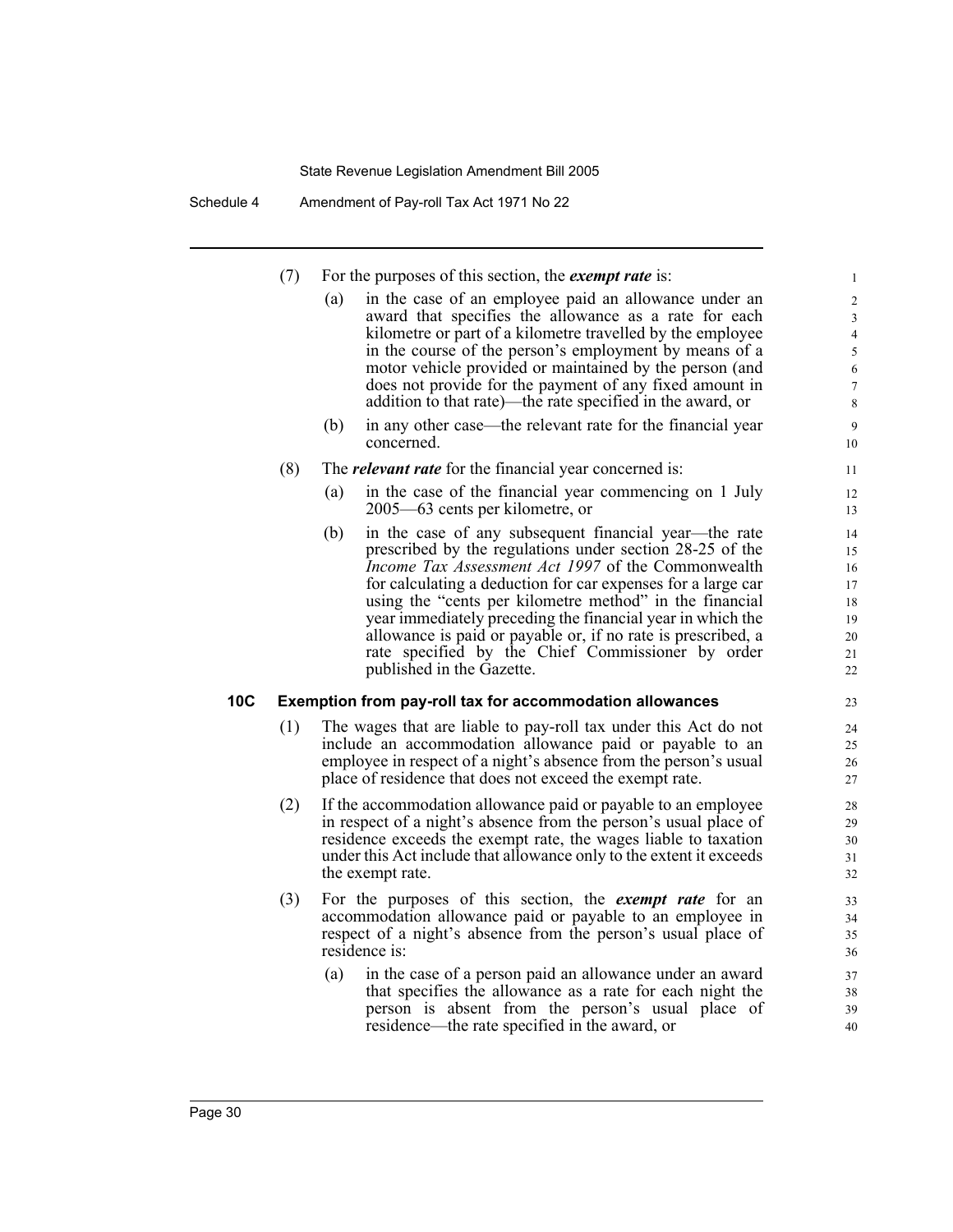Amendment of Pay-roll Tax Act 1971 No 22 Schedule 4

|      |     | financial year concerned.                                                                                                                                                                                                                                                                                                                                                                                                                      | $\overline{2}$                                                                                                                                                                                                                                                                                                                                                                                                                                                                                                                                                                                                                                                                                                                                                                                                                                                                                                                                                                                                                                                                              |
|------|-----|------------------------------------------------------------------------------------------------------------------------------------------------------------------------------------------------------------------------------------------------------------------------------------------------------------------------------------------------------------------------------------------------------------------------------------------------|---------------------------------------------------------------------------------------------------------------------------------------------------------------------------------------------------------------------------------------------------------------------------------------------------------------------------------------------------------------------------------------------------------------------------------------------------------------------------------------------------------------------------------------------------------------------------------------------------------------------------------------------------------------------------------------------------------------------------------------------------------------------------------------------------------------------------------------------------------------------------------------------------------------------------------------------------------------------------------------------------------------------------------------------------------------------------------------------|
| (4)  |     |                                                                                                                                                                                                                                                                                                                                                                                                                                                | 3                                                                                                                                                                                                                                                                                                                                                                                                                                                                                                                                                                                                                                                                                                                                                                                                                                                                                                                                                                                                                                                                                           |
|      | (a) | in the case of the financial year commencing on 1 July<br>2005—\$191.55 for each night the person is absent from<br>the person's usual place of residence in the course of the<br>person's employment, or                                                                                                                                                                                                                                      | $\overline{4}$<br>5<br>6<br>$\tau$                                                                                                                                                                                                                                                                                                                                                                                                                                                                                                                                                                                                                                                                                                                                                                                                                                                                                                                                                                                                                                                          |
|      | (b) | in the case of any subsequent financial year—the rate<br>specified as the lowest capital city rate under the Crown<br>Employees (Public Service Conditions of Employment)<br><i>Award 2002</i> , or such other rate as the Chief Commissioner<br>may specify for the purposes of this section, by order<br>published in the Gazette, being the rate as so specified<br>immediately before the commencement of the financial<br>year concerned. | 8<br>9<br>10<br>11<br>12<br>13<br>14<br>15                                                                                                                                                                                                                                                                                                                                                                                                                                                                                                                                                                                                                                                                                                                                                                                                                                                                                                                                                                                                                                                  |
|      |     |                                                                                                                                                                                                                                                                                                                                                                                                                                                | 16                                                                                                                                                                                                                                                                                                                                                                                                                                                                                                                                                                                                                                                                                                                                                                                                                                                                                                                                                                                                                                                                                          |
|      |     |                                                                                                                                                                                                                                                                                                                                                                                                                                                | 17                                                                                                                                                                                                                                                                                                                                                                                                                                                                                                                                                                                                                                                                                                                                                                                                                                                                                                                                                                                                                                                                                          |
|      | (c) | a person who would, but for the determination, be a<br>member of a group arising under section 106IA (Primary<br>groups arising from tracing of interests in corporations) of<br>the Taxation Administration Act 1996.                                                                                                                                                                                                                         | 18<br>19<br>20<br>21                                                                                                                                                                                                                                                                                                                                                                                                                                                                                                                                                                                                                                                                                                                                                                                                                                                                                                                                                                                                                                                                        |
|      |     |                                                                                                                                                                                                                                                                                                                                                                                                                                                | 22                                                                                                                                                                                                                                                                                                                                                                                                                                                                                                                                                                                                                                                                                                                                                                                                                                                                                                                                                                                                                                                                                          |
|      |     |                                                                                                                                                                                                                                                                                                                                                                                                                                                | 23<br>24                                                                                                                                                                                                                                                                                                                                                                                                                                                                                                                                                                                                                                                                                                                                                                                                                                                                                                                                                                                                                                                                                    |
|      |     |                                                                                                                                                                                                                                                                                                                                                                                                                                                | 25                                                                                                                                                                                                                                                                                                                                                                                                                                                                                                                                                                                                                                                                                                                                                                                                                                                                                                                                                                                                                                                                                          |
|      |     |                                                                                                                                                                                                                                                                                                                                                                                                                                                | 26                                                                                                                                                                                                                                                                                                                                                                                                                                                                                                                                                                                                                                                                                                                                                                                                                                                                                                                                                                                                                                                                                          |
| (2A) |     |                                                                                                                                                                                                                                                                                                                                                                                                                                                | 27<br>28<br>29<br>30<br>31<br>32                                                                                                                                                                                                                                                                                                                                                                                                                                                                                                                                                                                                                                                                                                                                                                                                                                                                                                                                                                                                                                                            |
| (2B) |     |                                                                                                                                                                                                                                                                                                                                                                                                                                                | 33<br>34<br>35<br>36<br>37                                                                                                                                                                                                                                                                                                                                                                                                                                                                                                                                                                                                                                                                                                                                                                                                                                                                                                                                                                                                                                                                  |
|      |     | <b>Section 16C (2)</b>                                                                                                                                                                                                                                                                                                                                                                                                                         | The <i>relevant rate</i> for the financial year concerned is:<br>Section 16C Grounds for excluding persons from group<br>Insert after section $16C(1)(b)$ :<br>Insert "under section 106I of the <i>Taxation Administration Act 1996</i> " after<br>"carries on another business".<br>Section 16C (2A), (2B) and (3)<br>Omit section 16C (3). Insert instead:<br>To avoid doubt, the fact that a person referred to in subsection $(1)$<br>(b) is a member of a group because of the application of the<br>corporate grouping principle and is also a member of that group<br>under section 106IA of the Taxation Administration Act 1996<br>does not prevent the Chief Commissioner from making a<br>determination under section 16B in respect of the person.<br>In the case of a person referred to in subsection $(1)$ $(c)$ , the<br>determination may be made only if the person would not be a<br>member of a group with a corporation under section 106IA of the<br><i>Taxation Administration Act 1996</i> if the person did not have any<br>indirect interest in the corporation. |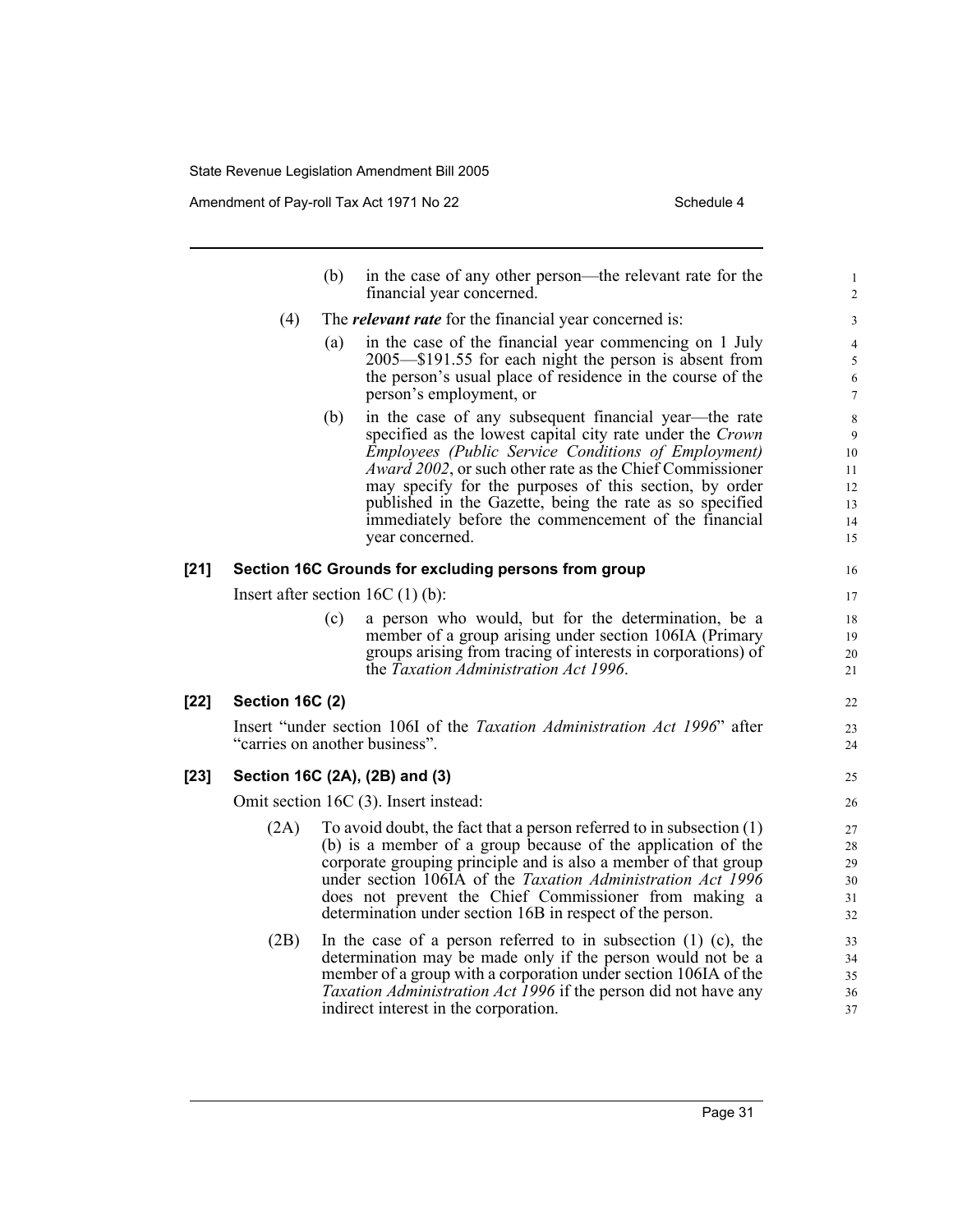Schedule 4 Amendment of Pay-roll Tax Act 1971 No 22

|        |              | (3) | The Chief Commissioner must not make a determination under<br>section 16B unless satisfied that the business carried on by the<br>person the subject of the determination has been continuously<br>carried on, and will continue to be carried on, substantially<br>independently of the other members of the group. | 1<br>$\overline{\mathbf{c}}$<br>3<br>$\overline{\mathcal{L}}$<br>5 |
|--------|--------------|-----|----------------------------------------------------------------------------------------------------------------------------------------------------------------------------------------------------------------------------------------------------------------------------------------------------------------------|--------------------------------------------------------------------|
| [24]   |              |     | Section 44 Records to be kept                                                                                                                                                                                                                                                                                        | 6                                                                  |
|        |              |     | Omit section 44 (1B) (c). Insert instead:                                                                                                                                                                                                                                                                            | 7                                                                  |
|        |              |     | the details required to be kept in accordance with the<br>(c)<br>method used by the employer for the purposes of<br>determining the number of business kilometres travelled<br>during the financial year.                                                                                                            | 8<br>9<br>10<br>11                                                 |
| $[25]$ |              |     | <b>Schedules 1A-1C</b>                                                                                                                                                                                                                                                                                               | 12                                                                 |
|        |              |     | Omit Schedule 1A. Insert instead:                                                                                                                                                                                                                                                                                    | 13                                                                 |
|        |              |     | <b>Schedule 1A</b> Trust distributions                                                                                                                                                                                                                                                                               | 14                                                                 |
|        |              |     | (Section 3AC)                                                                                                                                                                                                                                                                                                        | 15                                                                 |
|        | 1            |     | Determination of minimum wage rate applicable in respect of work<br>done for a trust                                                                                                                                                                                                                                 | 16<br>17                                                           |
|        |              | (1) | For the purposes of section $3AC(7)$ (c), the minimum wage rate<br>applicable to work done for a trust by a person during a financial<br>year is to be determined in accordance with one of the following<br>methods:                                                                                                | 18<br>19<br>20<br>21                                               |
|        |              |     | the hourly rate method, as set out in clause 2,<br>(a)                                                                                                                                                                                                                                                               | 22                                                                 |
|        |              |     | (b)<br>the daily rate method, as set out in clause 3,                                                                                                                                                                                                                                                                | 23                                                                 |
|        |              |     | (c)<br>the weekly rate method, as set out in clause 4.                                                                                                                                                                                                                                                               | 24                                                                 |
|        |              | (2) | A person who makes a distribution to another person as<br>beneficiary under a trust may determine which of the above<br>methods is to be used in determining the minimum wage rate<br>applicable in respect of any work done for the trust by the other<br>person in a financial year.                               | 25<br>26<br>27<br>28<br>29                                         |
|        |              | (3) | The same method must be used in respect of all work done for the<br>trust by the person in the financial year.                                                                                                                                                                                                       | 30<br>31                                                           |
|        | $\mathbf{2}$ |     | <b>Hourly rate method</b>                                                                                                                                                                                                                                                                                            | 32                                                                 |
|        |              | (1) | The hourly rate method requires the average weekly wage for the<br>financial year in which the work was done for the trust by the<br>person to be divided by 40 in order to determine the hourly wage<br>rate for the work.                                                                                          | 33<br>34<br>35<br>36                                               |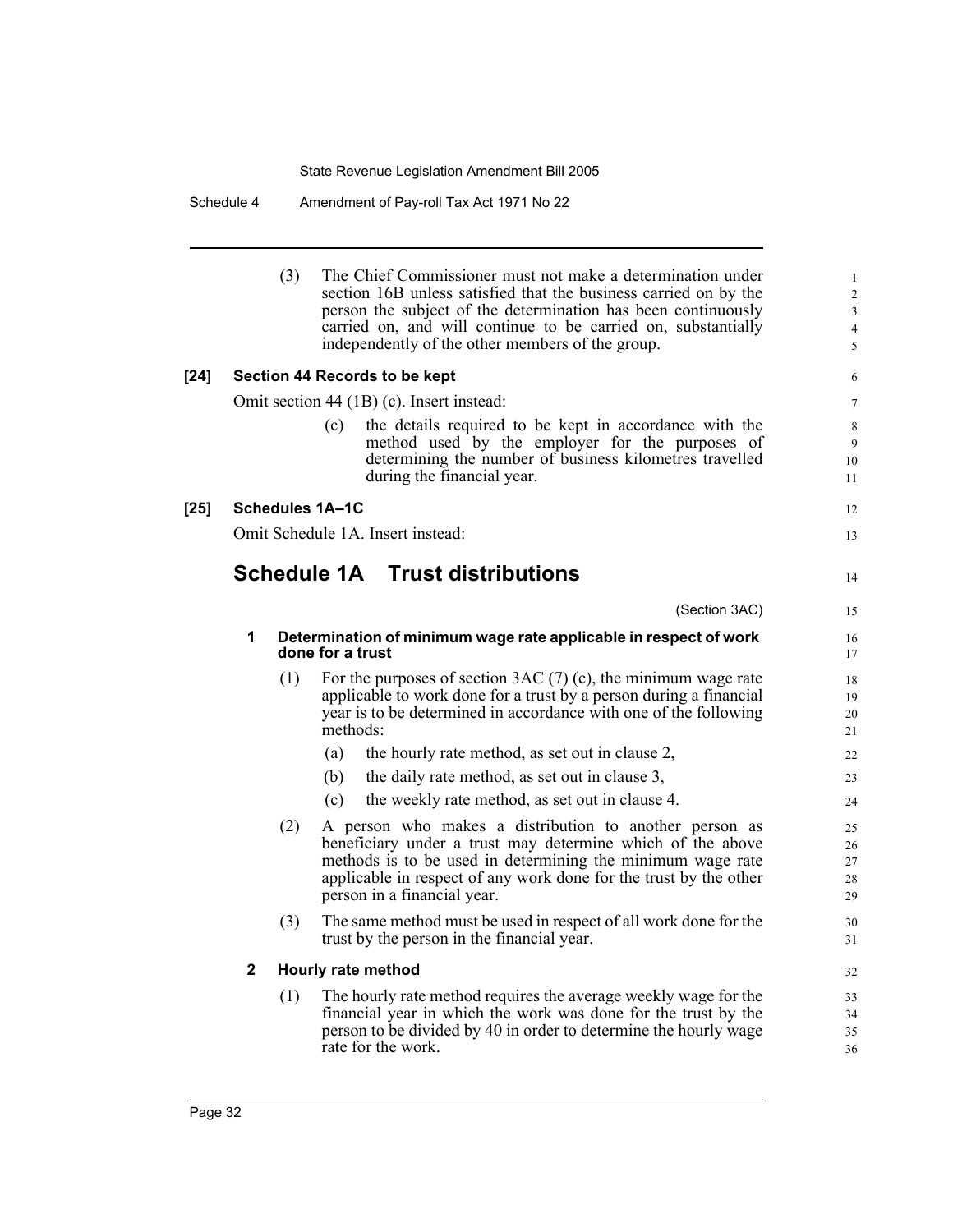Amendment of Pay-roll Tax Act 1971 No 22 Schedule 4

(2) The minimum wage rate applicable to the work done for the trust by the person during the financial year is then determined by multiplying the hourly wage rate for the work by the total number of hours during the financial year in which work was done for the trust by the person.

#### **3 Daily rate method**

- (1) The daily rate method requires the average weekly wage for the financial year in which the work was done for the trust by the person to be divided by 5 in order to determine the daily wage rate for the work.
- (2) The minimum wage rate applicable to work done for the trust by the person during the financial year is then determined by multiplying the daily wage rate for the work by the total number of days during the financial year on which work was done for the trust by the person (regardless of the number of hours worked on those days).

#### **4 Weekly rate method**

(1) The weekly rate method requires the minimum wage rate applicable to work done for the trust by a person during the financial year to be determined by multiplying the average weekly wage for the financial year by the total number of weeks (or parts of a week) during the financial year in which work was done for the trust by the person (regardless of the number of hours or days worked in those weeks).

# (2) In this clause:

*week* means a period of 7 days starting on a Monday.

#### **5 Average weekly wage—meaning**

In this Schedule:

*average weekly wage* for a financial year means:

- (a) the Full time adult ordinary time earnings of persons for New South Wales in the February quarter immediately preceding the financial year, as set out in *Average Weekly Earnings, Australia* published by the Australian Bureau of Statistics, or
- (b) if no such rate is published, the amount specified by the Chief Commissioner, by order published in the Gazette, as the average weekly wage for the relevant financial year.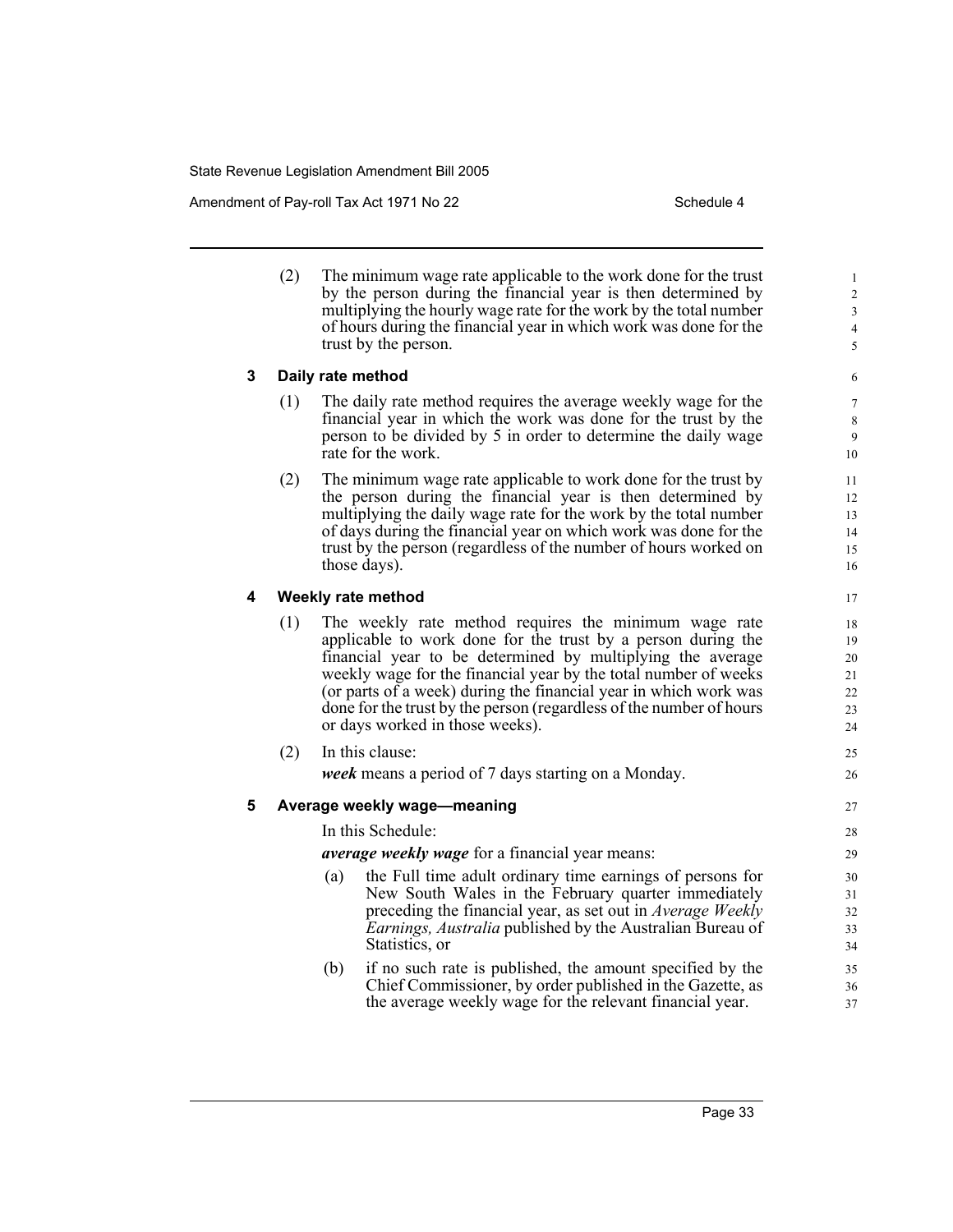Schedule 4 Amendment of Pay-roll Tax Act 1971 No 22

## **Schedule 1B Exemption conditions—financial planners**

(Section 3A (5A)) **1 Exemption for payments made to financial planners** For the purposes of section 3A (5A), the exemption conditions are as follows: (a) the amounts paid or payable by the AFS licence holder to or in respect of the financial planner comprise personal services income (within the meaning of the *Income Tax Assessment Act 1997* of the Commonwealth), (b) the amounts are paid or payable for or in connection with services supplied by the financial planner as an authorised representative of the AFS licence holder (within the meaning of section 916A of the *Corporations Act 2001* of the Commonwealth), (c) the financial planner conducts a personal services business (within the meaning of section 87-15 of the *Income Tax Assessment Act 1997* of the Commonwealth, as modified by section 87-40 of that Act), (d) the financial planner is not an employee of the AFS licence holder for the purposes of the common law, (e) the amounts paid or payable are either: (i) paid or payable to the financial planner by the AFS licence holder, or (ii) included in a payment by the AFS licence holder to another person or entity which is then required to pay the personal services income component to the financial planner. **Schedule 1C Motor vehicle allowances** (Section 10B (5)) **1 Continuous recording method** If an employer selects the continuous recording method for the purposes of determining the number of business kilometres travelled during the financial year, the following details are required to be recorded by the employer:

1  $\mathfrak{D}$ 

29

(a) the odometer readings at the beginning and end of each business journey undertaken by the person during a

Page 34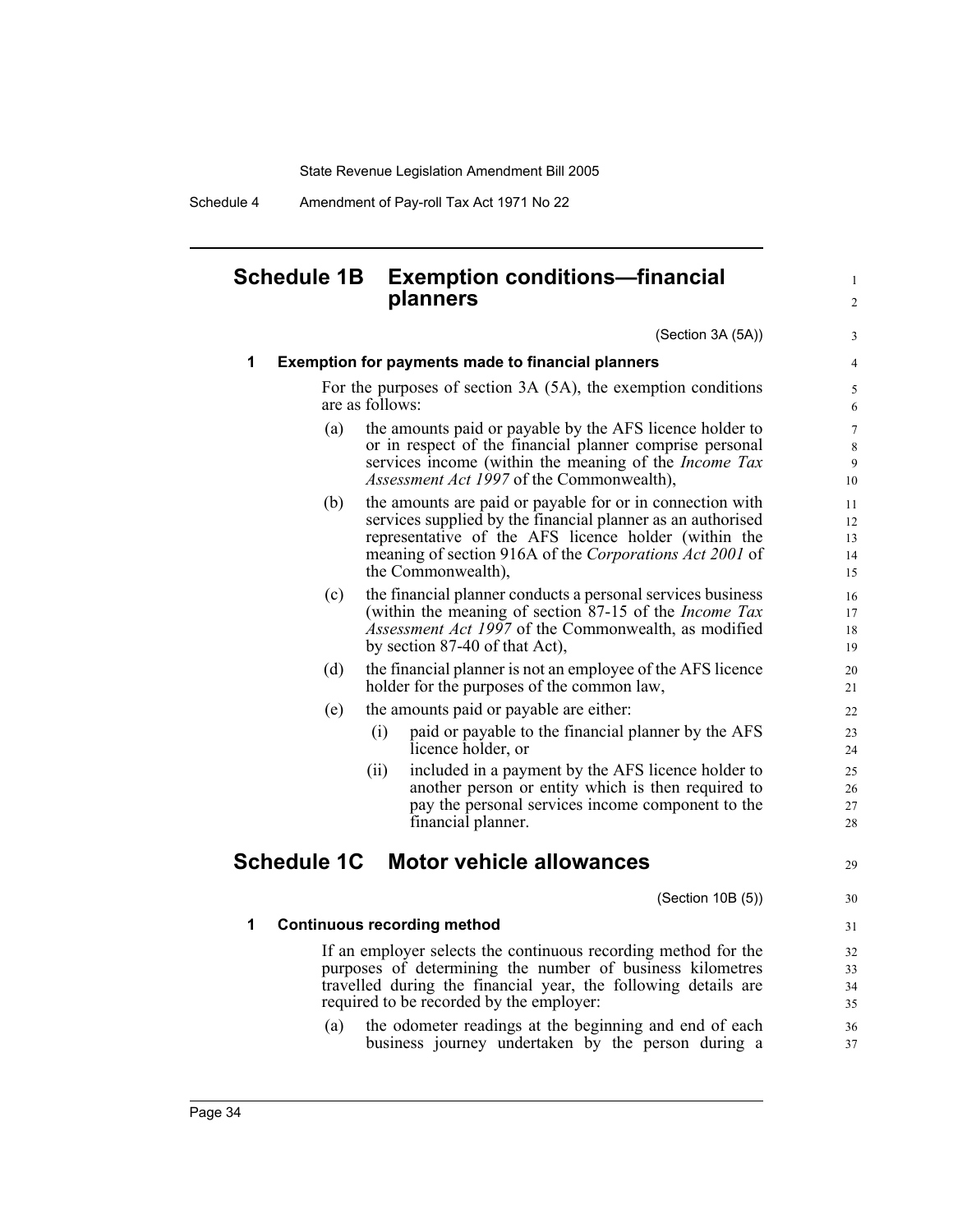financial year by means of a motor vehicle provided or maintained by the person,

- (b) the specific purpose for which each such business journey was taken,
- (c) the distance travelled by the person during the financial year in the course of all such business journeys (which is taken to be the *number of business kilometres travelled during the financial year*), calculated on the basis of the odometer readings referred to in paragraph (a).

#### **2 Averaging method**

- (1) If an employer selects the averaging method for the purposes of determining the number of business kilometres travelled during the financial year, the following details are required to be recorded by the employer:
	- (a) the odometer readings at the beginning and end of each business journey undertaken by the person during the relevant 12-week period by means of a motor vehicle provided or maintained by the person,

**Note.** Clause 3 defines the "relevant 12-week period".

- (b) the specific purpose for which each such business journey was taken,
- (c) the distance travelled by the person during the relevant 12-week period in the course of all such business journeys, calculated on the basis of the odometer readings referred to in paragraph (a),
- (d) the odometer readings at the beginning and end of the relevant 12-week period for each motor vehicle provided or maintained by the person for the purpose of undertaking business journeys,
- (e) the distance travelled by each such vehicle during the relevant 12-week period, calculated on the basis of the odometer readings referred to in paragraph (d),
- (f) the distance travelled by the person in the course of business journeys undertaken by means of each such vehicle during the relevant 12-week period, calculated as a percentage of the distance travelled by that vehicle during that period (*the relevant percentage*),
- (g) the odometer readings at the beginning and end of the financial year for each vehicle provided or maintained by the person for the purpose of undertaking business journeys,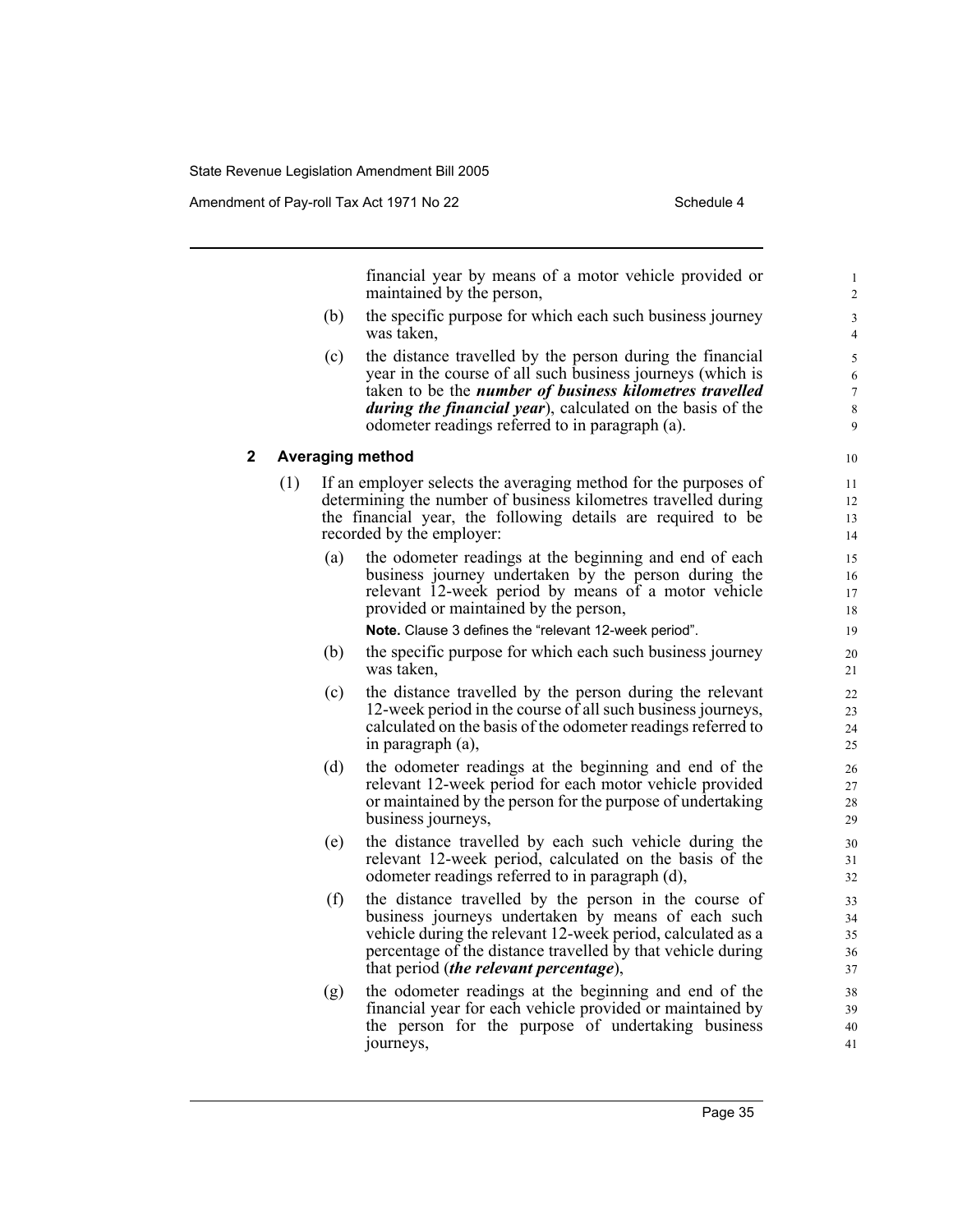(h) the distance travelled by each such vehicle during the financial year, calculated on the basis of the odometer readings referred to in paragraph (g),

- (i) the distance travelled by the person in the course of business journeys undertaken by means of each such vehicle during the financial year (which is taken to be the *number of business kilometres travelled during the financial year*), calculated on the basis that the percentage of that distance that was travelled by the person in the course of business journeys undertaken by means of each such vehicle during the financial year is the same as the relevant percentage.
- (2) For the next succeeding 4 financial years after the first financial year in which odometer details are recorded in accordance with subclause (1), an employer is not required to calculate the relevant percentage, or record the details referred to in subclause (1) (a)–(f), for the person but is required to record the other details referred to in that subclause.
- (3) Accordingly, for the next succeeding 4 financial years after the first financial year in which odometer details are recorded in accordance with subclause (1), the number of business kilometres travelled during the financial year is to be calculated (as referred to in subclause (1) (i)) on the basis of the relevant percentage calculated for the first financial year.
- (4) Despite subclauses (2) and (3), an employer is required to calculate the relevant percentage for a financial year, and record the details referred to in subclause  $(1)$   $(a)$ – $(f)$ , if:
	- (a) the Chief Commissioner serves a notice on the employer before the commencement of a financial year during that period directing the employer to keep the details referred to in subclause  $(1)$  (a)–(f) for that financial year, or
	- (b) the employer wishes to use the recording method referred to in this clause for one or more additional motor vehicles used by the person in any financial year or for any other reason.
- (5) In a situation referred to in subclause (4), the new record for the financial year replaces the relevant percentage details previously recorded and subclauses (2) and (3) apply in relation to the new record for the financial year as if it were the first financial year in which odometer details were recorded.
- (6) An employer who has adopted and employed the method of recording referred to in subclauses (2) and (3) for a person for 4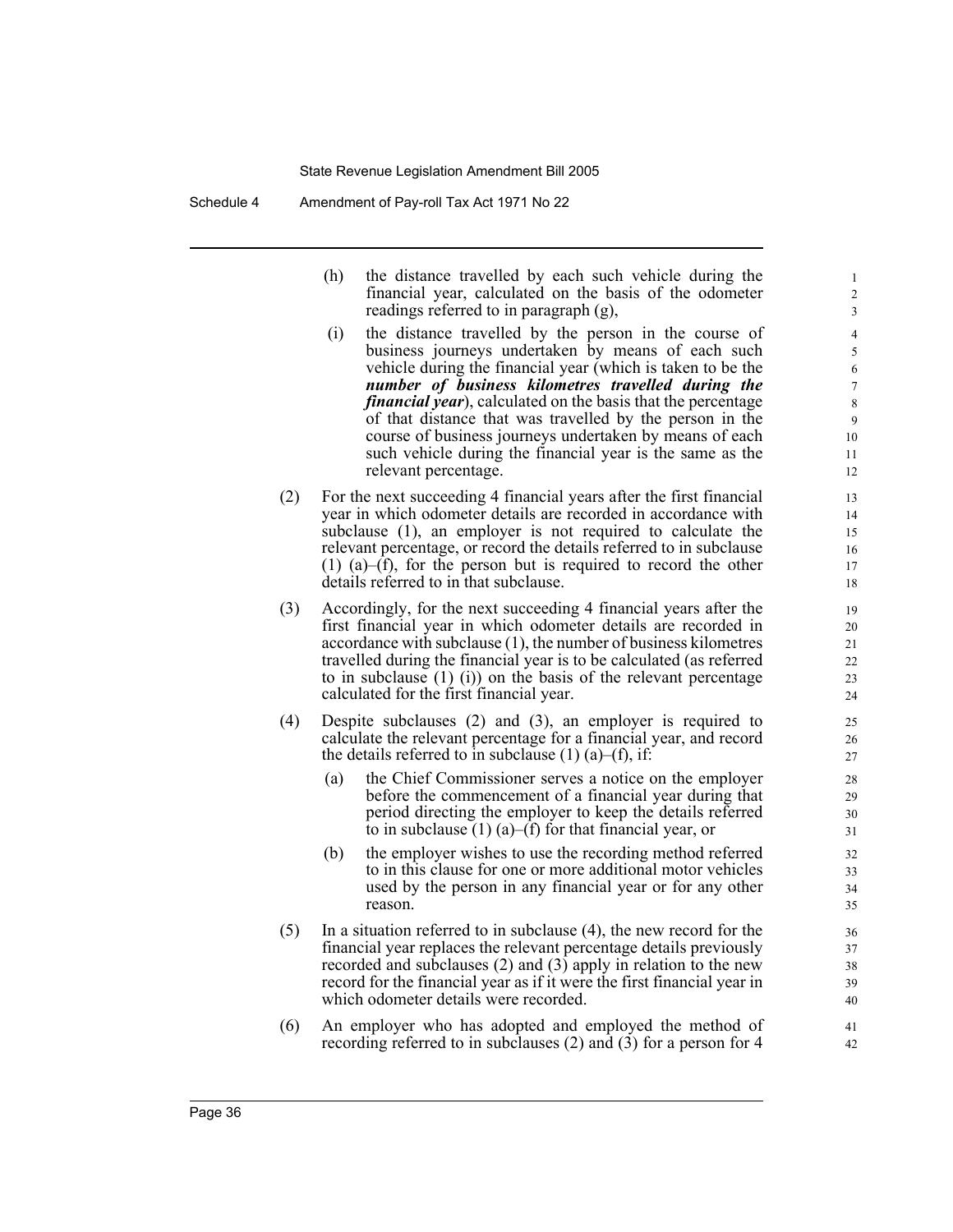Amendment of Pay-roll Tax Act 1971 No 22 Schedule 4

successive financial years must, in the next succeeding financial year, make a fresh recording of all the details specified in subclause (1) if the employer intends to continue to use the same method of recording for the person. Subclauses (2) and (3) then apply in relation to the new record for the financial year as if it were the first financial year in which odometer details were recorded.

(7) If the odometer of a motor vehicle is replaced or recalibrated during any period for which its readings are relevant for the purposes of this clause, the odometer readings immediately before and after the replacement or recalibration are to be recorded.

#### **3 Meaning of "relevant 12-week period"**

- (1) In clause 2, *relevant 12-week period* means a continuous period of at least 12 weeks, selected by the employer, throughout which a motor vehicle is provided or maintained by a person. If the motor vehicle is provided or maintained for less than 12 weeks, the period must be the entire period for which the motor vehicle is provided or maintained.
- (2) The period may overlap the start or end of the financial year, so long as it includes part of the year.
- (3) If the averaging method is used for 2 or more motor vehicles for the same financial year, the odometer readings for those motor vehicles must cover periods that are concurrent.

#### **4 Replacing one motor vehicle with another motor vehicle**

- (1) For the purposes of using the averaging method, an employer may nominate one motor vehicle as having replaced another motor vehicle with effect from a day specified in the nomination.
- (2) After the nomination takes effect, the replacement motor vehicle is treated as the original motor vehicle, and the original motor vehicle is treated as a different motor vehicle. An employer need not repeat for the replacement vehicle the steps already taken for the original motor vehicle.
- (3) An employer must record the nomination in writing in the financial year in which the nomination takes effect.
- (4) However, the Chief Commissioner may allow an employer to record the nomination at a later time.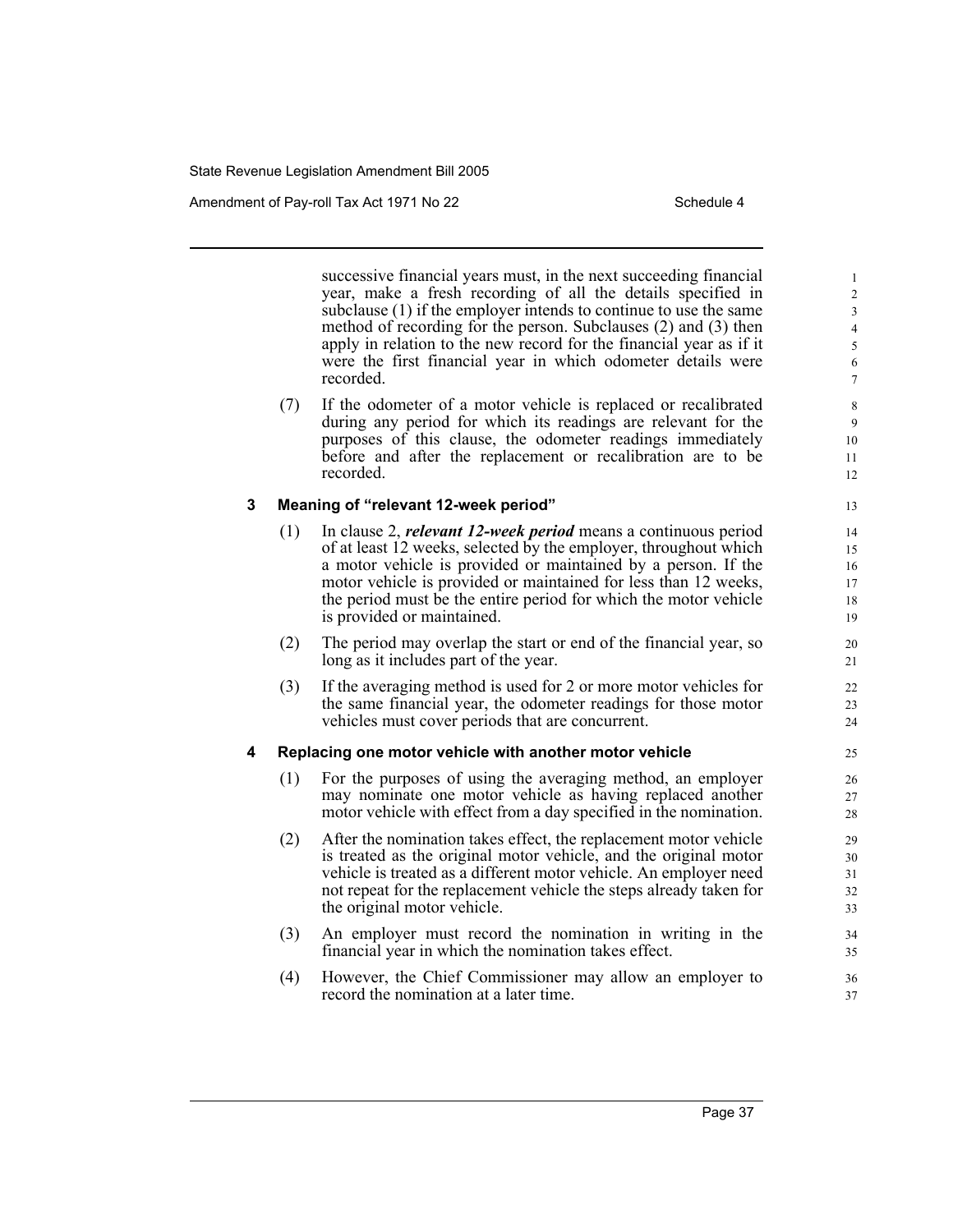Schedule 4 Amendment of Pay-roll Tax Act 1971 No 22

(5) For the purposes of section 44 (1B) (c), the nomination is a detail that is required to be kept in accordance with the averaging method.

1 2 3

29

#### **5 Changing method of recording**

- (1) An employer may change from using the averaging method to using the continuous recording method with effect from the beginning of a financial year if the employer complies with clause 1 in respect of the financial year.
- (2) An employer may change from using the continuous recording method to using the averaging method with effect from the beginning of a financial year if the employer complies with clause 2 in respect of the financial year.

In this Schedule:

#### *business journey* means:

| (a) | a journey undertaken in a motor vehicle by a person<br>otherwise than in the application of the vehicle to a private<br>use, being an application that, if the person is paid a motor<br>vehicle allowance for that use, results in the provision of a<br>fringe benefit (within the meaning of the <i>Fringe Benefits</i><br>Tax Assessment Act 1986 of the Commonwealth) by the<br>employer, or |  |
|-----|---------------------------------------------------------------------------------------------------------------------------------------------------------------------------------------------------------------------------------------------------------------------------------------------------------------------------------------------------------------------------------------------------|--|
| (b) | a journey undertaken in a motor vehicle by a person in the                                                                                                                                                                                                                                                                                                                                        |  |

course of producing assessable income of the person (within the meaning of the *Income Tax Assessment Act 1936* of the Commonwealth).

| [26] | Schedule 6 Savings, transitional and other provisions |  |  |  |  |
|------|-------------------------------------------------------|--|--|--|--|
|      | Insert at the end of clause $1(1)$ :                  |  |  |  |  |

*State Revenue Legislation Amendment Act 2005*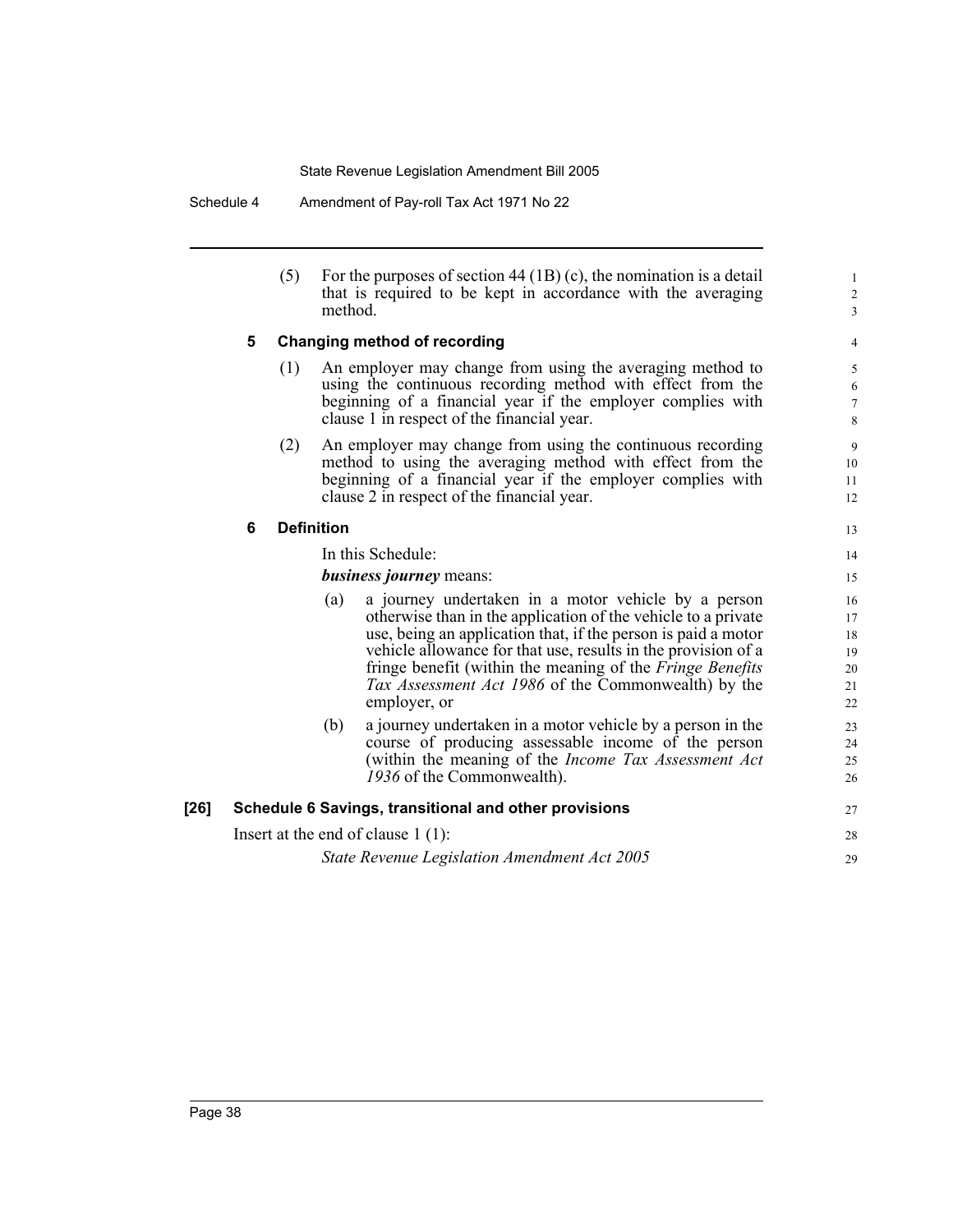1  $\mathfrak{D}$ 

3 4 5

#### **[27] Schedule 6, Part 11**

Insert after Part 10:

# **Part 11 Provisions consequent on enactment of State Revenue Legislation Amendment Act 2005**

#### **18 Repeal of Pay-roll Tax Regulation 1998**

- (1) Any act, matter or thing that, immediately before the repeal of the *Pay-roll Tax Regulation 1998*, had effect under that Regulation continues to have effect under this Act.
- (2) In particular, the reference in Schedule 1C to the first financial year in which an employer chooses to adopt the averaging method includes a reference to a financial year in which that method was adopted under that Regulation before the repeal of that Regulation.

#### **19 Amendments relating to employee share schemes**

- (1) The employee share scheme amendments have effect as if those amendments had commenced on 1 July 2003, subject to this clause.
- (2) Any wages constituted by the grant of a share or option in the financial year commencing 1 July 2003 or 1 July 2004 are taken to be paid or payable on the date on which they would be paid or payable under the employee share scheme amendments, or the date on which they would have been paid or payable under the former provisions, whichever the employer elects.
- (3) An employer who included a contribution to a share scheme in the taxable wages for the employer for the financial year commencing 1 July 2003 or 1 July 2004, being a contribution that would be the grant of an option within the meaning of section 3AD had the employee share scheme amendments been in force when the contribution was made, is taken to have elected to treat the grant date of the option as the date on which the wages constituted by that option are paid or payable.
- (4) A grant of a share or option in the financial year commencing 1 July 2003 or 1 July 2004 may be valued in accordance with the employee share scheme amendments, or the former provisions, whichever the employer elects.

Page 39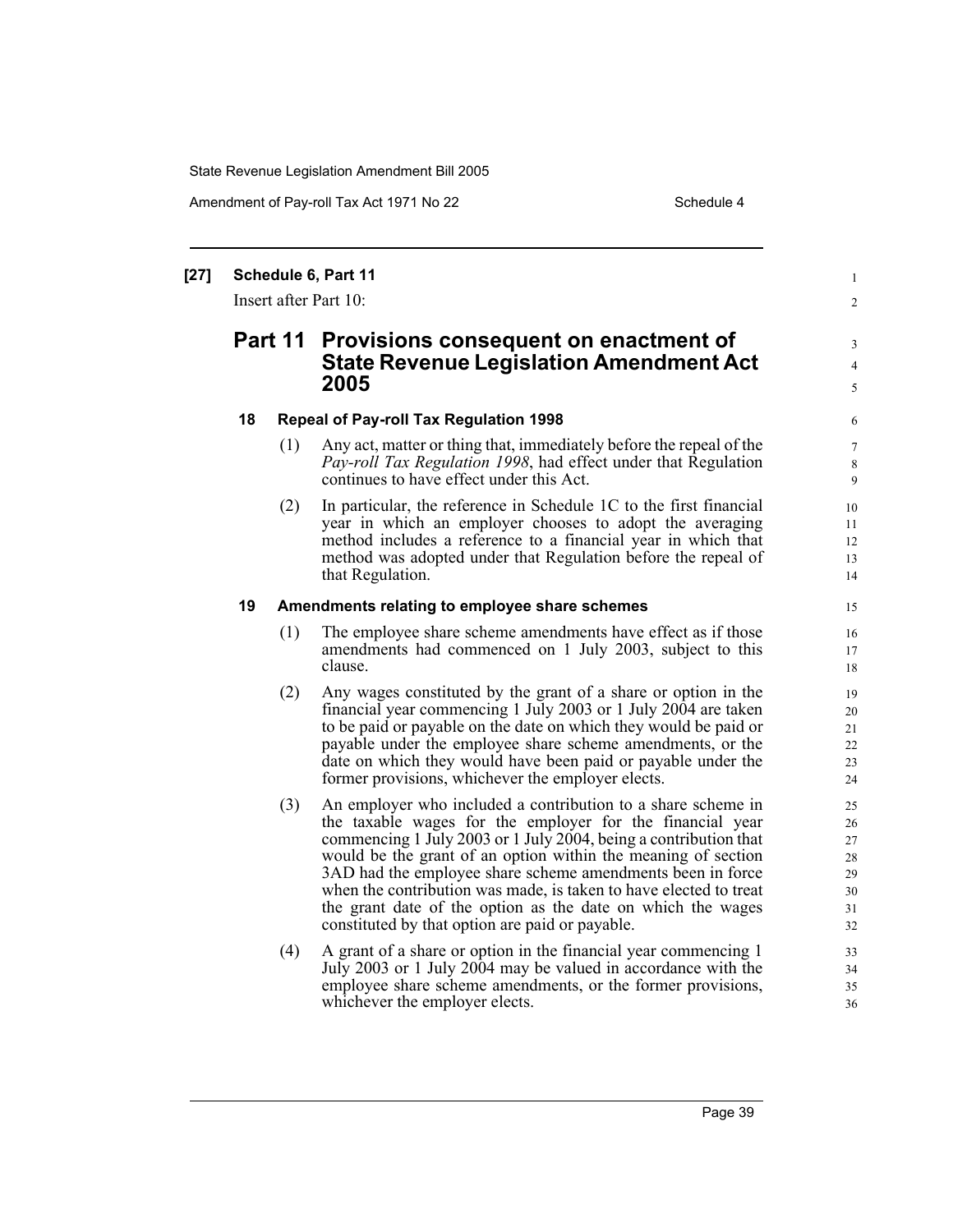Schedule 4 Amendment of Pay-roll Tax Act 1971 No 22

- (5) Anything done or omitted to be done on or after 1 July 2003 and before the date of assent to the *State Revenue Legislation Amendment Act 2005*, that would have been validly done or omitted if the employee share scheme amendments had been in force at the time that it was done or omitted, is taken to have been validly done or omitted.
- (6) In this clause:

*employee share scheme amendments* means sections 3AD and 3AE, as substituted by the *State Revenue Legislation Amendment Act 2005*, and section 3AF, as inserted by that Act.

*former provisions* means sections 3AD and 3AE, and Schedule 1A, as in force immediately before the employee share scheme amendments.

#### **20 Amendments relating to financial planners**

- (1) The financial planner exemption provisions have effect as if those provisions had commenced on 1 July 2003.
- (2) Anything done or omitted to be done on or after 1 July 2003 and before the date of assent to the *State Revenue Legislation Amendment Act 2005*, that would have been validly done or omitted if the financial planner exemption provisions had been in force at the time that it was done or omitted, is taken to have been validly done or omitted.
- (3) For the purpose of applying the financial planner exemption provisions in respect of the financial year commencing on 1 July 2003:
	- (a) a person is taken to have been an AFS licence holder during that part of the financial year that occurred before 11 March 2004 if the person was an AFS licence holder on 11 March 2004, and
	- (b) a person is taken to have been an AFS licence holder during any period occurring before 11 March 2004 in which the person held a licence, registration or other authority, of an equivalent nature to an Australian financial services licence under the *Corporations Act 2001* of the Commonwealth, under the legislation in force at the time, and
	- (c) a person is taken to be an authorised representative of an AFS licence holder during any period occurring before 11 March 2004 in which the person was the representative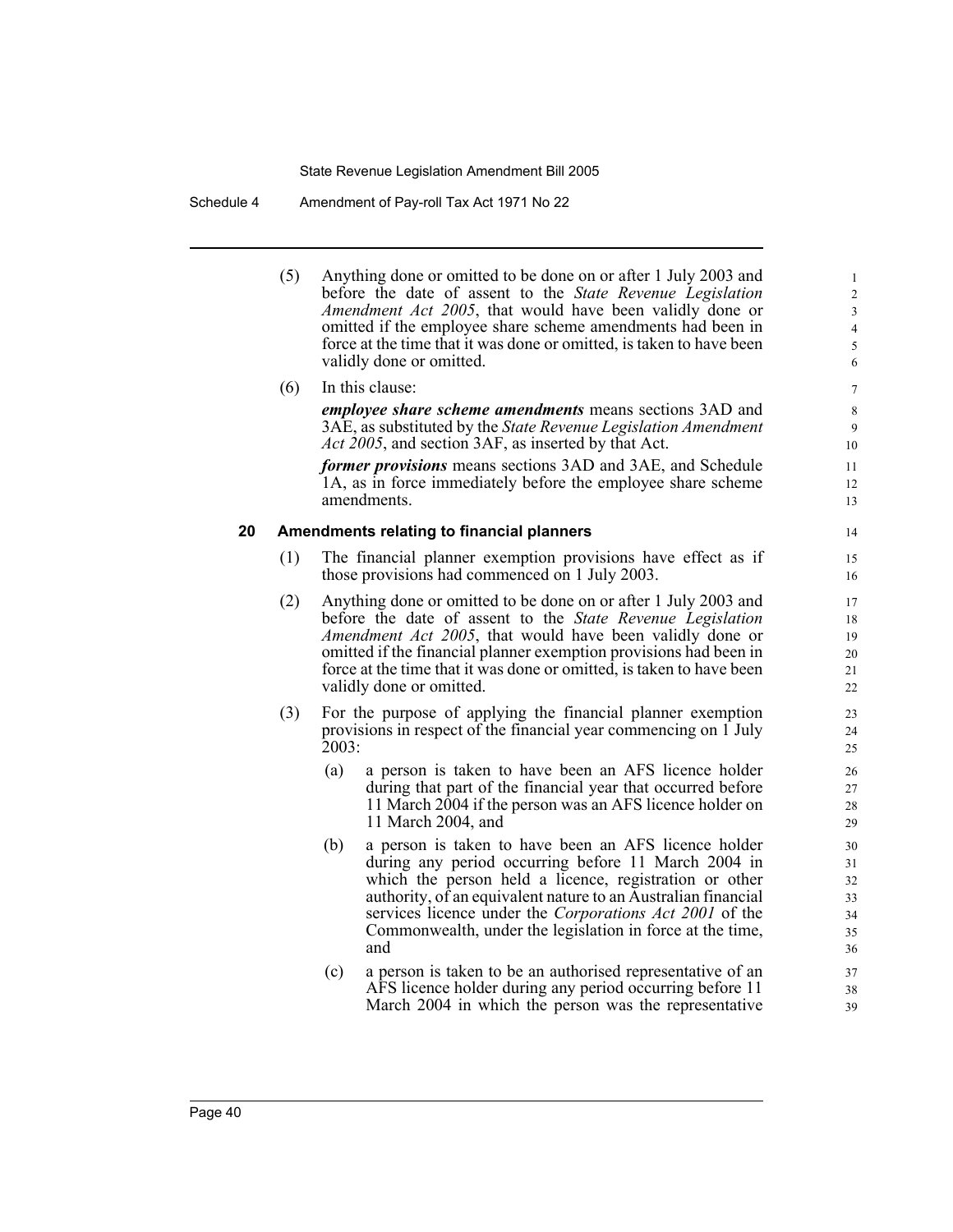Amendment of Pay-roll Tax Act 1971 No 22 Schedule 4

|     | (within the meaning of the <i>Corporations Act 2001</i> of the       |                |
|-----|----------------------------------------------------------------------|----------------|
|     | Commonwealth) of a person registered as referred to in               | $\mathfrak{D}$ |
|     | paragraph (b).                                                       | 3              |
| (4) | In this clause:                                                      | $\overline{4}$ |
|     | <i>financial planner exemption provisions</i> means section $3A(5A)$ | 5              |
|     | and (5B), and Schedule 1B, as inserted by the <i>State Revenue</i>   | 6              |
|     | Legislation Amendment Act 2005.                                      | 7              |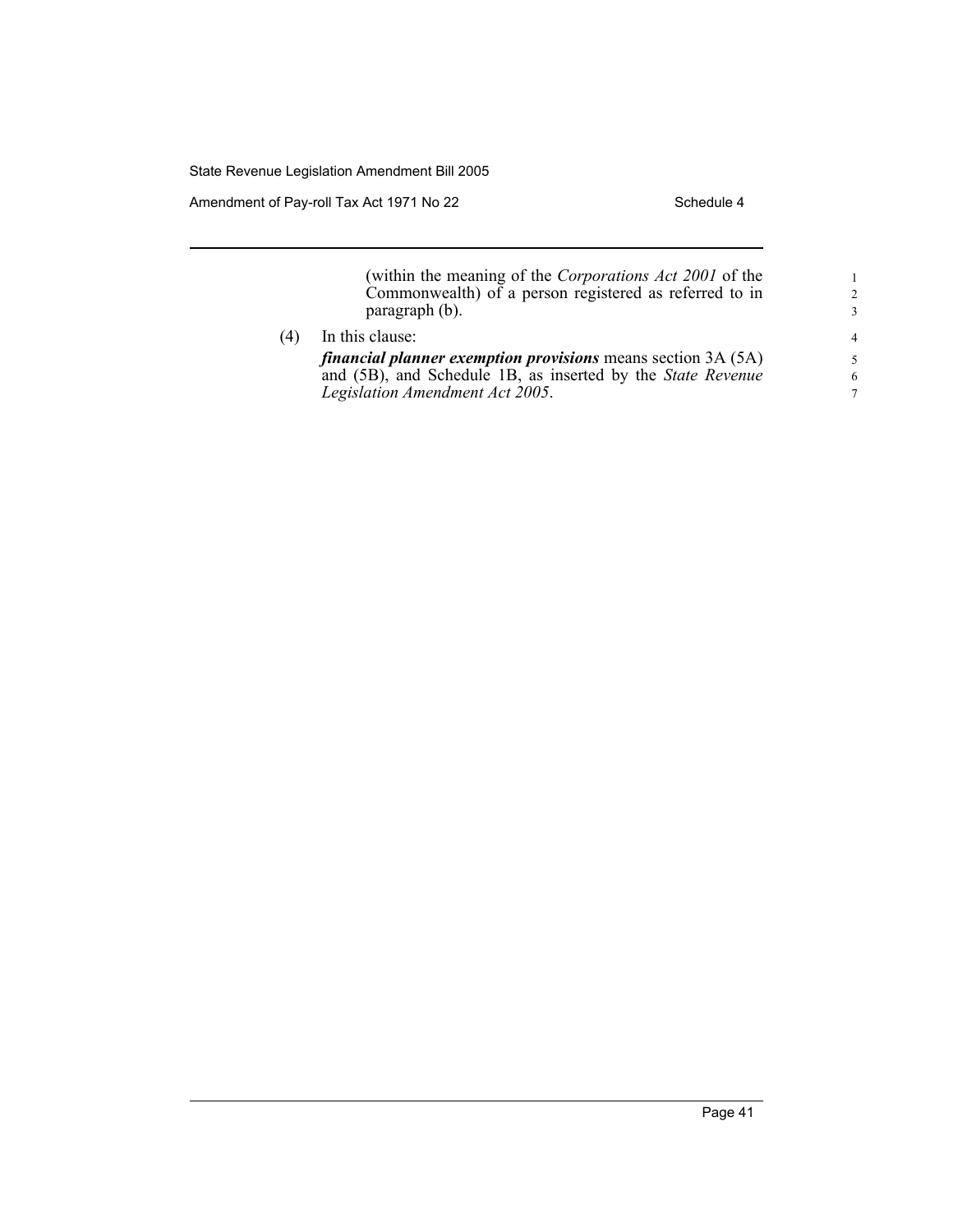Schedule 5 Amendment of Public Finance and Audit Act 1983 No 152

# **Schedule 5 Amendment of Public Finance and Audit Act 1983 No 152**

1 2

|     |         |                      | (Section 3)                                                                                                                                                                                                                                                                                                                                                                                                                                                                                                                                                                                                                                                                                                                                                                                                                                                                                                                                  | $\mathfrak{Z}$                                                                         |
|-----|---------|----------------------|----------------------------------------------------------------------------------------------------------------------------------------------------------------------------------------------------------------------------------------------------------------------------------------------------------------------------------------------------------------------------------------------------------------------------------------------------------------------------------------------------------------------------------------------------------------------------------------------------------------------------------------------------------------------------------------------------------------------------------------------------------------------------------------------------------------------------------------------------------------------------------------------------------------------------------------------|----------------------------------------------------------------------------------------|
| [1] | Part 4A |                      |                                                                                                                                                                                                                                                                                                                                                                                                                                                                                                                                                                                                                                                                                                                                                                                                                                                                                                                                              | $\overline{4}$                                                                         |
|     |         | Insert after Part 4: |                                                                                                                                                                                                                                                                                                                                                                                                                                                                                                                                                                                                                                                                                                                                                                                                                                                                                                                                              | 5                                                                                      |
|     |         |                      | Part 4A Payment of tax-equivalents                                                                                                                                                                                                                                                                                                                                                                                                                                                                                                                                                                                                                                                                                                                                                                                                                                                                                                           | 6                                                                                      |
|     | 58A     |                      | <b>Definitions</b>                                                                                                                                                                                                                                                                                                                                                                                                                                                                                                                                                                                                                                                                                                                                                                                                                                                                                                                           | $\tau$                                                                                 |
|     |         |                      | In this Part:                                                                                                                                                                                                                                                                                                                                                                                                                                                                                                                                                                                                                                                                                                                                                                                                                                                                                                                                | 8                                                                                      |
|     |         |                      | <b>Intergovernmental Agreement</b> means the Intergovernmental<br>Agreement on the Reform of Commonwealth-State Financial<br>Relations (as set out in Schedule 1 to the <i>Intergovernmental</i><br>Agreement Implementation (GST) Act 2000).                                                                                                                                                                                                                                                                                                                                                                                                                                                                                                                                                                                                                                                                                                | 9<br>10<br>11<br>12                                                                    |
|     |         |                      | <i>National tax-equivalent regime</i> means the arrangements<br>between the Commonwealth and the States and Territories<br>relating to income tax equivalent payments to be made by<br>government businesses under a National Tax Equivalent Regime,<br>as referred to in clause 24 of the Intergovernmental Agreement<br>and given effect to from time to time by a memorandum of<br>understanding between the Commonwealth, the Commissioner<br>of Taxation of the Commonwealth and the States and Territories.<br><b>State tax-equivalent regime</b> means the arrangements approved<br>from time to time by the Treasurer relating to income tax<br>equivalent payments to be made by government businesses that<br>are not subject to the National tax-equivalent regime, as reflected<br>in any policy or guidelines from time to time published by the<br>Treasury.<br><i>statutory body</i> means a person, group of persons or body | 13<br>14<br>15<br>16<br>17<br>18<br>19<br>20<br>21<br>22<br>23<br>24<br>25<br>26<br>27 |
|     |         |                      | specified in Schedule 2.                                                                                                                                                                                                                                                                                                                                                                                                                                                                                                                                                                                                                                                                                                                                                                                                                                                                                                                     | 28                                                                                     |
|     | 58B     |                      | Treasurer may direct statutory bodies to pay tax-equivalents                                                                                                                                                                                                                                                                                                                                                                                                                                                                                                                                                                                                                                                                                                                                                                                                                                                                                 | 29                                                                                     |
|     |         | (1)                  | The Treasurer may at any time direct a statutory body:<br>to pay amounts to the Treasurer under the National<br>(a)<br>tax-equivalent regime, or<br>(b)<br>to pay amounts to the Treasurer under the State                                                                                                                                                                                                                                                                                                                                                                                                                                                                                                                                                                                                                                                                                                                                   | 30<br>31<br>32<br>33                                                                   |
|     |         |                      | tax-equivalent regime.                                                                                                                                                                                                                                                                                                                                                                                                                                                                                                                                                                                                                                                                                                                                                                                                                                                                                                                       | 34                                                                                     |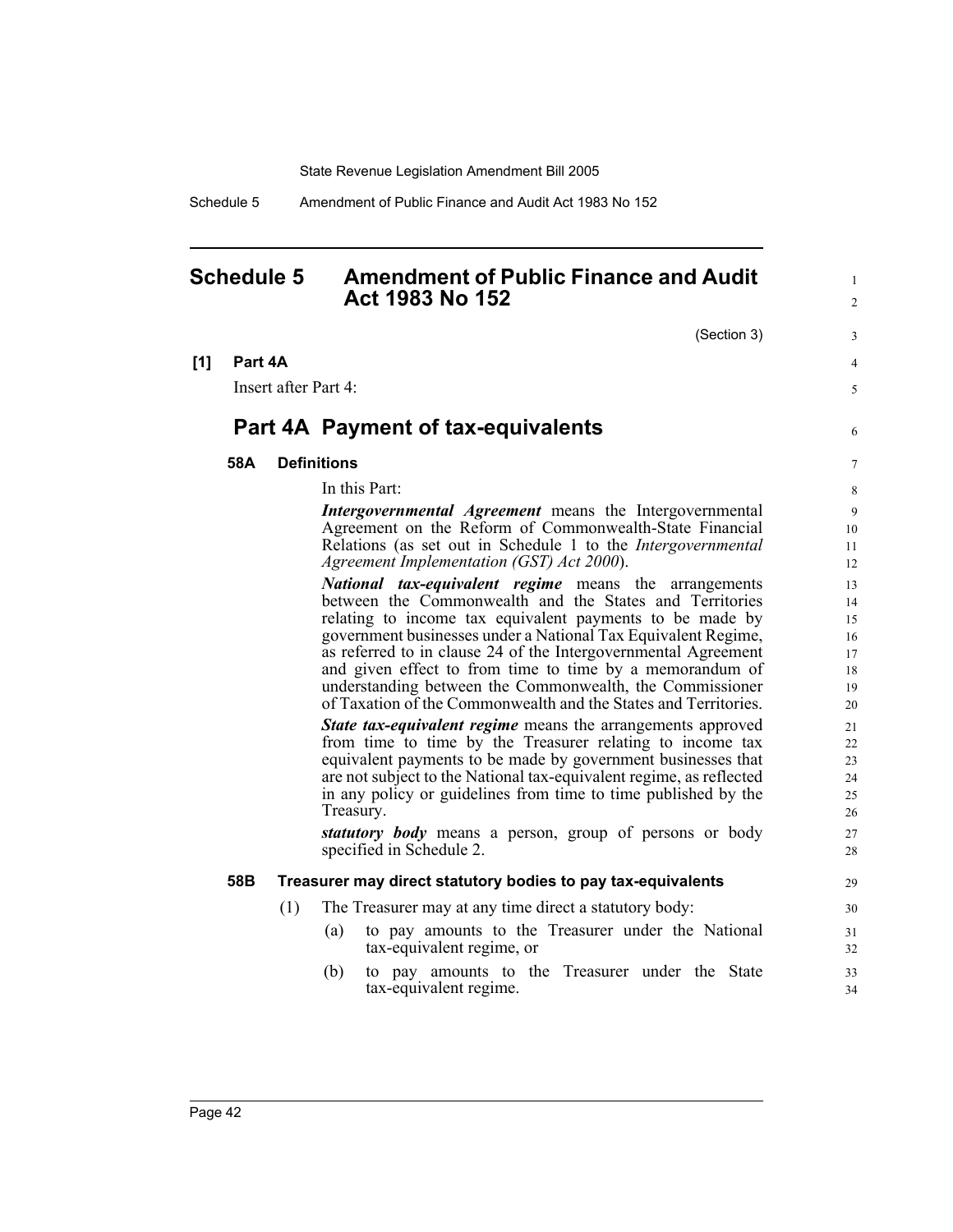- (2) The Treasurer may at any time:
	- (a) direct a statutory body to cease making payments to the Treasurer under the National tax-equivalent regime or the State tax-equivalent regime, or
	- (b) grant an exemption from payment of any amount under this Part in respect of any period.
- (3) Amounts that a statutory body is required to pay to the Treasurer under this Part are referred to in this Part as *tax-equivalents*.

#### **58C Assessment of tax-equivalents—National scheme**

- (1) A statutory body that is directed by the Treasurer to pay tax-equivalents under the National tax-equivalent regime must pay to the Treasurer such amounts as the Tax Assessor determines, in accordance with the National tax-equivalent regime, to be payable by the statutory body as a tax-equivalent.
- (2) Payments are to be made on such terms as the Tax Assessor determines, in accordance with the National tax-equivalent regime, to be equivalent to the terms on which the amounts would be payable (including terms as to instalments and times of payment) if the statutory body were liable to pay corresponding taxes under the law of the Commonwealth.
- (3) A statutory body and the Treasurer may enter into agreements regarding the amounts to be paid under this section or the terms on which they are to be paid, and any such agreements have effect despite anything in subsections (1) and (2).
- (4) The determinations of the Tax Assessor under this section are to be made in such a way as to give effect to any such agreements.
- (5) Any such determination of the Tax Assessor is final, and the Treasurer and the statutory body are required to make all the necessary payments and refunds to give effect to the determination.
- (6) A statutory body is not required to make payments under this section:
	- (a) to the extent that it is or becomes liable to pay the Commonwealth taxes referred to in subsection (2), or
	- (b) if it is directed by the Treasurer to cease making payments under the National tax-equivalent regime or is granted an exemption from payment in respect of a period.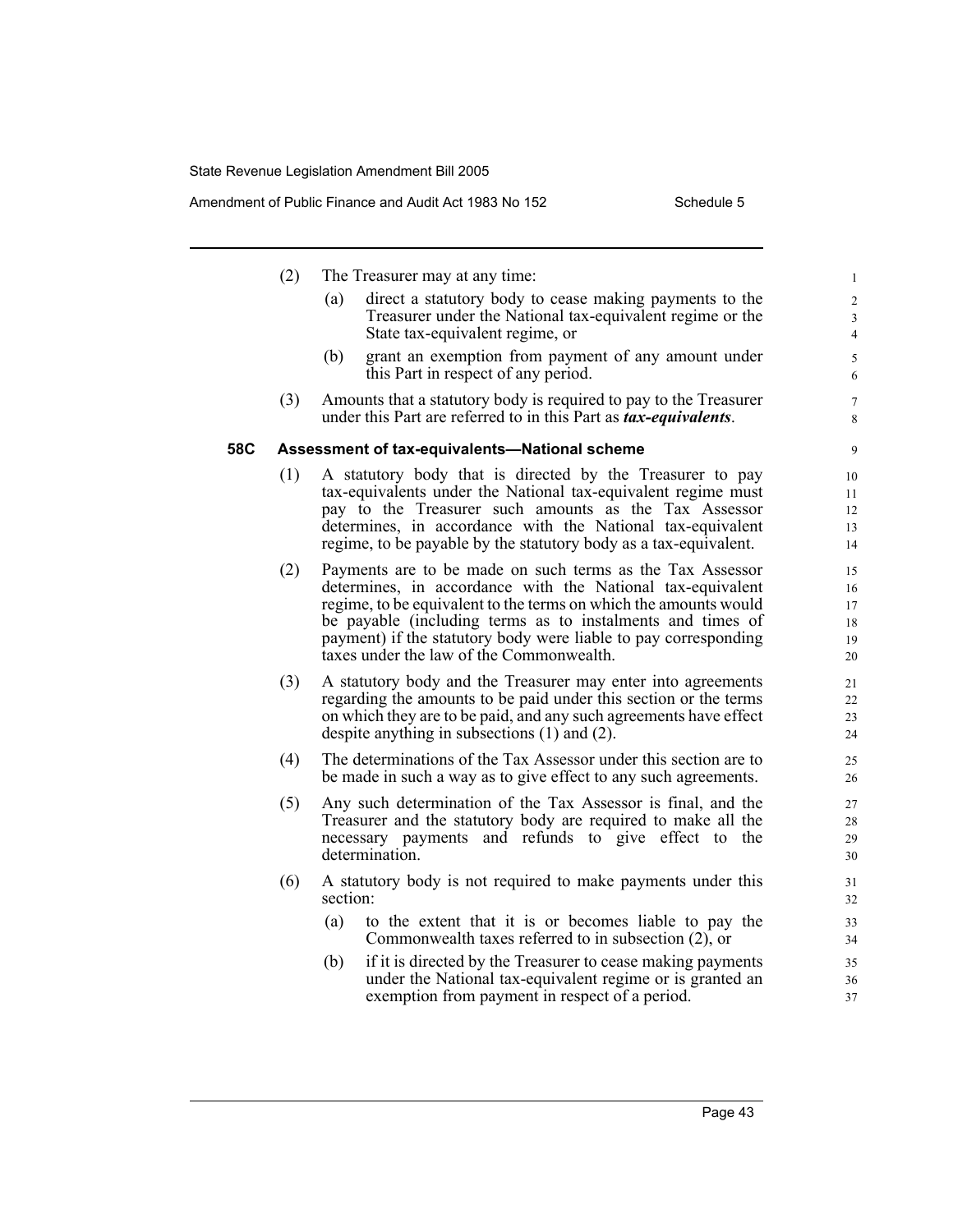Schedule 5 Amendment of Public Finance and Audit Act 1983 No 152

- (7) The Treasurer may nominate any person or persons to be the Tax Assessor for any one or more statutory bodies, and may revoke any such nomination.
- (8) In this section:

*Tax Assessor*, in relation to a statutory body, means the person nominated for the time being under subsection (7) as the Tax Assessor for the statutory body.

**Note.** Commonwealth taxation officers generally exercise the functions of Tax Assessor under the National tax-equivalent regime.

#### **58D Assessment of tax-equivalents—State scheme**

- (1) A statutory body that is directed by the Treasurer to pay tax-equivalents under the State tax-equivalent regime must pay to the Treasurer such amounts as the Chief Commissioner of State Revenue determines, in accordance with the State tax-equivalent regime, to be payable by the statutory body as a tax-equivalent.
- (2) The Chief Commissioner of State Revenue may require a statutory body to prepare and submit to the Chief Commissioner such accounting statements (if any), required for the determination of tax-equivalents payable by the statutory body, in such manner (if any) and such form (if any) as the Chief Commissioner determines.
- (3) A statutory body must comply with a requirement made in respect of it by the Chief Commissioner of State Revenue under this section.
- (4) The Treasurer may approve arrangements for the review of determinations made by the Chief Commissioner of State Revenue under this section. Determinations of the Chief Commissioner are reviewable in accordance with those arrangements.
- (5) A statutory body is not required to make payments under this section:
	- (a) to the extent that it is or becomes liable to pay the Commonwealth taxes that are the subject of the State tax-equivalent regime, or
	- (b) if it is directed by the Treasurer to cease making payments under the State tax-equivalent regime or is granted an exemption from payment in respect of a particular period.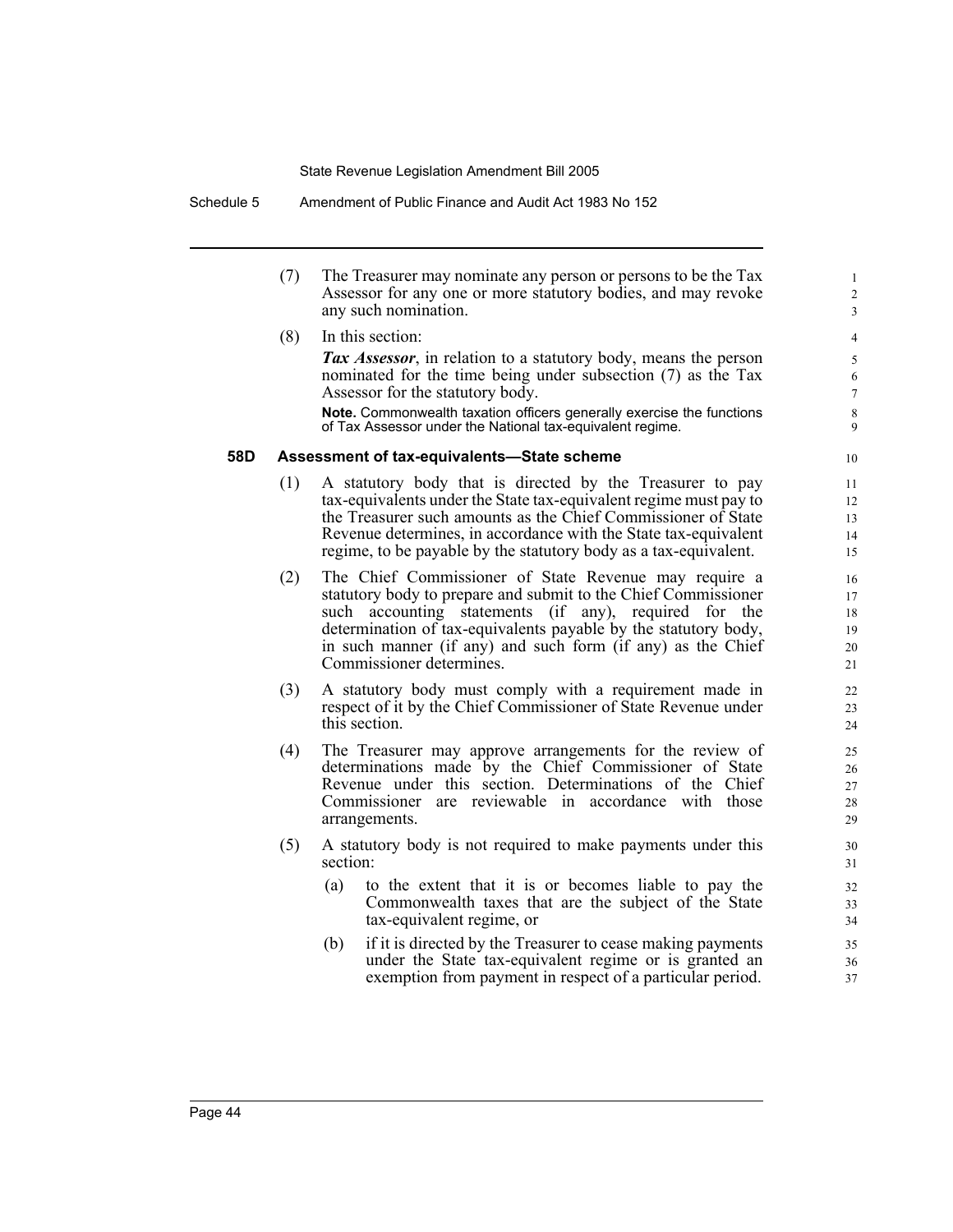Amendment of Public Finance and Audit Act 1983 No 152 Schedule 5

|       | 58E    |     | Tax-equivalents to be credited to Consolidated Fund                                                                                                                                                                                                                                                                 | $\mathbf{1}$                       |
|-------|--------|-----|---------------------------------------------------------------------------------------------------------------------------------------------------------------------------------------------------------------------------------------------------------------------------------------------------------------------|------------------------------------|
|       |        | (1) | Amounts paid by a statutory body as tax-equivalents under this<br>Part are to be credited to the Consolidated Fund.                                                                                                                                                                                                 | $\overline{\mathbf{c}}$<br>3       |
|       |        | (2) | Despite any other Act, the Treasurer may, in relation to a<br>payment by a statutory body under this Part, make any one or<br>more of the following determinations:                                                                                                                                                 | $\overline{\mathcal{A}}$<br>5<br>6 |
|       |        |     | (a)<br>that the payment is taken to be payment or part payment of<br>another amount, specified by the Treasurer, which the<br>statutory body is required to pay to the Treasurer,                                                                                                                                   | $\overline{7}$<br>8<br>9           |
|       |        |     | that the payment is to be paid in addition to any other<br>(b)<br>amount which the statutory body is required to pay to the<br>Treasurer,                                                                                                                                                                           | 10<br>11<br>12                     |
|       |        |     | that the payment is taken to be an obligation of the<br>(c)<br>statutory body under the Act by which the statutory body<br>is constituted.                                                                                                                                                                          | 13<br>14<br>15                     |
|       |        | (3) | Subject to subsection (2), the Treasurer, or the Chief<br>Commissioner of State Revenue, may refund any amount paid in<br>excess of a statutory body's liability to pay a tax-equivalent. The<br>Consolidated Fund is appropriated to the extent necessary to<br>enable such refunds.                               | 16<br>17<br>18<br>19<br>20         |
| $[2]$ |        |     | Schedule 4 Savings, transitional and other provisions                                                                                                                                                                                                                                                               | 21                                 |
|       |        |     | Insert at the end of clause $1(1)$ :                                                                                                                                                                                                                                                                                | 22                                 |
|       |        |     | State Revenue Legislation Amendment Act 2005                                                                                                                                                                                                                                                                        | 23                                 |
| [3]   |        |     | Schedule 4, Part 5                                                                                                                                                                                                                                                                                                  | 24                                 |
|       |        |     | Insert after Part 4:                                                                                                                                                                                                                                                                                                | 25                                 |
|       | Part 5 |     | Provisions consequent on enactment of<br><b>State Revenue Legislation Amendment Act</b><br>2005                                                                                                                                                                                                                     | 26<br>27<br>28                     |
|       | 13     |     | Validation for tax-equivalent payments                                                                                                                                                                                                                                                                              | 29                                 |
|       |        | (1) | Anything done or omitted to be done that would have been<br>validly done or omitted if Part 4A of this Act, and section 5 of the<br>Taxation Administration Act 1996, as inserted by the State<br>Revenue Legislation Amendment Act 2005 had been in force at<br>the time that it was done or omitted is validated. | 30<br>31<br>32<br>33<br>34         |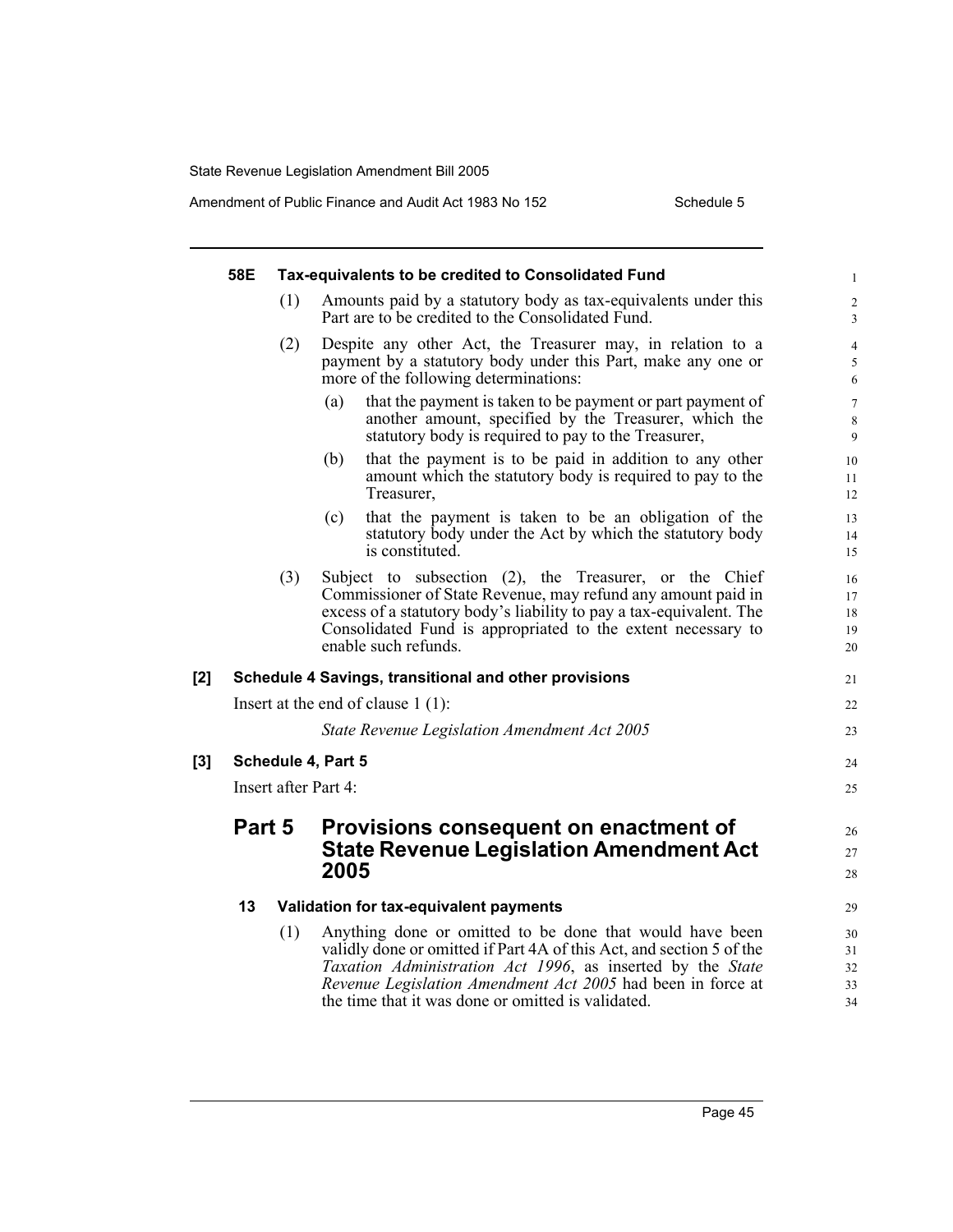Schedule 5 Amendment of Public Finance and Audit Act 1983 No 152

(2) Any direction given by, or nomination made by, the Treasurer before the commencement of this clause that could have been given or made under Part 4A, had that Part been in force at the time that it was given or made, is taken to have been given or made under that Part.

(3) Any determination made by the Chief Commissioner of State Revenue before the commencement of this clause in respect of the liability of a statutory body to make payments under the State tax-equivalent regime that could have been made under Part 4A, had that Part been in force at the time that it was made, is taken to have been made under that Part.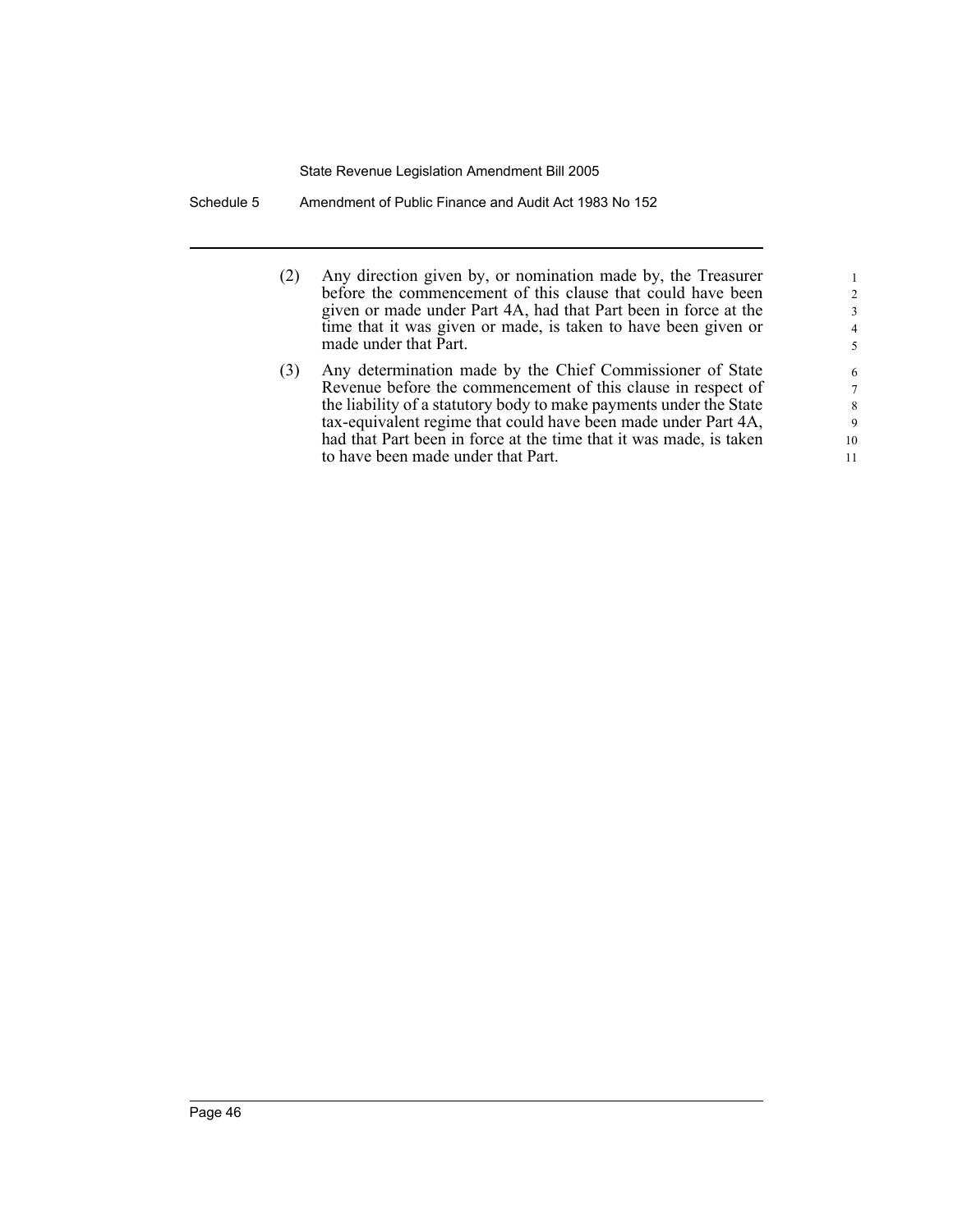Amendment of State Owned Corporations Act 1989 No 134 Schedule 6

1 2

## **Schedule 6 Amendment of State Owned Corporations Act 1989 No 134**

|     |                         | (Section 3)                                                                                                                                                                                                                                                       | $\mathfrak{Z}$                  |
|-----|-------------------------|-------------------------------------------------------------------------------------------------------------------------------------------------------------------------------------------------------------------------------------------------------------------|---------------------------------|
| [1] |                         | <b>Section 15 Tax-equivalents</b>                                                                                                                                                                                                                                 | $\overline{4}$                  |
|     |                         | Insert after section 15 $(6)$ :                                                                                                                                                                                                                                   | 5                               |
|     | (6A)                    | If a refund is required, the Treasurer, or an authorised person,<br>may direct payment out of the Consolidated Fund of the amount<br>required to be refunded. The Consolidated Fund is appropriated<br>to the necessary extent to enable payment of such refunds. | 6<br>$\tau$<br>$\,$ 8 $\,$<br>9 |
| [2] | <b>Section 15 (10)</b>  |                                                                                                                                                                                                                                                                   | 10                              |
|     |                         | Insert in alphabetical order:                                                                                                                                                                                                                                     | 11                              |
|     |                         | <i>authorised person</i> means the Chief Commissioner of State<br>Revenue, or an officer of Treasury authorised by the Chief<br>Commissioner of State Revenue to exercise the functions of an<br>authorised person under this section.                            | 12<br>13<br>14<br>15            |
| [3] |                         | <b>Section 20T Tax-equivalents</b>                                                                                                                                                                                                                                | 16                              |
|     |                         | Insert after section $20T(6)$ :                                                                                                                                                                                                                                   | 17                              |
|     | (6A)                    | If a refund is required, the Treasurer, or an authorised person,<br>may direct payment out of the Consolidated Fund of the amount<br>required to be refunded. The Consolidated Fund is appropriated<br>to the necessary extent to enable payment of such refunds. | 18<br>19<br>20<br>21            |
| [4] | <b>Section 20T (10)</b> |                                                                                                                                                                                                                                                                   | 22                              |
|     |                         | Insert in alphabetical order:                                                                                                                                                                                                                                     | 23                              |
|     |                         | <i>authorised person</i> means the Chief Commissioner of State<br>Revenue, or an officer of Treasury authorised by the Chief<br>Commissioner of State Revenue to exercise the functions of an<br>authorised person under this section.                            | 24<br>25<br>26<br>27            |
| [5] |                         | <b>Schedule 11 Savings and transitional provisions</b>                                                                                                                                                                                                            | 28                              |
|     |                         | Insert at the end of clause $1(1)$ :                                                                                                                                                                                                                              | 29                              |
|     |                         | State Revenue Legislation Amendment Act 2005                                                                                                                                                                                                                      | 30                              |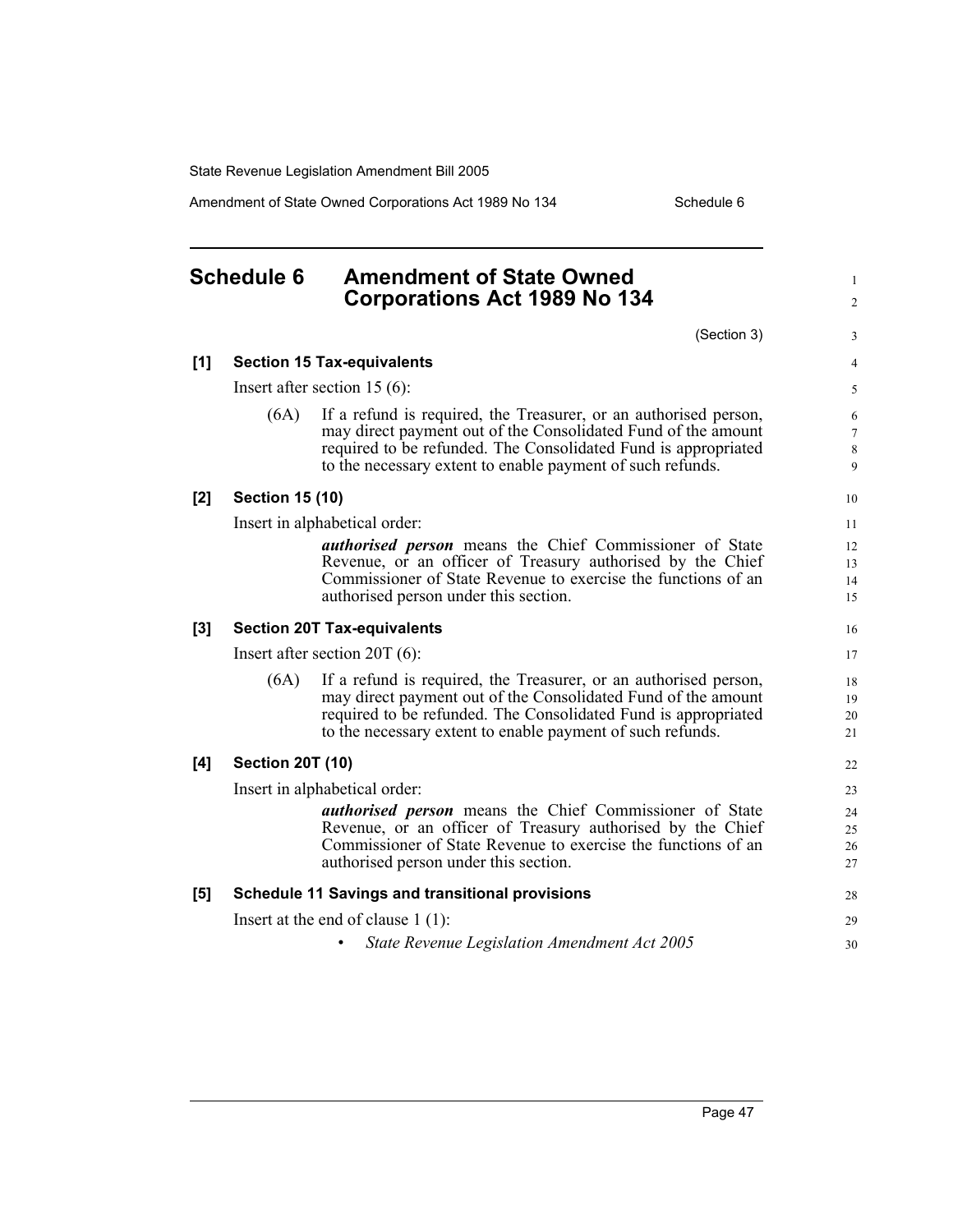Schedule 6 Amendment of State Owned Corporations Act 1989 No 134

#### **[6] Schedule 11, Part 4**

Insert after Part 3:

# **Part 4 Provisions consequent on enactment of State Revenue Legislation Amendment Act 2005**

#### **5 Validation for tax-equivalent payments**

Anything done or omitted to be done that would have been validly done or omitted if the amendments to sections 15 and 20T made by the *State Revenue Legislation Amendment Act 2005* had been in force at the time that it was done or omitted is validated.

1 2

3 4 5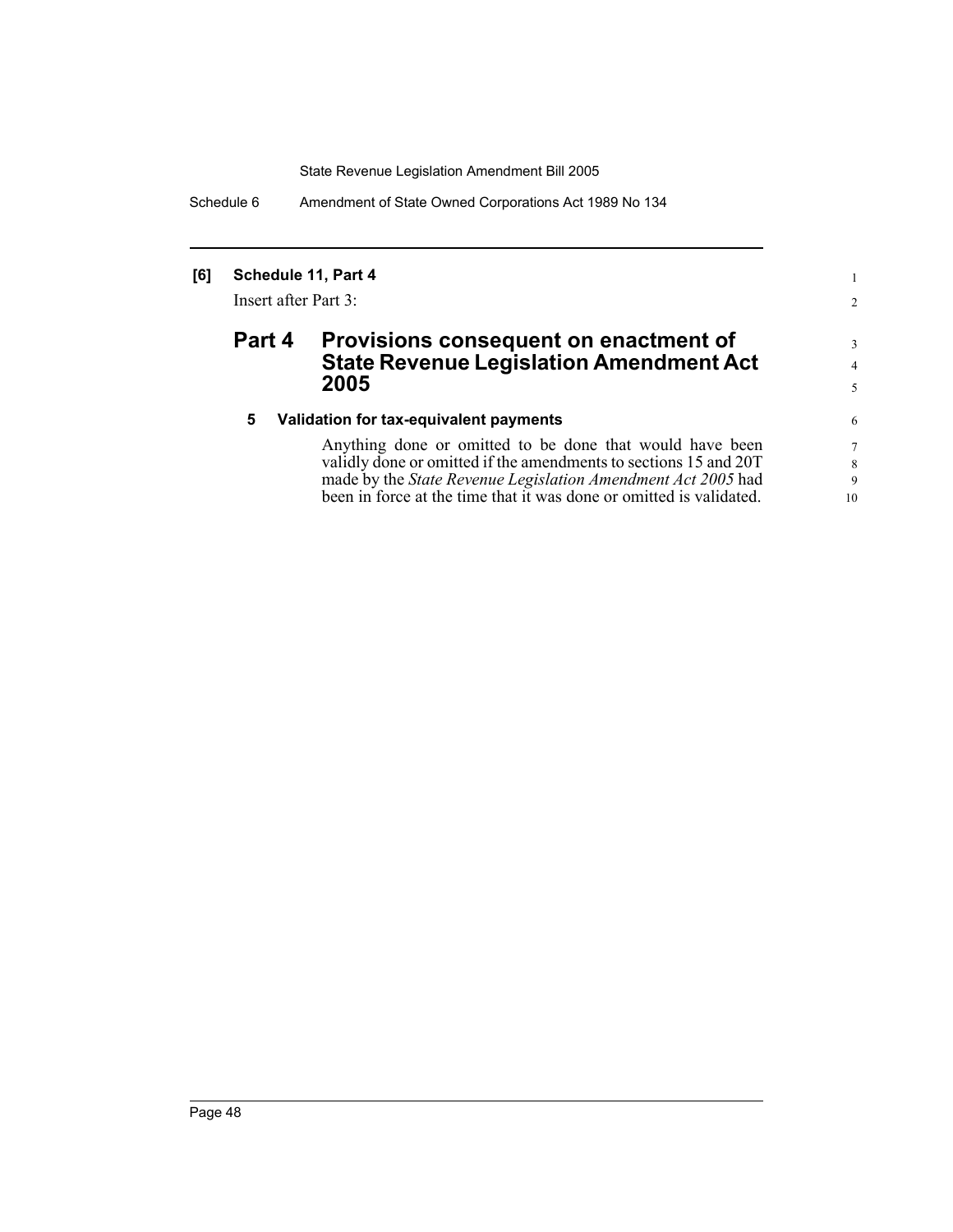Amendment of Taxation Administration Act 1996 No 97 Schedule 7

#### **Schedule 7 Amendment of Taxation Administration Act 1996 No 97** (Section 3) **[1] Section 3 Definitions** Insert after the definition of *taxation law* in section 3 (1): **Note.** See also section 5 (Application of Act to State tax-equivalent regime). **[2] Section 5** Insert after section 4: **5 Application of Act to State tax-equivalent regime** (1) For the purpose of the administration and enforcement of the State tax-equivalent regime, the provisions of Part 4A of the *Public Finance and Audit Act 1983*, and any other provisions of that Act or the regulations under that Act, insofar as they relate to the State tax-equivalent regime, are taken to be a taxation law. (2) To avoid doubt, amounts payable as tax-equivalents under the State tax-equivalent regime in accordance with Part 4A of the *Public Finance and Audit Act 1983* are taxes for the purposes of this Act. (3) Part 10 (Objections and reviews) does not apply in respect of an assessment of liability under the State tax-equivalent regime or any other decision of the Chief Commissioner under Part 4A of the *Public Finance and Audit Act 1983*. (4) In this section: *State tax-equivalent regime* has the meaning given by Part 4A of the *Public Finance and Audit Act 1983*. **[3] Section 82 Permitted disclosures—to particular persons** Insert "or a corresponding law of another State or a Territory" after "*First Home Owner Grant Act 2000*" in section 82 (b) (ii). **[4] Section 82 (k) (xv)** Omit "or". 1  $\mathfrak{D}$ 3 4 5 6 7 8 9 10 11 12 13 14 15 16 17 18 19 20 21  $22$ 23 24 25 26 27 28 29 30 31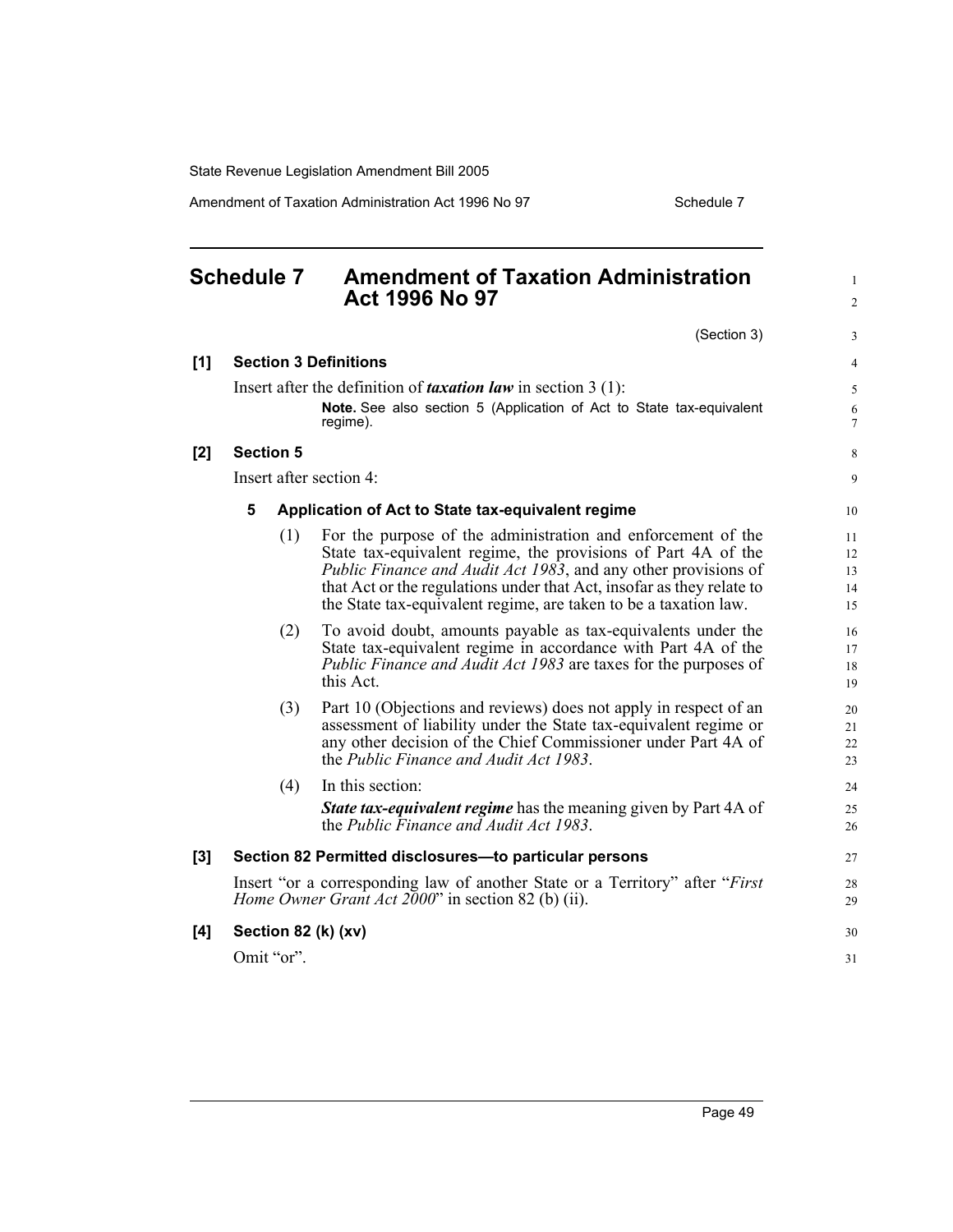Schedule 7 Amendment of Taxation Administration Act 1996 No 97

| [5]                                                                    |                                                       |                      | Section 82 (k) (xvi)                                                                                                                                                                             | 1                   |
|------------------------------------------------------------------------|-------------------------------------------------------|----------------------|--------------------------------------------------------------------------------------------------------------------------------------------------------------------------------------------------|---------------------|
|                                                                        |                                                       |                      | Insert after section 82 (k) $(xv)$ :                                                                                                                                                             | $\overline{c}$      |
|                                                                        |                                                       |                      | the Independent Commission Against Corruption,<br>(xvi)<br>or                                                                                                                                    | 3<br>4              |
| [6]                                                                    |                                                       |                      | <b>Section 86 Objections</b>                                                                                                                                                                     | 5                   |
|                                                                        |                                                       |                      | Insert "(within the meaning of section 6 of the <i>Administrative Decisions</i><br><i>Tribunal Act 1997</i> )" after "decision" in section 86 (1) (b).                                           | 6<br>$\overline{7}$ |
| [7]                                                                    |                                                       |                      | <b>Section 96 Review by Administrative Decisions Tribunal</b>                                                                                                                                    | 8                   |
|                                                                        |                                                       |                      | Omit "(within the meaning of section 6 of the <i>Administrative Decisions</i><br>Tribunal Act 1997)" from section 96 (1).                                                                        | 9<br>10             |
| [8]                                                                    |                                                       |                      | <b>Section 106E Definitions</b>                                                                                                                                                                  | 11                  |
|                                                                        |                                                       |                      | Insert "106IA," after "106I," in the definition of <i>primary group</i> .                                                                                                                        | 12                  |
| [9]                                                                    |                                                       | <b>Section 106IA</b> |                                                                                                                                                                                                  | 13                  |
|                                                                        |                                                       |                      | Insert after section 106I:                                                                                                                                                                       | 14                  |
|                                                                        | <b>106IA</b>                                          |                      | Primary groups arising from tracing of interests in corporations                                                                                                                                 | 15                  |
| An entity and a corporation form part of a primary group if the<br>(1) |                                                       |                      |                                                                                                                                                                                                  |                     |
|                                                                        | entity has a controlling interest in the corporation. |                      |                                                                                                                                                                                                  | 16<br>17            |
|                                                                        |                                                       | (2)                  | For the purposes of this section, an entity has a <i>controlling</i><br><i>interest</i> in a corporation if the corporation has share capital and:                                               | 18<br>19            |
|                                                                        |                                                       |                      | the entity has a direct interest in the corporation and the<br>(a)<br>value of that direct interest exceeds 50%, or                                                                              | 20<br>21            |
|                                                                        |                                                       |                      | the entity has an indirect interest in the corporation and the<br>(b)<br>value of that indirect interest exceeds 50%, or                                                                         | 22<br>23            |
|                                                                        |                                                       |                      | the entity has an aggregate interest in the corporation and<br>(c)<br>the value of the aggregate interest exceeds 50%.                                                                           | 24<br>25            |
|                                                                        |                                                       | (3)                  | Schedule 2 has effect.                                                                                                                                                                           | 26                  |
|                                                                        |                                                       |                      | Note. Schedule 2 sets out the manner for determining whether an entity<br>has a direct interest, indirect interest or aggregate interest in a<br>corporation, and the value of such an interest. | 27<br>28<br>29      |
|                                                                        |                                                       | (4)                  | In this section:                                                                                                                                                                                 | 30                  |
|                                                                        |                                                       |                      | <i>associated person</i> has the meaning given by the <i>Duties Act 1997</i> .                                                                                                                   | 31                  |
|                                                                        |                                                       |                      | <i>entity</i> means:                                                                                                                                                                             | 32                  |
|                                                                        |                                                       |                      | (a)<br>a person, or                                                                                                                                                                              | 33                  |
|                                                                        |                                                       |                      | a group of associated persons.<br>(b)                                                                                                                                                            | 34                  |
|                                                                        |                                                       |                      |                                                                                                                                                                                                  |                     |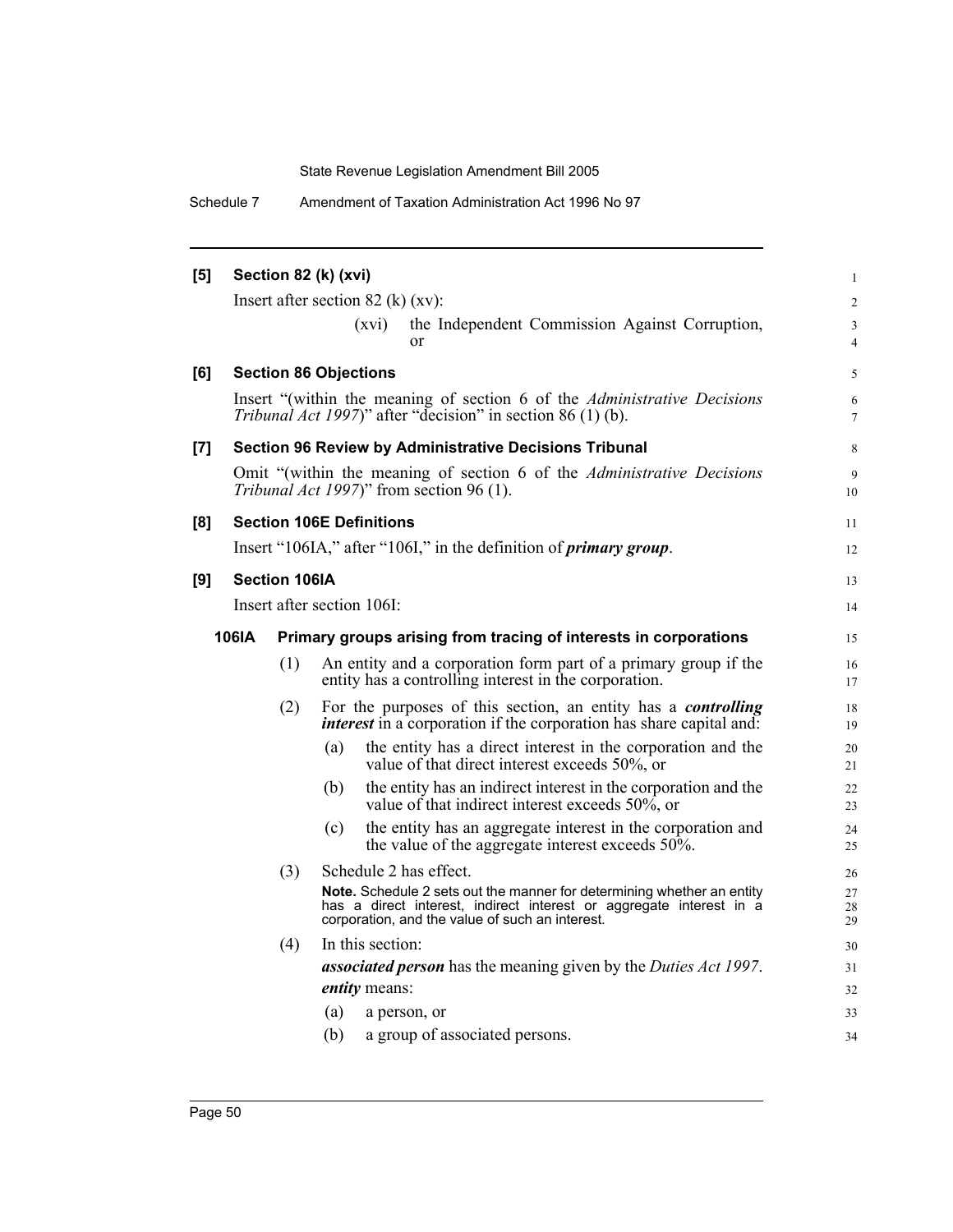Amendment of Taxation Administration Act 1996 No 97 Schedule 7

| $[10]$ |              |                   |                          | Schedule 1 Savings, transitional and other provisions                                                                                                                                                                                                                                           | 1                          |
|--------|--------------|-------------------|--------------------------|-------------------------------------------------------------------------------------------------------------------------------------------------------------------------------------------------------------------------------------------------------------------------------------------------|----------------------------|
|        |              |                   |                          | Insert at the end of clause $1(1)$ :                                                                                                                                                                                                                                                            | $\overline{c}$             |
|        |              |                   |                          | State Revenue Legislation Amendment Act 2005                                                                                                                                                                                                                                                    | 3                          |
| $[11]$ |              | <b>Schedule 2</b> |                          |                                                                                                                                                                                                                                                                                                 | 4                          |
|        |              |                   | Insert after Schedule 1: |                                                                                                                                                                                                                                                                                                 | 5                          |
|        |              | <b>Schedule 2</b> |                          | <b>Business groups—tracing of</b><br>interests in corporations                                                                                                                                                                                                                                  | 6<br>$\overline{7}$        |
|        |              |                   |                          | (Section 106IA (3))                                                                                                                                                                                                                                                                             | 8                          |
|        | 1            |                   | <b>Application</b>       |                                                                                                                                                                                                                                                                                                 | 9                          |
|        |              |                   |                          | This Schedule applies for the purposes of section 106IA.                                                                                                                                                                                                                                        | 10                         |
|        | $\mathbf{2}$ |                   | <b>Direct interest</b>   |                                                                                                                                                                                                                                                                                                 | 11                         |
|        |              | (1)               |                          | An entity has a <i>direct interest</i> in a corporation if:                                                                                                                                                                                                                                     | 12                         |
|        |              |                   | (a)                      | in the case of an entity that is a person—the person can,<br>directly or indirectly, exercise, control the exercise of, or<br>substantially influence the exercise of, the voting power<br>attached to any voting shares issued by the corporation, or                                          | 13<br>14<br>15<br>16       |
|        |              |                   | (b)                      | in the case of an entity that is a group of associated<br>persons—each of the associated persons can, directly or<br>indirectly, exercise, control the exercise of, or<br>substantially influence the exercise of, the voting power<br>attached to any voting shares issued by the corporation. | 17<br>18<br>19<br>20<br>21 |
|        |              | (2)               |                          | The value of the direct interest of the entity in the corporation is<br>the proportion (expressed as a percentage) of the voting power of<br>all voting shares issued by the corporation that:                                                                                                  | 22<br>23<br>24             |
|        |              |                   | (a)                      | in the case of an entity that is a person—the person can<br>directly or indirectly exercise, control the exercise of, or<br>substantially influence the exercise of, as referred to in<br>subclause $(1)$ , or                                                                                  | 25<br>26<br>27<br>28       |
|        |              |                   | (b)                      | in the case of an entity that is a group of associated<br>persons—the associated persons can, if acting together,<br>directly or indirectly exercise, control the exercise of, or<br>substantially influence the exercise of, as referred to in<br>subclause $(1)$ .                            | 29<br>30<br>31<br>32<br>33 |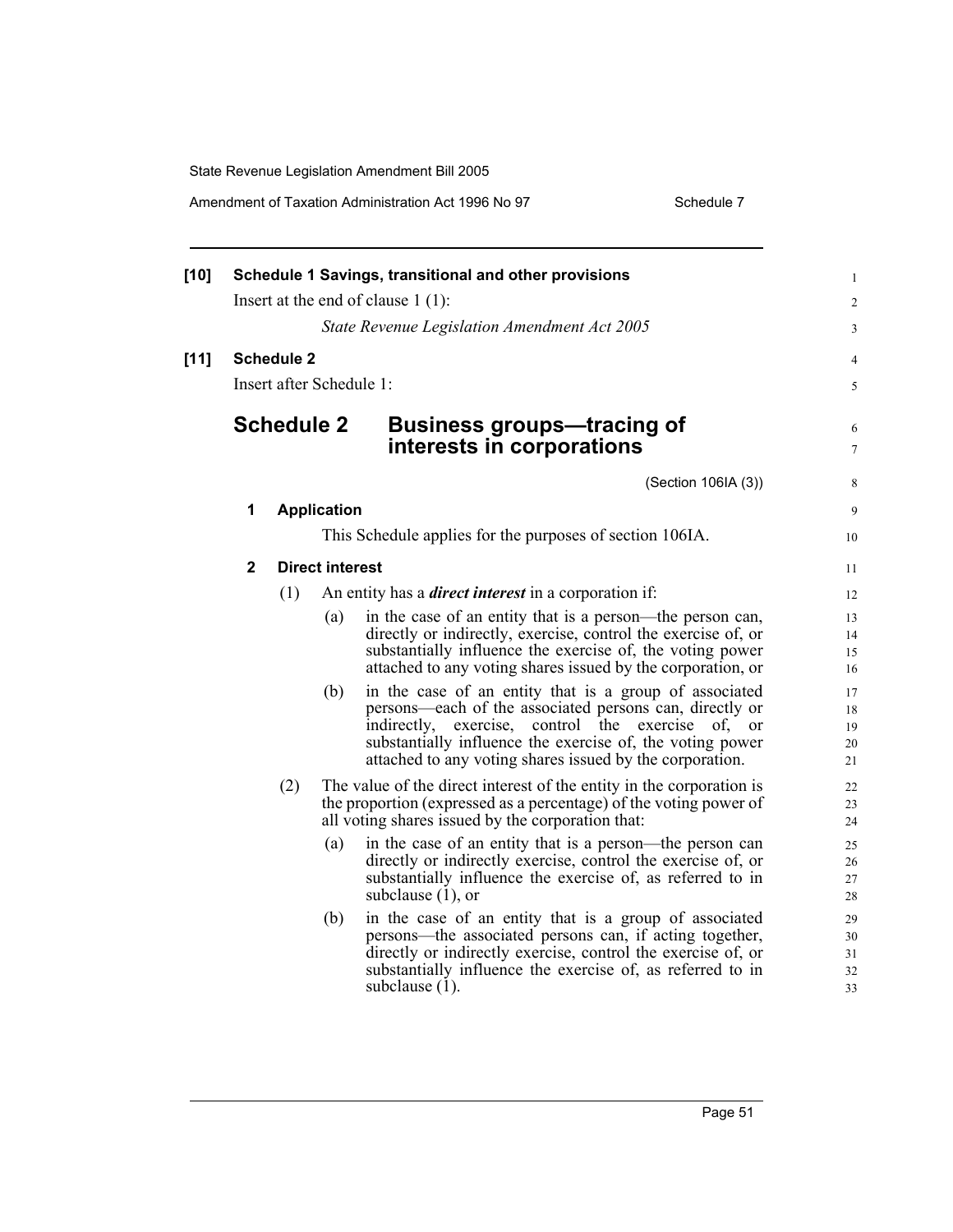Schedule 7 Amendment of Taxation Administration Act 1996 No 97

#### **3 Indirect interest**

|     |                                                                                                                                                                                                                      | Indirect interest                                                                                                                                                                                                                                                                                                                                                                                                                                                                                                                                                                                                                                                             | $\mathbf{1}$                                                   |  |  |  |
|-----|----------------------------------------------------------------------------------------------------------------------------------------------------------------------------------------------------------------------|-------------------------------------------------------------------------------------------------------------------------------------------------------------------------------------------------------------------------------------------------------------------------------------------------------------------------------------------------------------------------------------------------------------------------------------------------------------------------------------------------------------------------------------------------------------------------------------------------------------------------------------------------------------------------------|----------------------------------------------------------------|--|--|--|
| (1) | An entity has an <i>indirect interest</i> in a corporation if the<br>corporation is linked to another corporation (the <i>directly</i><br><i>controlled corporation</i> ) in which the entity has a direct interest. |                                                                                                                                                                                                                                                                                                                                                                                                                                                                                                                                                                                                                                                                               |                                                                |  |  |  |
| (2) |                                                                                                                                                                                                                      | A corporation is linked to a directly controlled corporation if the<br>corporation is part of a chain of corporations:                                                                                                                                                                                                                                                                                                                                                                                                                                                                                                                                                        | $\sqrt{5}$<br>6                                                |  |  |  |
|     | (a)                                                                                                                                                                                                                  | that starts with the directly controlled corporation, and                                                                                                                                                                                                                                                                                                                                                                                                                                                                                                                                                                                                                     | 7                                                              |  |  |  |
|     | (b)                                                                                                                                                                                                                  | in which a link in the chain is formed if a corporation has<br>a direct interest in the next corporation in the chain.                                                                                                                                                                                                                                                                                                                                                                                                                                                                                                                                                        | 8<br>9                                                         |  |  |  |
| (3) |                                                                                                                                                                                                                      | The following are examples of how subclauses $(1)$ and $(2)$ work<br>(the examples are cumulative):                                                                                                                                                                                                                                                                                                                                                                                                                                                                                                                                                                           | 10<br>11                                                       |  |  |  |
|     | (a)                                                                                                                                                                                                                  | <b>Example 1</b>                                                                                                                                                                                                                                                                                                                                                                                                                                                                                                                                                                                                                                                              | 12                                                             |  |  |  |
|     |                                                                                                                                                                                                                      | Corporation A (a directly controlled corporation) has a<br>direct interest in corporation B. Corporations A and B form<br>part of a chain of corporations, and corporation B is linked<br>to corporation A. Accordingly, an entity that has a direct<br>interest in corporation A also has an indirect interest in<br>corporation B.                                                                                                                                                                                                                                                                                                                                          | 13<br>14<br>15<br>16<br>17<br>18                               |  |  |  |
|     | (b)                                                                                                                                                                                                                  | <b>Example 2</b>                                                                                                                                                                                                                                                                                                                                                                                                                                                                                                                                                                                                                                                              | 19                                                             |  |  |  |
|     |                                                                                                                                                                                                                      | Corporation B also has a direct interest in corporation C. In<br>this case, corporations A, B and C form part of a chain of<br>corporations. Both corporations B and C are linked to<br>corporation A. The entity that has a direct interest in<br>corporation A has an indirect interest in both corporations<br>B and C.                                                                                                                                                                                                                                                                                                                                                    | 20<br>21<br>22<br>23<br>24<br>25                               |  |  |  |
|     | (c)                                                                                                                                                                                                                  | <b>Example 3</b>                                                                                                                                                                                                                                                                                                                                                                                                                                                                                                                                                                                                                                                              | 26                                                             |  |  |  |
|     |                                                                                                                                                                                                                      | Corporation B also has a direct interest in corporation D.<br>There are now 2 chains of corporations, one consisting of<br>A, B and C, and one consisting of A, B and D.<br>Corporations B, C and D are all linked to corporation A<br>and an entity that has a direct interest in corporation A<br>would have an indirect interest in corporations B, C and D.<br>An entity that has a direct interest in corporation B would<br>have an indirect interest in corporations C and D.<br>However, an entity that has a direct interest in corporation<br>C only would not have an indirect interest in corporation<br>D, as corporation $D$ is not linked to corporation $C$ . | 27<br>28<br>29<br>30<br>31<br>32<br>33<br>34<br>35<br>36<br>37 |  |  |  |
| (4) |                                                                                                                                                                                                                      | The value of the indirect interest of an entity in a corporation (an<br><i>indirectly controlled corporation</i> ) that is linked to a directly<br>controlled corporation is calculated by multiplying together the<br>following:                                                                                                                                                                                                                                                                                                                                                                                                                                             | 38<br>39<br>40<br>41                                           |  |  |  |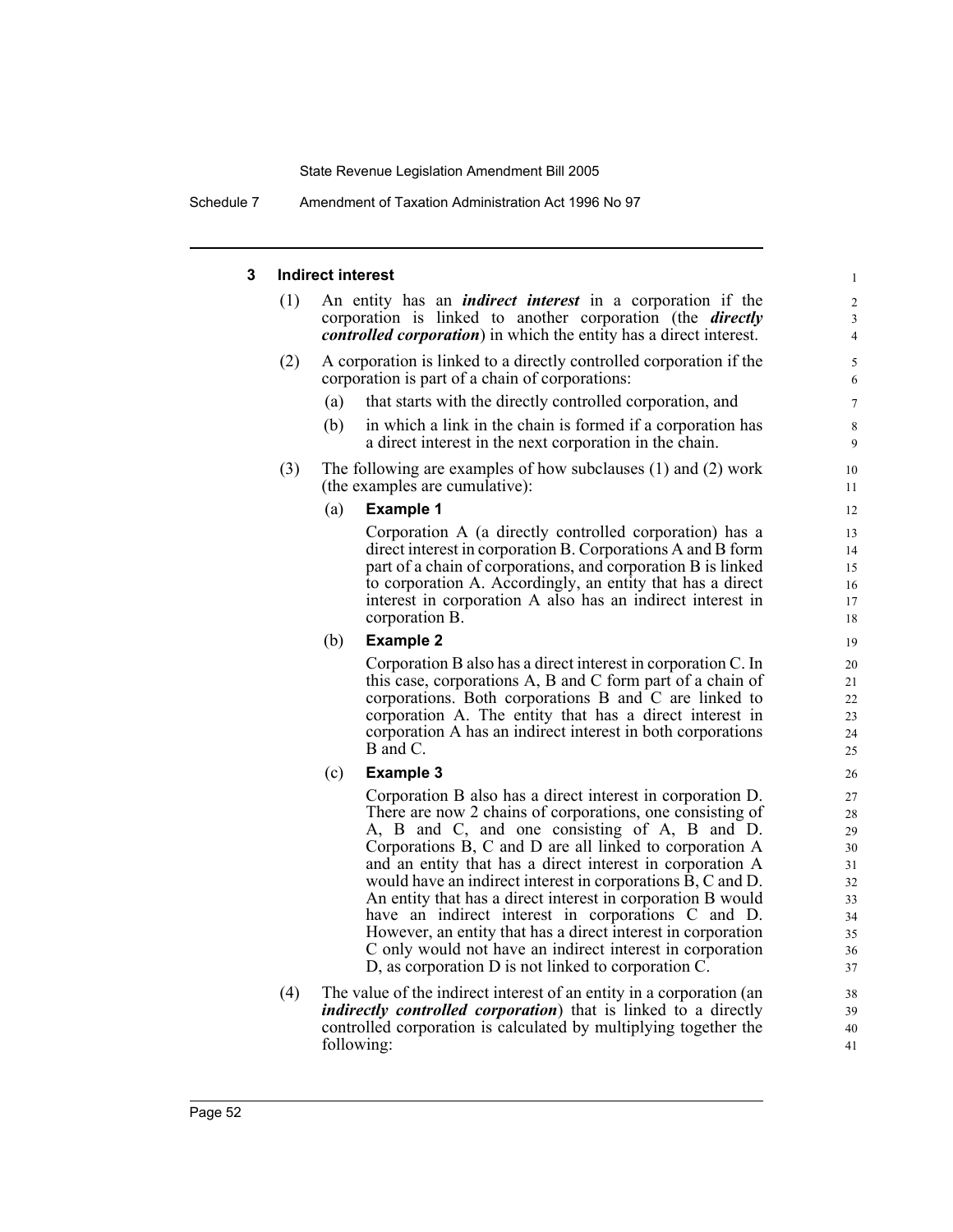Amendment of Taxation Administration Act 1996 No 97 Schedule 7

- (a) the value of the direct interest of the entity in the directly controlled corporation,
- (b) the value of each direct interest that forms a link in the chain of corporations by which the indirectly controlled corporation is linked to the directly controlled corporation.
- (5) The following are examples of how subclause (4) works (the examples are cumulative):
	- (a) **Example 1**

An entity has a direct interest (with a value of 80%) in corporation A. Corporation A has a direct interest (with a value of 70%) in corporation B. The value of the indirect interest of the entity in corporation B is  $80\% \times 70\%$  (that is, 56%). Accordingly, in this example the entity has a controlling interest (within the meaning of section 106IA) in corporation B.

(b) **Example 2**

Corporation B also has a direct interest (with a value of  $40\%$ ) in corporation C. The value of the indirect interest of the entity in corporation C is  $80\% \times 70\% \times 40\%$  (that is, 22.4%). Accordingly, in this example the entity does not have a controlling interest in corporation C.

(6) It is possible for an entity to have more than one indirect interest in a corporation. This may occur if the corporation is linked to more than one corporation in which the entity has a direct interest, or if the corporation is linked to only one corporation in which the entity has a direct interest but is linked through more than one chain of corporations. In that case, the entity has an aggregate interest in the corporation (see clause 4).

#### **4 Aggregation of interests**

- (1) An entity has an *aggregate interest* in a corporation if:
	- (a) the entity has a direct interest and one or more indirect interests in the corporation, or
	- (b) the entity has more than one indirect interest in the corporation.
- (2) The value of the aggregate interest of an entity in a corporation is the sum of the following:
	- (a) the value of the direct interest (if any) of the entity in the corporation,
	- (b) the value of each indirect interest of the entity in the corporation.